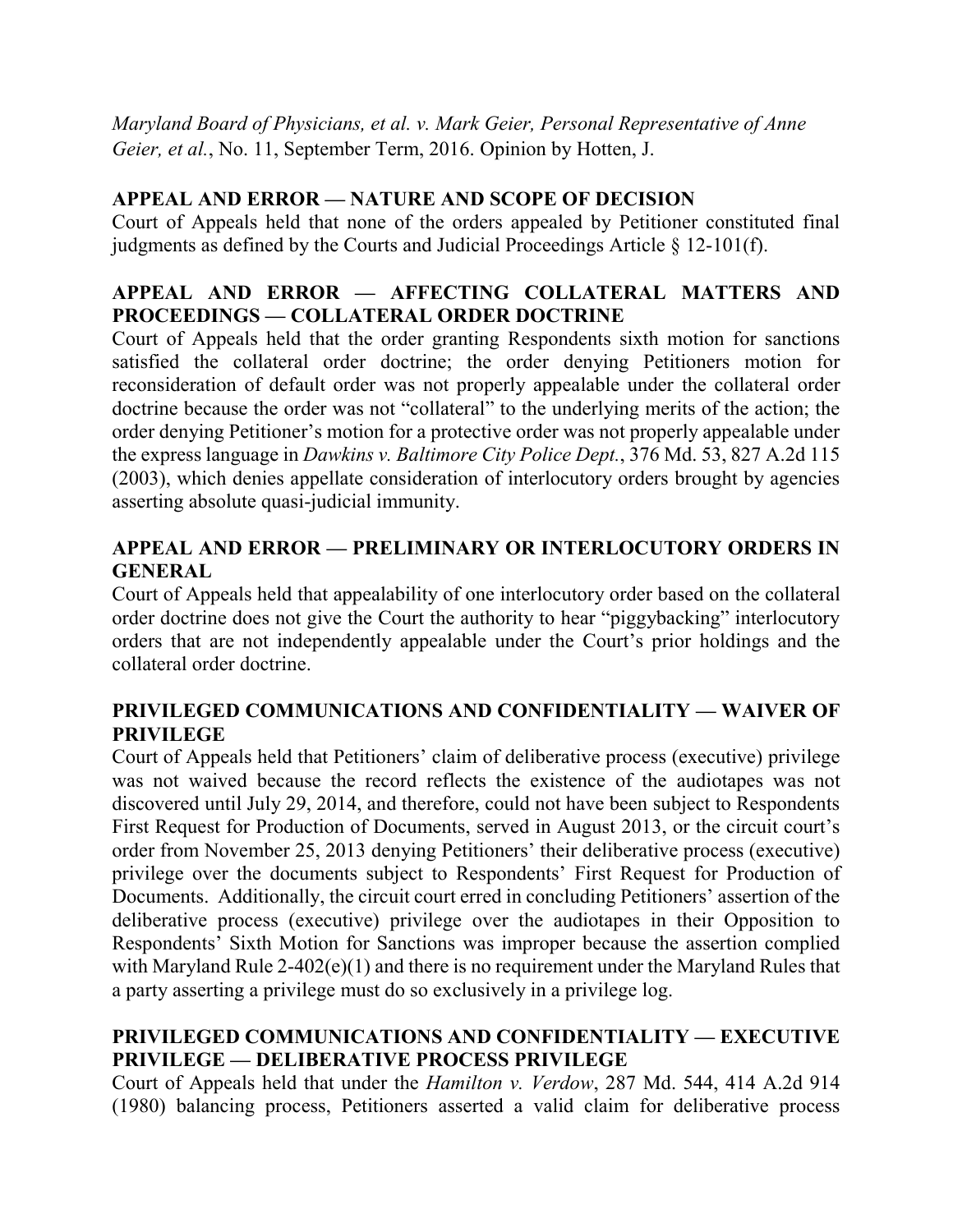(executive) privilege for the audiotapes; Respondents failed to assert any specific necessity for the audiotapes, and the nondisclosure of the audiotapes on the basis of the deliberative process (executive) privilege will not impact the fair administration of justice.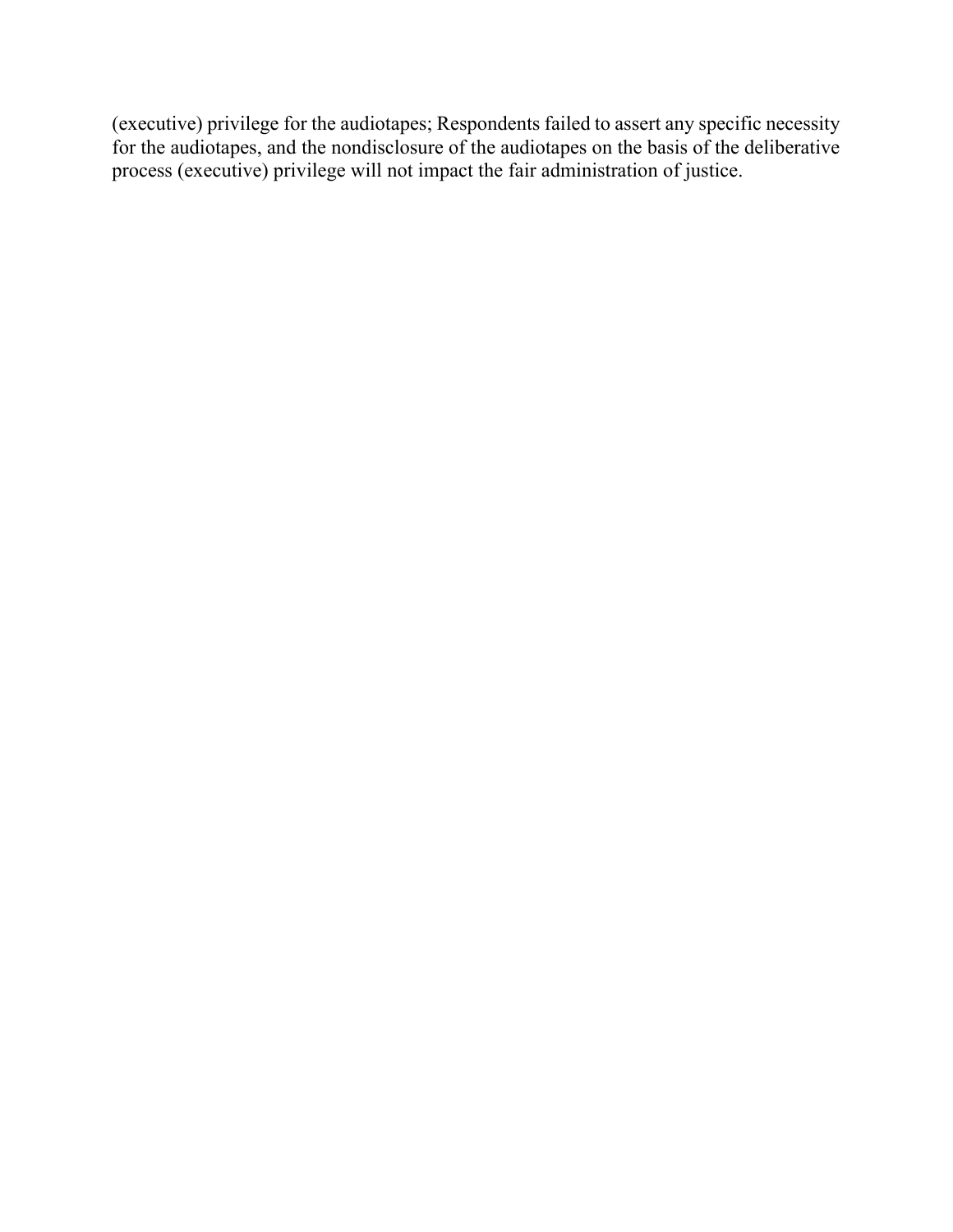Circuit Court for Montgomery County Case No. 371761V Argued: September 9, 2016

## IN THE COURT OF APPEALS

### OF MARYLAND

No. 11

September Term, 2016

\_\_\_\_\_\_\_\_\_\_\_\_\_\_\_\_\_\_\_\_\_\_\_\_\_\_\_\_\_\_\_\_\_\_

MARYLAND BOARD OF PHYSICIANS, et al.

v.

# MARK R. GEIER, PERSONAL REPRESENTATIVE OF THE ESTATE OF ANNE GEIER, et al.

\_\_\_\_\_\_\_\_\_\_\_\_\_\_\_\_\_\_\_\_\_\_\_\_\_\_\_\_\_\_\_\_\_\_

Barbera, C.J., Greene, Adkins, McDonald, Hotten, Getty, Battaglia, Lynne A. (Senior Judge, Specially Assigned)

JJ. \_\_\_\_\_\_\_\_\_\_\_\_\_\_\_\_\_\_\_\_\_\_\_\_\_\_\_\_\_\_\_\_\_\_

Opinion by Hotten, J. McDonald, J., concurs and dissents. Adkins, J., dissents.

\_\_\_\_\_\_\_\_\_\_\_\_\_\_\_\_\_\_\_\_\_\_\_\_\_\_\_\_\_\_\_\_\_\_

Filed: January 23, 2017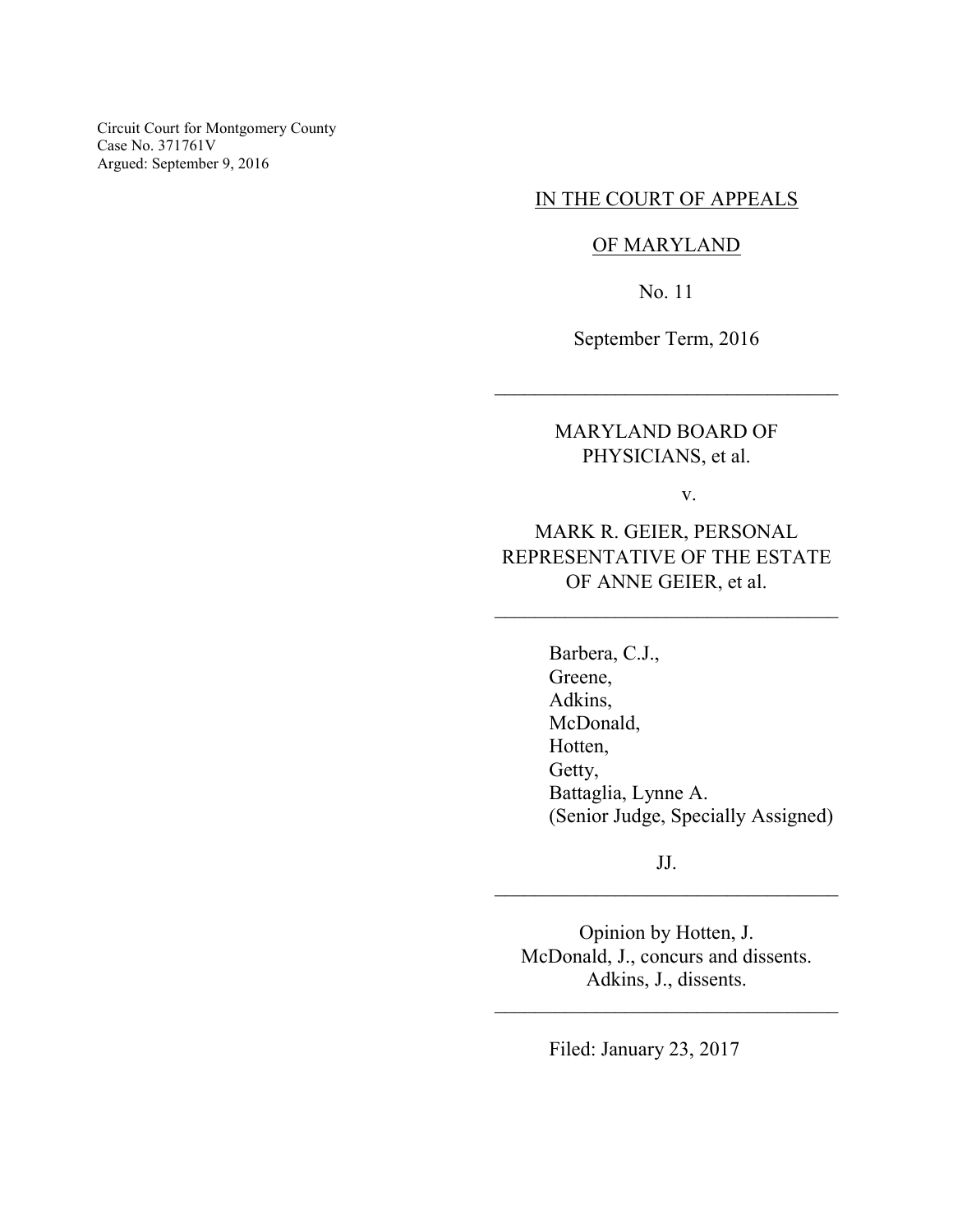We consider whether a party asserting the absolute quasi-judicial privilege and the deliberative process (executive) privilege may properly appeal three orders from the circuit court prior to a final judgment, and whether those privileges prevent the admissibility of certain discovery. Respondents, Dr. Mark Geier ("Dr. Geier"), David Geier ("Mr. Geier") and Anne Geier ("Ms. Geier"),<sup>1</sup> filed a complaint against Petitioners<sup>2</sup>"), in the Circuit Court for Montgomery County, alleging that Petitioners invaded their privacy by publicizing their private medical information in a cease and desist order that was issued during disciplinary proceedings brought by Petitioners against Dr. Geier and Mr. Geier.

 During discovery, the circuit court entered three separate orders that: (1) granted Respondents' sixth motion for sanctions against Petitioners regarding the disclosure of audiotapes of Petitioners' deliberations; (2) denied Petitioners' motion for reconsideration of a default order on liability for a series of discovery failures; and (3) denied Petitioners' motion for a protective order from Respondents' sixth motion to compel documents, which required Petitioners to disclose their personal financial information to Respondents. Petitioners appealed all three interlocutory orders, and this Court granted certiorari.

For the reasons that follow, we grant Respondents' motion to dismiss as it relates to the orders denying Petitioners' motions for reconsideration and for a protective order; deny

<sup>&</sup>lt;sup>1</sup> This opinion will refer to all three individuals collectively as "Respondents" or individually where needed.

<sup>2</sup> References to "Petitioners" include the Maryland Board of Physicians (the "Board"), and the individual Board members, staff, and the administrative prosecutor who make up the twenty-five co-defendants in this case. The parties will be referenced individually where appropriate.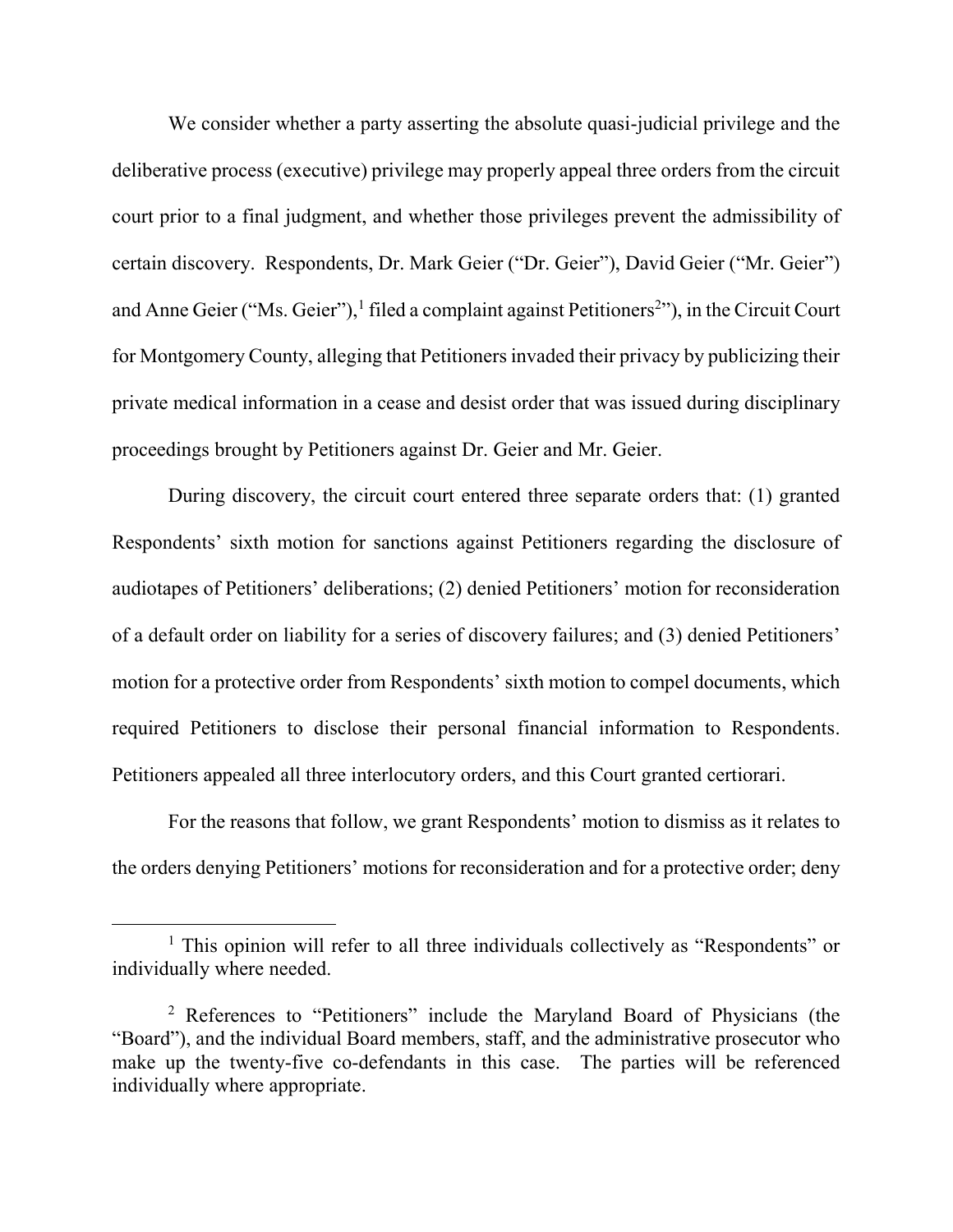Respondents' motion to dismiss as it relates to the order granting Respondents' sixth motion for sanctions; reverse and vacate the order granting Respondents' sixth motion for sanctions; and remand the case to the circuit court for further proceedings consistent with this opinion.

#### **FACTUAL AND PROCEDURAL BACKGROUND**

## **I. Board's Administrative Proceedings Against Respondents Mark R. Geier and David Geier**

#### **a. Mark Geier**

 $\overline{a}$ 

On October 3, 2006, the Board notified Dr. Geier that it had received a complaint against him regarding his use of the drug Lupron<sup>3</sup> to treat autistic children. The complaint alleged that Dr. Geier was: (1) practicing outside of the scope of his expertise and the prevailing standard of care for autism; (2) experimenting on children without a rational scientific theory or the supervision of a qualified review board; and (3) failing to provide appropriate informed consent regarding the potential side effects of Lupron and similar drugs.

 On April 27, 2011, the Board summarily suspended Dr. Geier's right to practice medicine, asserting that the "public health, safety or welfare imperatively required

<sup>&</sup>lt;sup>3</sup> Lupron is an FDA-approved drug used for the treatment of precocious puberty, a condition where girls under the age of eight have changes in breast development or pubic hair and boys under the age of nine have penile and scrotal changes and pubic hair. Lupron can reduce the symptoms of puberty in children with higher than normal levels of testosterone. The reduction of testosterone can decrease aggressive, hyperactive and hypersexual behaviors. *See Geier v. Md. State Bd. of Physicians*, 223 Md. App. 404, 413 n. 3, 116 A.3d 1026, 1031 n. 3 (2015).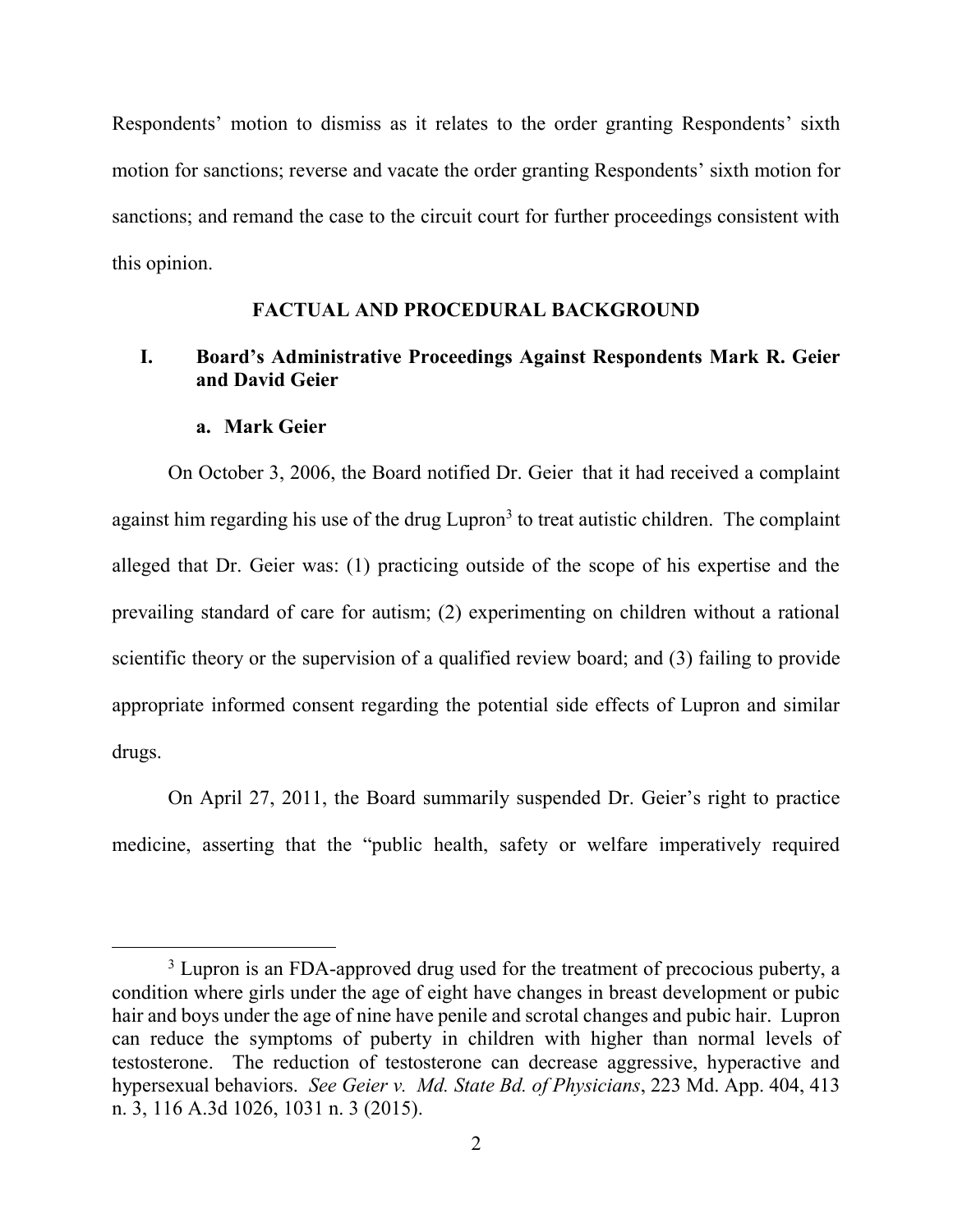emergency action" due to certain medical practices engaged in by Dr. Geier.<sup>4</sup> On May 16, 2011, the Board formally charged Dr. Geier with violations of the Medical Practice Act, Md. Code (Repl. Vol. 2014), §§14-401 *et seq.* of the Health Occupations Article ("Health Occ.").

 On September 15, 2011 the Board issued amended charges against Dr. Geier for prescribing medicine to family members while his license was suspended. After amending its complaint, the Board charged Dr. Geier with: (1) unprofessional conduct in the practice of medicine; (2) willfully making or filing a false report or record in the practice of medicine; (3) willfully failing to file or record any medical record as required under law; (4) practicing medicine with an unauthorized person or aiding an unauthorized person in the practice of medicine; (5) gross overutilization of health care services; (6) failing to meet standards, as determined by peer review, for the delivery of quality medical care; and (7) failing to keep adequate medical records.

On September 26, 2011, after six days of hearings,<sup>5</sup> an Administrative Law Judge ("ALJ") issued a proposed decision upholding the summary suspension of Dr. Geier's

<sup>&</sup>lt;sup>4</sup> In addition to prescribing Lupron, Dr. Geier also prescribed chelation therapy to patients, a treatment that involves the use of certain chemicals to remove heavy metals from the body. In medicine, chelation has been used for the treatment of metal poisoning, among other conditions. *See* QUESTIONS AND ANSWERS ON UNAPPROVED CHELATION PRODUCTS, https://perma.cc/C25M-269H (last accessed November 18, 2016). Dr. Geier prescribed two types of drugs in his chelation therapy, DMSA (dimercaptosuccinic acid), which is approved by the FDA for removing severe levels of heavy metals from the body, and DMPS (2, 3–dimercapto–1–propane–sulfonic acid), which is not approved by the FDA for any purpose. *See Geier*, 223 Md. App. at 420, 116 A.3d at 1036.

<sup>&</sup>lt;sup>5</sup> The ALJ did not consider Petitioners' amended charges during the hearing because the charges were amended subsequently.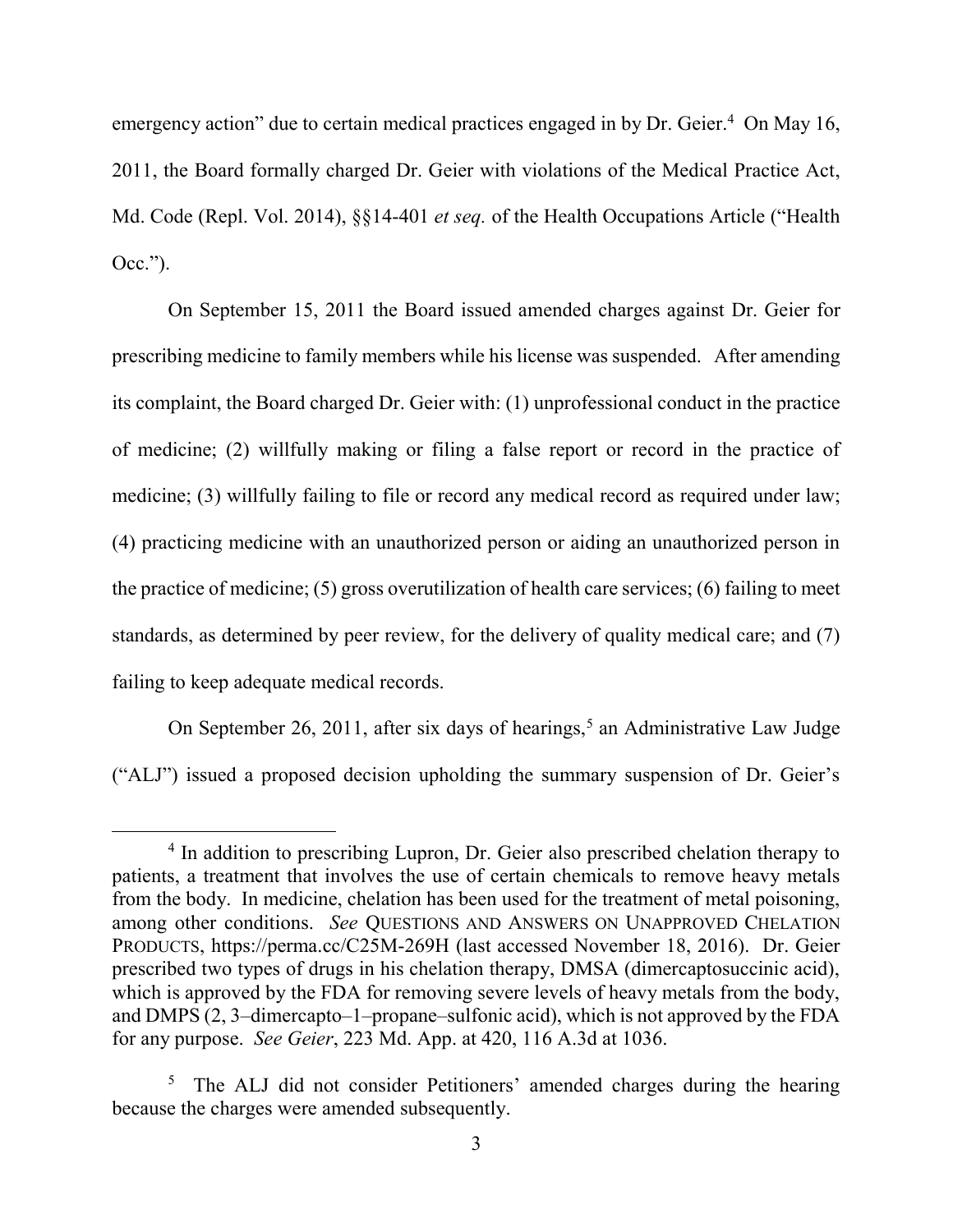license. On March 13, 2012, following an additional five days of hearings, the ALJ issued a 126-page proposed decision, recommending that the charges against Dr. Geier be upheld,<sup>6</sup> and that his license be revoked.

 Dr. Geier took exception to the ALJ's findings, but on August 22, 2012, the Board issued a final decision revoking his license. Dr. Geier petitioned for judicial review, and the Circuit Court for Montgomery County affirmed the Board's revocation on April 9, 2014. Dr. Geier moved to alter or amend the court's ruling, but the motion was denied. Dr. Geier then noted an appeal to the Court of Special Appeals, and that Court, in a reported opinion, affirmed the Board's decision. *See Geier v. Md. State Bd. Of Physicians*, 223 Md. App. 404, 116 A.3d 1026 (2015).

#### **b. David Geier**

 $\overline{a}$ 

 On May 16, 2011, the Board also charged Dr. Geier's son, Mr. Geier, for practicing medicine without a license in violation of Health Occ. §14-601.<sup>7</sup> On March 7, 2012, an ALJ recommended that the charges against Mr. Geier be dismissed. On July 30, 2012, however, the Board rejected the ALJ's recommendation and many of the judge's findings, concluding that Mr. Geier had practiced medicine without a license because he diagnosed a patient, determined which blood tests the patient required, and ordered those tests. The Board imposed a \$10,000 fine.

<sup>&</sup>lt;sup>6</sup> Specifically, Health Occ.  $$14-404(a)(3)(ii)$ ,  $$14-404(a)(11)$ ,  $$14-404(a)(22)$ , and §14-404(a)(40). The ALG dismissed Health Occ. §14-404(a)(12), §14-404(a)(18), and  $§14-404(a)(19).$ 

 $<sup>7</sup>$  The record does not reflect that Mr. Geier has ever been a physician.</sup>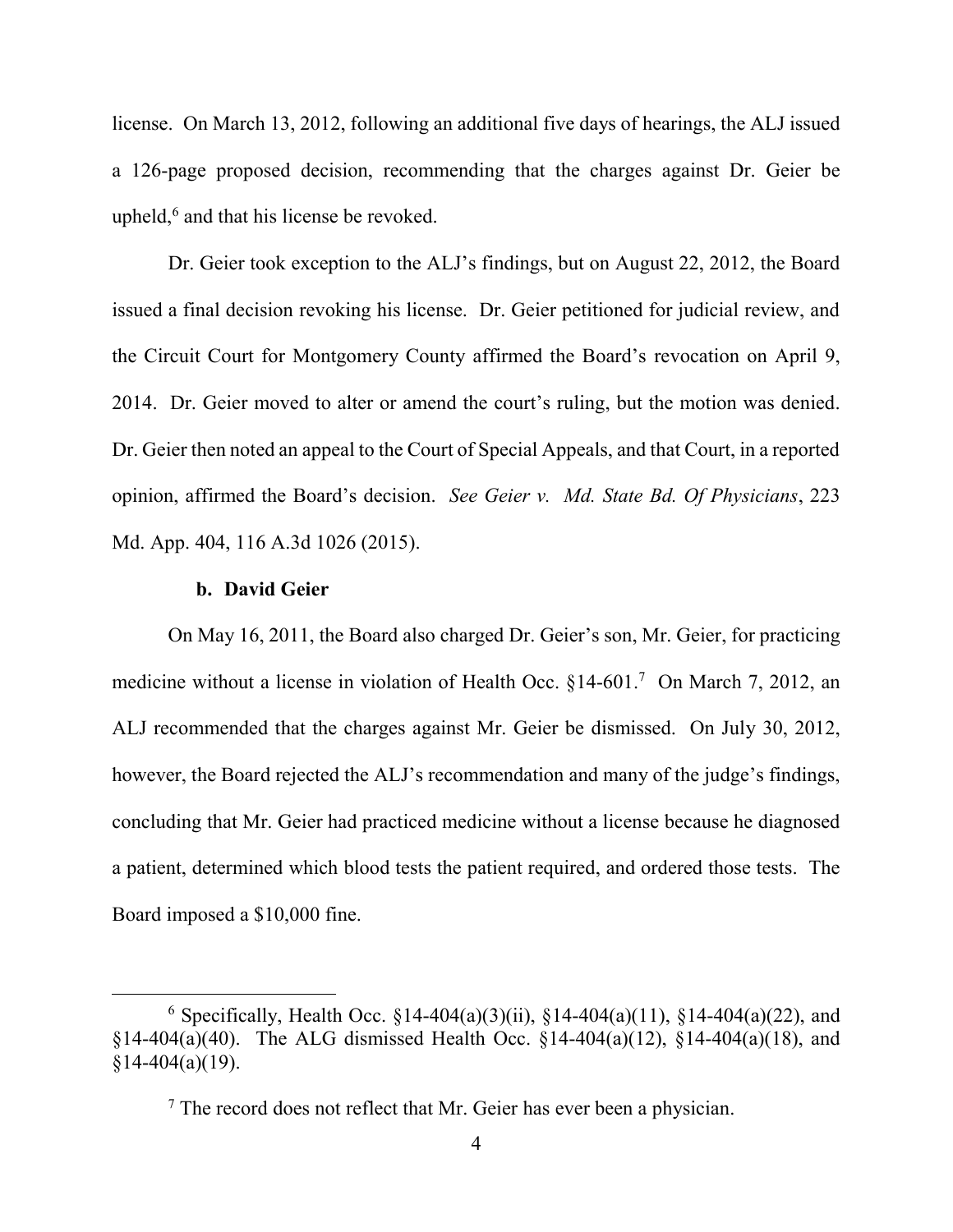Mr. Geier petitioned the Circuit Court for Montgomery County for judicial review of the Board's findings, and the circuit court affirmed the Board's decision on April 25, 2014. Mr. Geier then appealed to the Court of Special Appeals, and that Court, in an unreported opinion dated July 31, 2015, also affirmed the Board.

#### **c. The Disclosure of the Respondents Personal Medical Information**

 On January 25, 2012, during the pendency of both disciplinary proceedings, the Board issued a cease and desist order against Dr. Geier, accusing him of practicing medicine while his license had been summarily suspended. The order, posted to the Board's website and viewable by the public, specifically alleged that Dr. Geier had written prescriptions for all three Respondents. The order also detailed the Respondents' confidential medical information, identified the specific medications that Dr. Geier allegedly prescribed to each person, and described the medical conditions that each medication treated.<sup>8</sup>

 Petitioners promptly removed the confidential information from the cease and desist order in response to Respondents' protest. Petitioners also issued an amended cease and desist order that deleted the references to the patients and the medications that Dr. Geier allegedly prescribed for them. In the interim between the initial publication and the Petitioners' remedial actions, other persons viewed and commented about the

<sup>&</sup>lt;sup>8</sup> This Court declines to reproduce the confidential medical information that was included in the cease and desist letter. Rather, we simply note that the information was highly personal, and not information that a reasonable person would want disseminated to the public.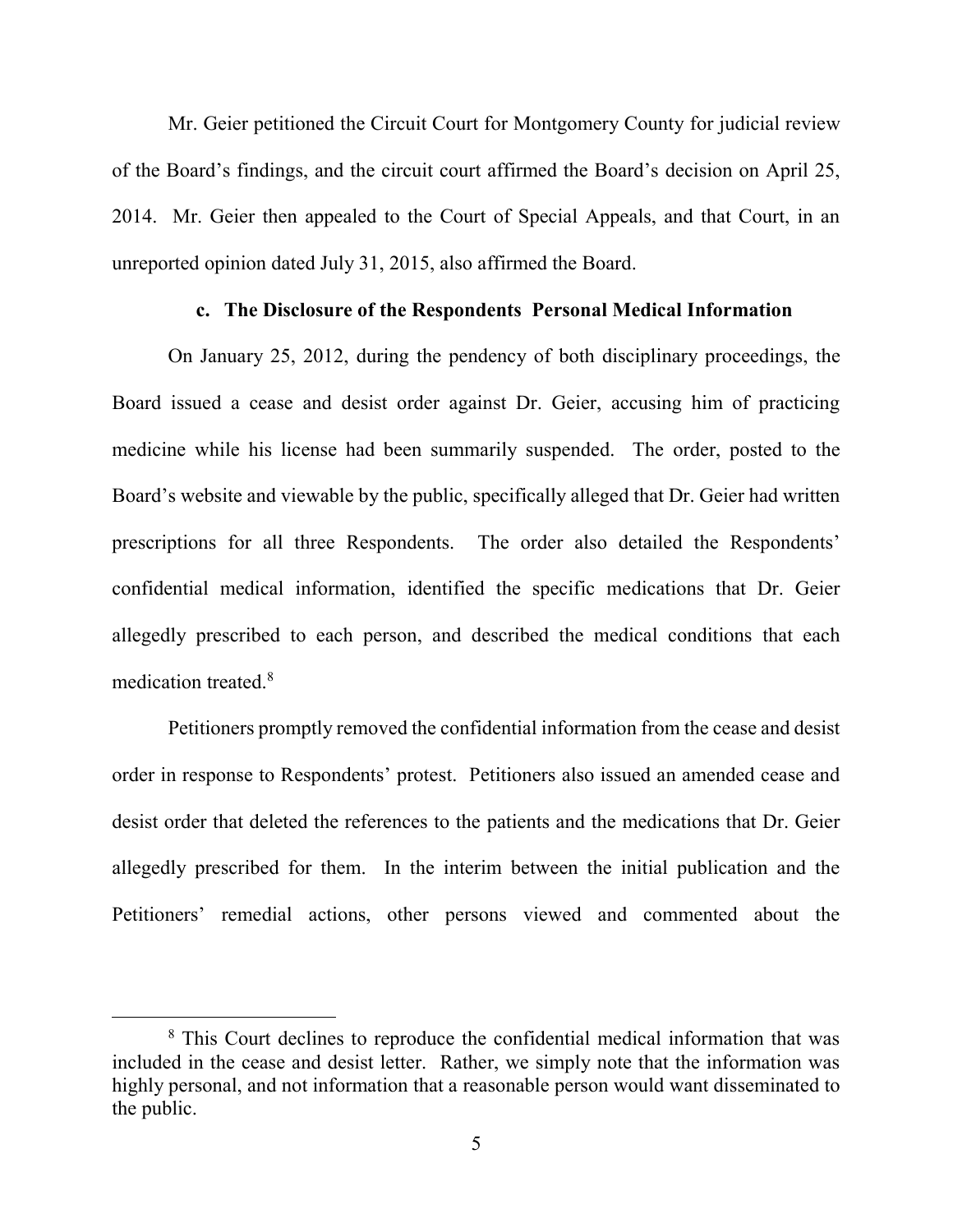Respondents' confidential medical information, and those comments are still accessible on the internet.

 Ultimately, an ALJ rejected the charge that Dr. Geier had written any prescriptions in violation of the summary suspension order issued by Petitioners.

## **II. Respondents' Civil Action Against Petitioners**

### **a. The Complaint**

 On December 12, 2012, while Dr. Geier and Mr. Geier were pursuing judicial review of the Board's adverse rulings, Respondents filed a three-count complaint in the Circuit Court for Montgomery County against Petitioners. The complaint alleged that by publicizing the January 25th cease and desist order that contained the Respondents' confidential medical information, Petitioners deprived them of their constitutional right to privacy; violated the Maryland Confidentiality of Medical Records Act, Md. Code (1982, 2009 Repl. Vol.), §§4-301 *et seq.* of the Health General Article; and invaded their privacy by giving unreasonable publicity to private facts. The complaint also alleged that Petitioners "acted with ill will and with the intent to injure [Respondents] by exposing Dr. Geier's personal medical information and that of his wife and son." Respondents requested compensatory damages, as well as three million dollars in punitive damages.

 Petitioners moved to dismiss the complaint for failure to state a claim upon which relief could be granted, asserting they had absolute quasi-judicial immunity from suit under *Ostrzenski v. Siegel*, 177 F.3d 245 (4th Cir. 1999). Following a hearing on July 10, 2013, the circuit court dismissed the Confidentiality of Medical Records Act claim, finding that the statute did not create a private cause of action. The circuit court allowed the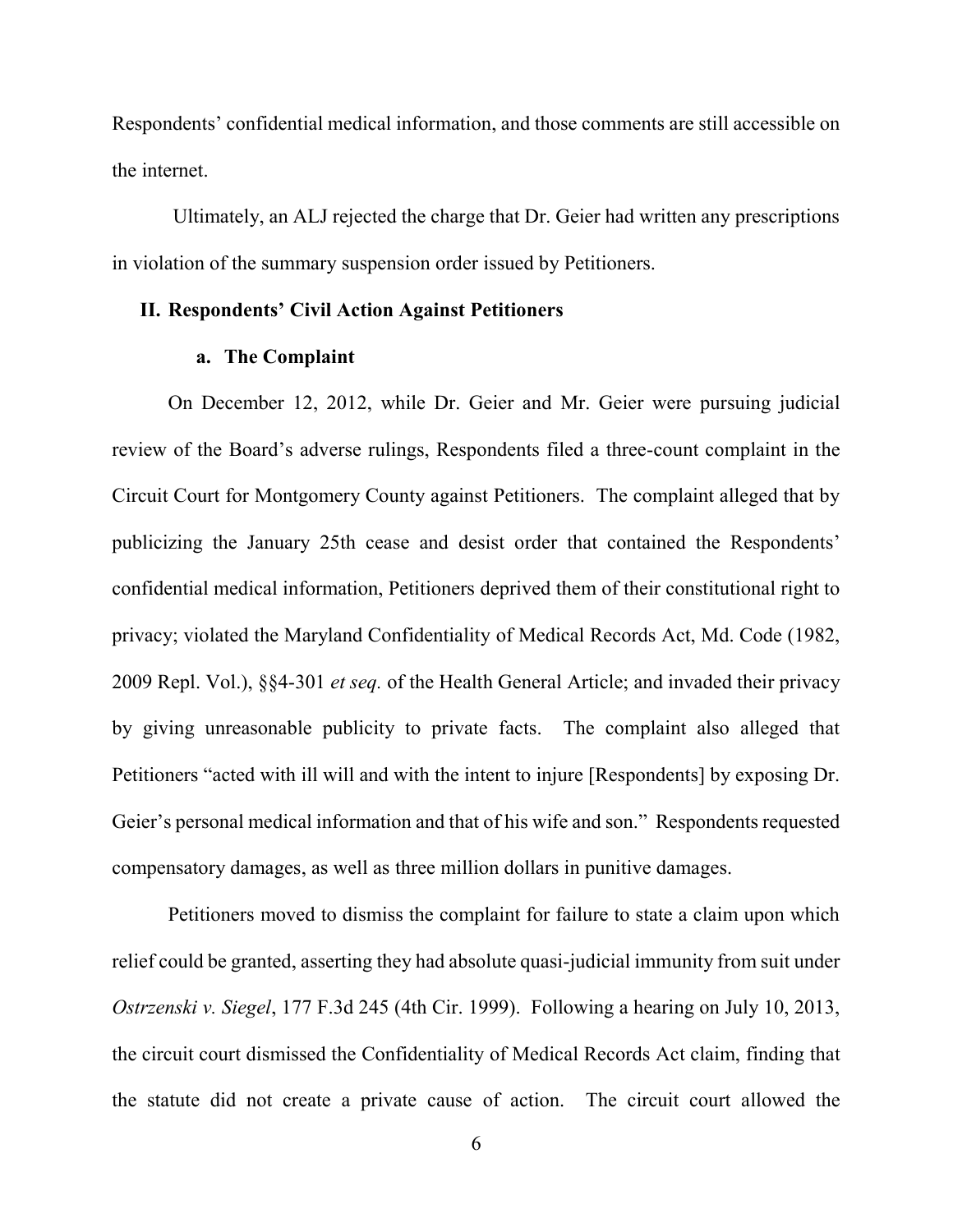constitutional and invasion of privacy claims to proceed, finding that the record was inadequate to evaluate the applicability of any immunities at such an early stage of the proceedings.

#### **b. Discovery**

Following the circuit court's ruling that allowed two of Respondents' claims to proceed, Respondents sought extensive discovery, attempting to uncover evidence demonstrating Petitioners acted out of animosity in publishing the cease and desist letter. Respondents sought information regarding the specific circumstances immediately surrounding the Petitioners' disclosure of their confidential medical information, as well as documents and testimony that revealed Petitioners' decisional process in the administrative proceedings against them. Respondents also sought communications between Petitioners and their counsel that related to these proceedings. Following an unsatisfactory response to discovery requests, Respondents filed multiple motions to compel and motions for discovery sanctions against Petitioners between the months of November 2013 and February 2016, which led to numerous hearings in the circuit court, and concurrent interlocutory appeals by Petitioners.

 Of import to the issues before this Court are the events that occurred during and after Petitioners' filed their first interlocutory appeal from the circuit court's June 17, 2014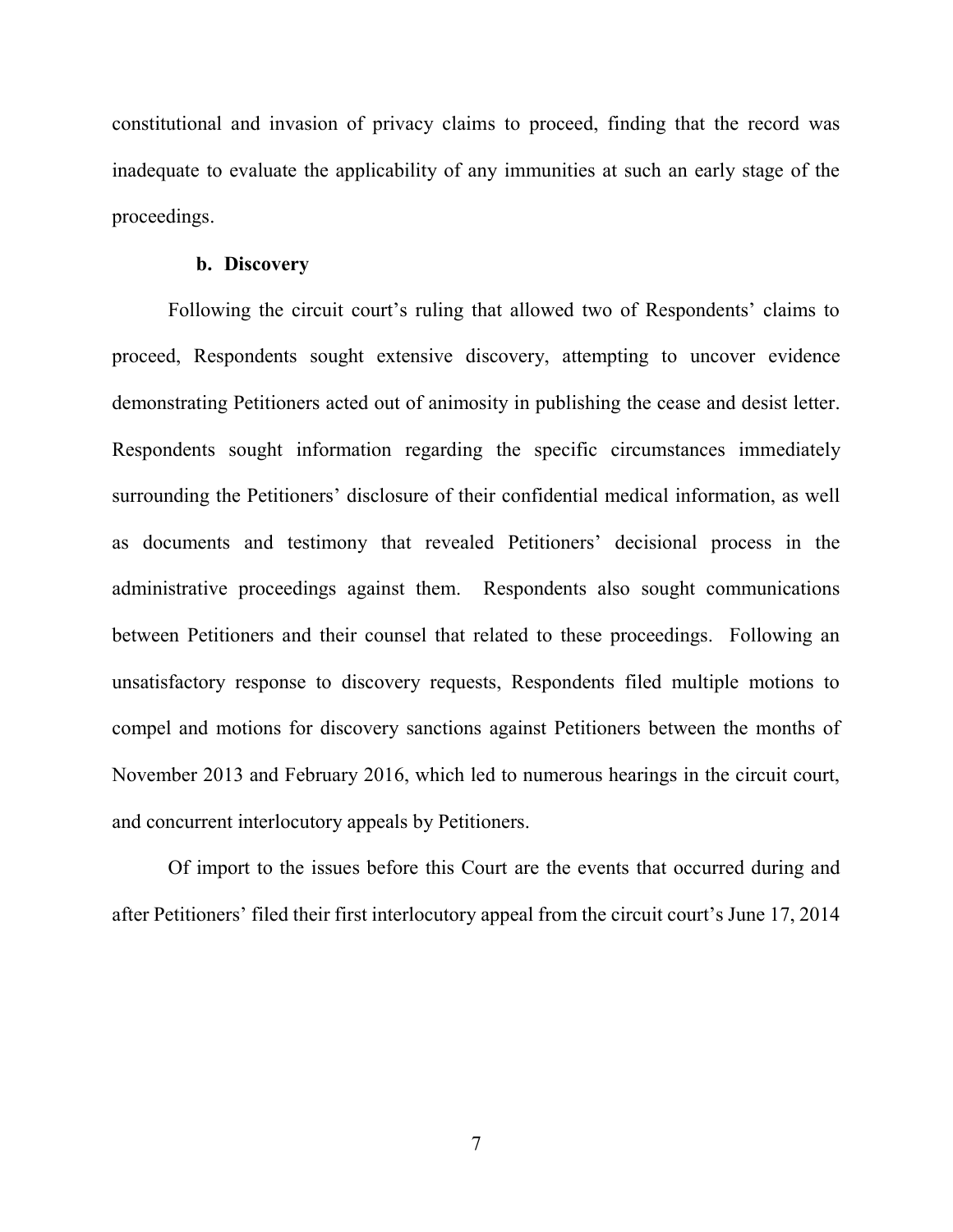discovery order.<sup>9</sup> On August 15, 2014,<sup>10</sup> Respondents filed their fifth motion for sanctions seeking a default judgment as to liability, alleging primarily that Petitioners failed to produce an adequately prepared organizational representative noted as a prepared designee for a 167-topic deposition. Respondents subsequently requested a hearing regarding the fifth motion for sanctions. Also on August 15th, the Court of Special Appeals issued an order staying all discovery in the circuit court pending the outcome of the first interlocutory appeal.

 In opposition to Respondents' fifth motion for sanctions, Petitioners alleged that most of the deposition topics covered information in Respondents' possession or were not discoverable because they involved issues pending on appeal. Petitioners also noted they appealed the circuit court's June 17th discovery order denying Petitioners assertions of various privileges, and that Petitioners "should not be sanctioned for declining to allow these protections and privileges to be eviscerated in other discovery proceedings" and

<sup>&</sup>lt;sup>9</sup> On May 1, 2014, Respondents filed their third motion to compel seeking two classes of documents: (1) the Board's administrative investigatory file in its disciplinary proceedings against Dr. Geier's partner, John L. Young, M.D., and (2) communications between the Board's attorneys and Petitioner Shafer, an investigator for the Board. Respondents argued that Petitioners proceeded against Dr. Young as part of their campaign to discredit Dr. Geier's research. Petitioners opposed the production of the deliberations regarding Dr. Young based on deliberative privilege, attorney-client privilege, attorney work-product protection, and Health Occ.  $\S 14-410(a)(1)$ , which states that generally, "[t]he proceedings, records, or files of , the Board a disciplinary panel, or any of its other investigatory bodies are not discoverable and are not admissible in evidence[.]" Following a hearing on June 17, 2014, the circuit court granted Respondents motion and compelled disclosure of the requested documents. On June 26, 2014, Petitioners noted an appeal.

<sup>&</sup>lt;sup>10</sup> Respondents' fifth motion for sanctions was received by the circuit court on August 8, 2014, but due to a clerical omission, was not filed with the court until August 15th.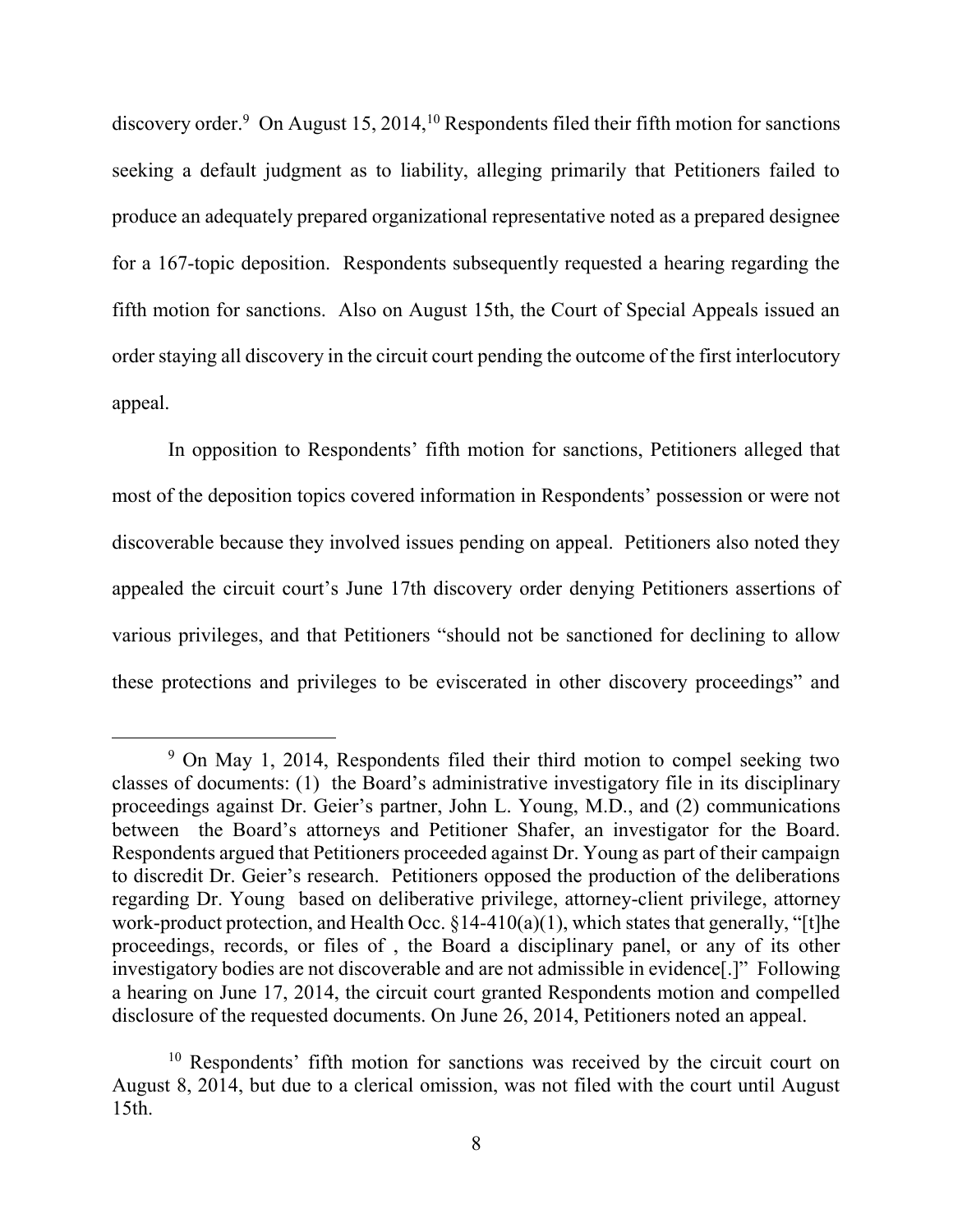allowing Respondents to "frustrate the appellate court's ability to provide meaningful relief in its resolution" of the issues before it.

Following a hearing on November 13, 2014, the circuit court granted Respondents' fifth motion for sanctions. On December 16, 2014, the circuit court issued a memorandum opinion that detailed Petitioners' culpable conduct during discovery, and thereafter, entered a default judgment of liability against Petitioners. The circuit court noted that a trial on damages would be scheduled after Petitioners' first interlocutory appeal had been resolved.

 On December 24, 2014, Petitioners noted a second interlocutory appeal based on the circuit court's default judgment, which the Court of Special Appeals consolidated with Petitioners' initial appeal filed on June 26. *See Md. Bd. Of Physicians v. Geier*, 225 Md. App. 114, 123 A.3d 601 (2015).

## **c. The Court of Special Appeals' Decision**

 The Court of Special Appeals first held that neither order appealed by Petitioners constituted a final judgment. The Court concluded that the collateral order doctrine applied to the June 17th discovery order, allowing the Court to hear Petitioners' claims regarding that discovery order. *See Geier*, 225 Md. App. at 129-38; 123 A.3d at 610-16. The collateral order doctrine did not apply to the December 16th order of default on liability, corresponding to Respondents' fifth motion for sanctions, because the Court concluded that the issues that order addressed were not "collateral" to the merits of the case. *Id.* at 139-43, 123 A.3d at 616-19.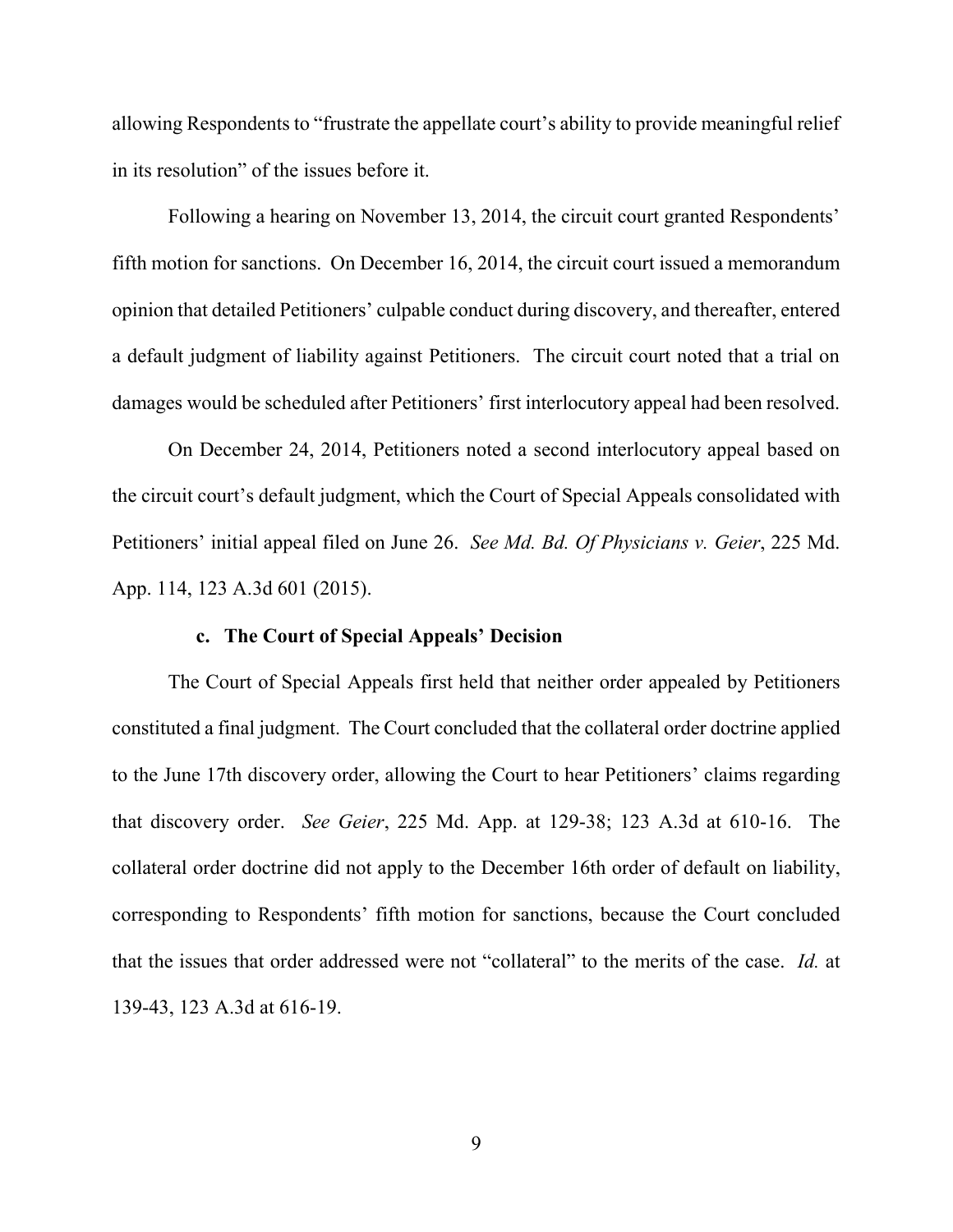In considering the merits of Petitioners' claims regarding the June 17th order, the Court held that under Health Occ.  $\S 14-410^{11}$  Dr. John L. Young's ("Dr. Young")<sup>12</sup> disciplinary files were not discoverable by Respondents. The Court noted that, under Health Occ. §14-410, both the Board and Dr. Young had to expressly consent to the discoverability of Dr. Young's proceedings as parties to the action. Because the Board objected to releasing Dr. Young's proceedings, they were not discoverable by Respondents in the present action. *Id.* at 144-47, 123 A.3d 619-21. The Court also concluded that the circuit court erred in rejecting Petitioners' claim of executive privilege, because it failed to expressly balance Petitioners' need for confidentiality against Respondents' need for disclosure, and the impact of nondisclosure on a fair administration of justice. *Id.* at 147- 52; 123 A.3d 621-24.

- (1) The proceedings, records, or files of the Board, or a disciplinary panel, or any of its other investigatory bodies are not discoverable and are not admissible evidence; and
- (2) Any order passed by the Board or disciplinary panel is not admissible evidence[.]
- (b) This section does not apply to a civil action brought by a party to a proceeding before the Board or a disciplinary panel who claims to be aggrieved by the decision of the Board or the disciplinary panel.

<sup>&</sup>lt;sup>11</sup> Health Occ.  $§14-410$  provides, in relevant part:

<sup>(</sup>a) Except by the express stipulation and consent of all parties to a proceeding before the Board, a disciplinary panel, or any of its other investigatory bodies, in a civil or criminal action:

<sup>&</sup>lt;sup>12</sup> Dr. Young was a partner in Dr. Geier's medical practice.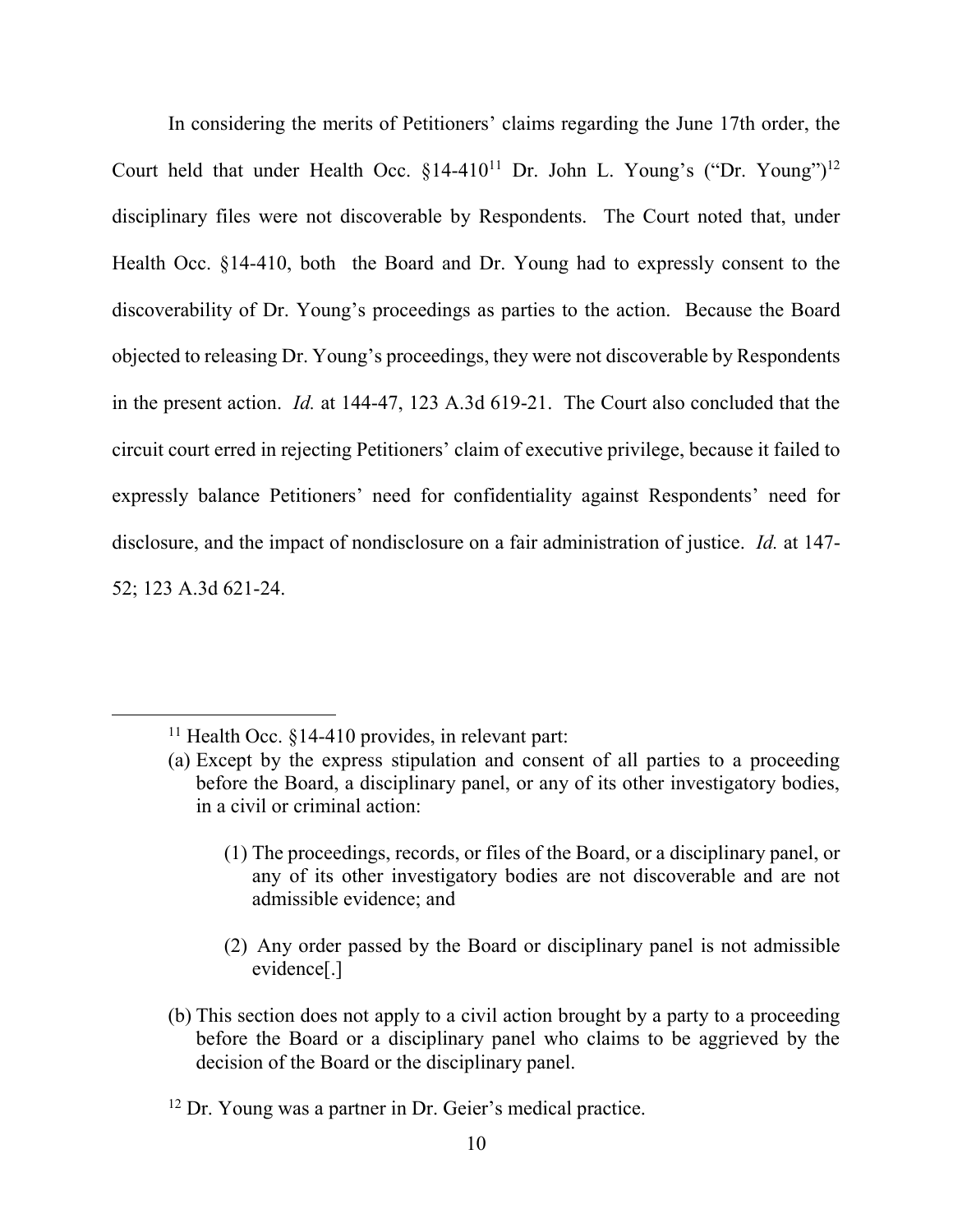Finally, the Court considered the merits of Petitioners' claims regarding the allegedly privileged communications between the Board and Joshua Shafer, an investigator for the Board. Although the Court noted that generally an appellate court does not have jurisdiction to consider an interlocutory appeal from a discovery ruling that rejects a claim of attorney-client privilege, the Court still considered the merits because it formed a part of a ruling that the Court had jurisdiction to review. *Id.* at 153, 123 A.3d at 624 (citing *Kurstin v. Bromberg Rosenthal LLP*, 420 Md. 466, 480, 24 A.3d 88, 96 (2011)). The Court noted that the Guidelines for Administrative Adjudicatory Proceedings ("Guidelines") have no effect on the confidentiality of communications between Board employees, like Shaffer, and the Board's attorneys. *Id.* at 154, 123 A.3d at 625. The Court concluded that the circuit court erred in rejecting Petitioners' claim of privilege on the ground that the Guidelines rendered Shafer a "stranger" to the attorney-client relationship between the Board and its attorneys. *Id.* at 154, 123 A.3d at 625.

 The Court remanded the case back to the Circuit Court for Montgomery County for further proceedings consistent with its opinion.

#### **d. The Post-Remand Proceeding in the Circuit Court**

On remand, Respondents sought a hearing on their sixth motion for sanctions filed on August 8, 2014,<sup>13</sup> involving Petitioners' audio recordings on internal deliberations regarding Dr. Geier's and Mr. Geier's disciplinary proceedings.

<sup>&</sup>lt;sup>13</sup> Respondents also filed a fourth motion for sanctions on the same date.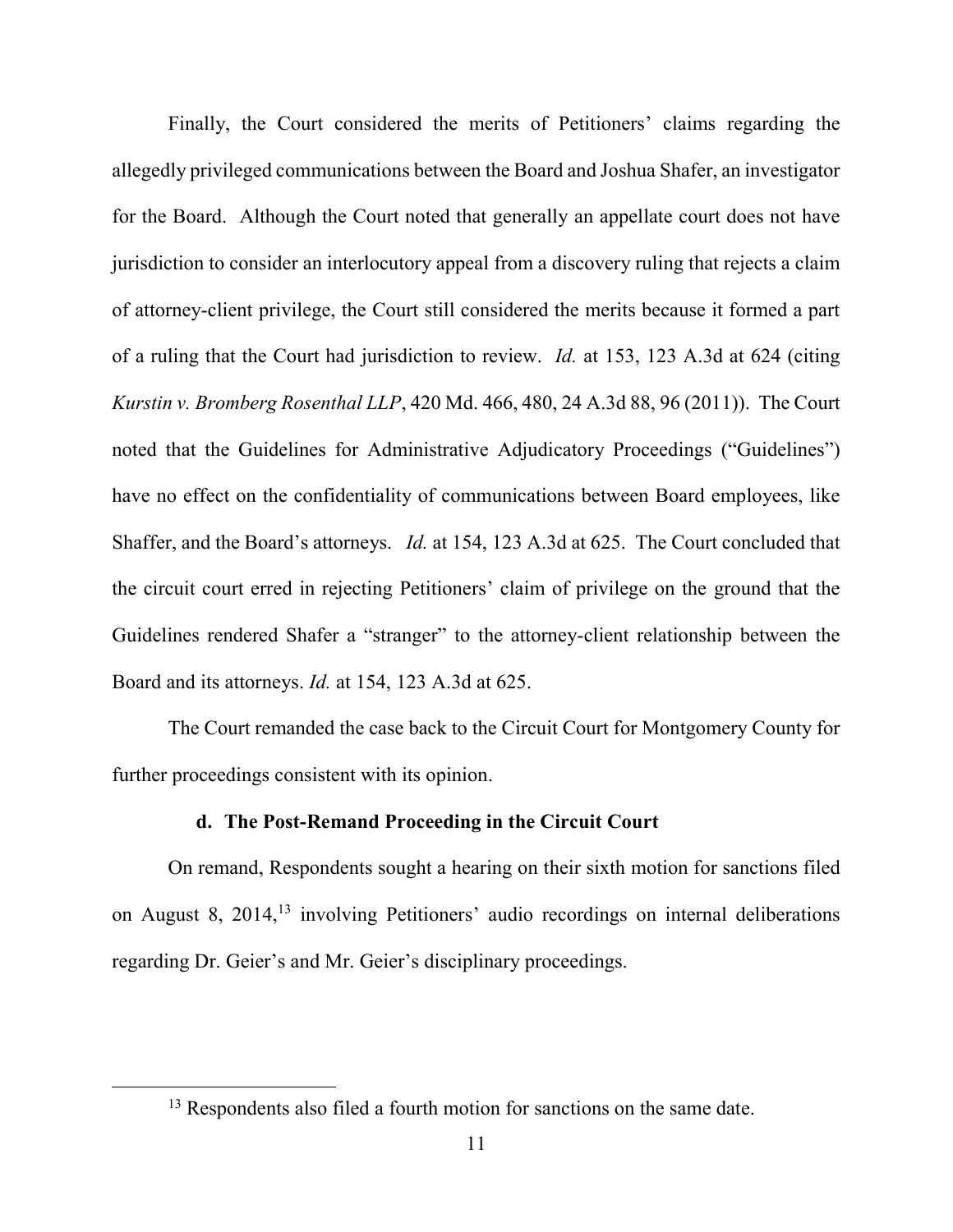On November 5, 2014, Respondents served their sixth request for production of documents, seeking a variety of financial information from Petitioners, which prompted Petitioners to pursue a protective order, based in substantial part, on their claim of absolute quasi-judicial immunity from suit.

On December 28, 2015, Petitioners also filed a motion for reconsideration of the default liability order and for summary judgment in Petitioners' favor. Petitioners asserted that in the order of default on liability, the circuit court found the Board, but not the individual Petitioners, had engaged in discovery violations. Petitioners also argued that the Court of Special Appeals narrowed the scope of what discovery should be permitted. Respondents disagreed, and on February 10, 2016, filed a seventh motion for sanctions alleging that Petitioners' motion for a protective order raising the immunity defense was in bad faith.

On March 24, 2016, the circuit court held a hearing on the parties' respective motions, and subsequently denied Petitioners' motion for summary judgment, motion for reconsideration on the default judgment of liability, and motion for a protective order from Respondents' sixth request for documents. The circuit court found that the General Assembly had enacted a detailed statutory scheme addressing Petitioners' immunity from suit in 1976 that has not been repealed.<sup>14</sup> The circuit court concluded that because the statutory scheme remains in effect, Petitioners' claim of a common law absolute quasi-

<sup>&</sup>lt;sup>14</sup> The circuit court noted the statutory scheme remained in full effect even after this Court established an absolute quasi-judicial privilege in *Gersh v. Ambrose*, 291 Md. 188, 434 A.2d 547 (1981).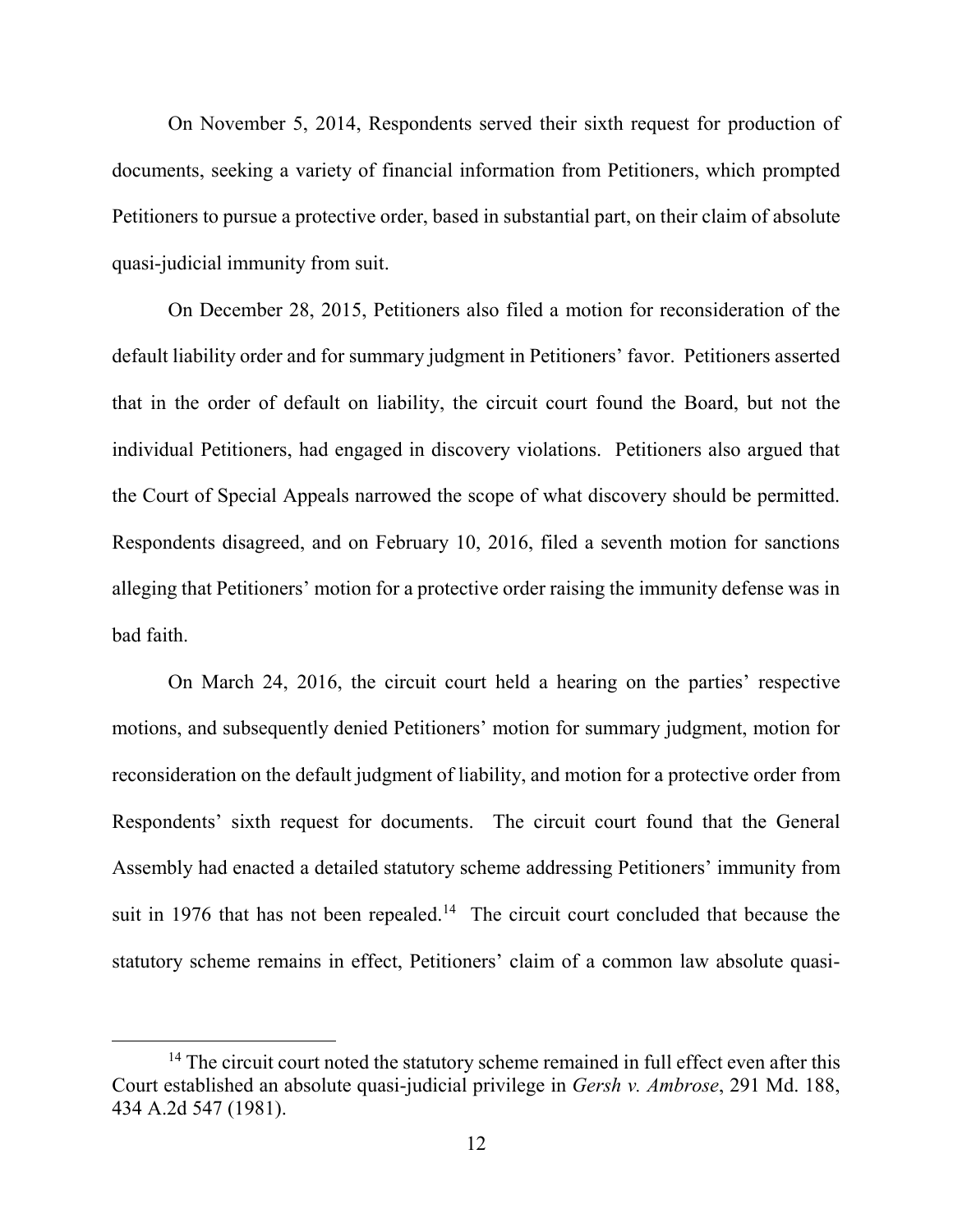judicial immunity claim did not apply. On that basis, the circuit court denied Petitioners' motion for summary judgment.

The circuit court also denied Petitioners' motion for reconsideration because the circuit court found that, even under the Court of Special Appeals' mandate, Petitioners failed to provide specific evidence that their deponent was responsive, sufficient for the circuit court to reverse its order. The circuit court also noted that, even after adhering to the Court of Special Appeals' mandate, Petitioners' conduct remained "abysmal, abominable, [and] sanctionable."

Finally, the circuit court granted Respondents' sixth motion for sanctions. The circuit court found that Petitioners did not assert any privilege in their initial responses to Respondents' requests for the audiotapes, and the tapes were not included on Petitioners' privilege logs, so the assertion of privilege was waived. The circuit court also ordered that all of Respondents' outstanding discovery requests were due by April 22, 2016.

On April 1, 2016, Petitioners noted an interlocutory appeal to the Court of Special Appeals, seeking review of the circuit court's March 24th orders denying their motions for reconsideration and request for a protective order, and granting Respondents' sixth motion for sanctions. This Court, *sua sponte*, granted certiorari, and on April 22, 2016 ordered a stay of the proceedings pending further review.

Additional facts shall be provided, *infra*, to the extent they prove relevant in addressing the issues presented.

13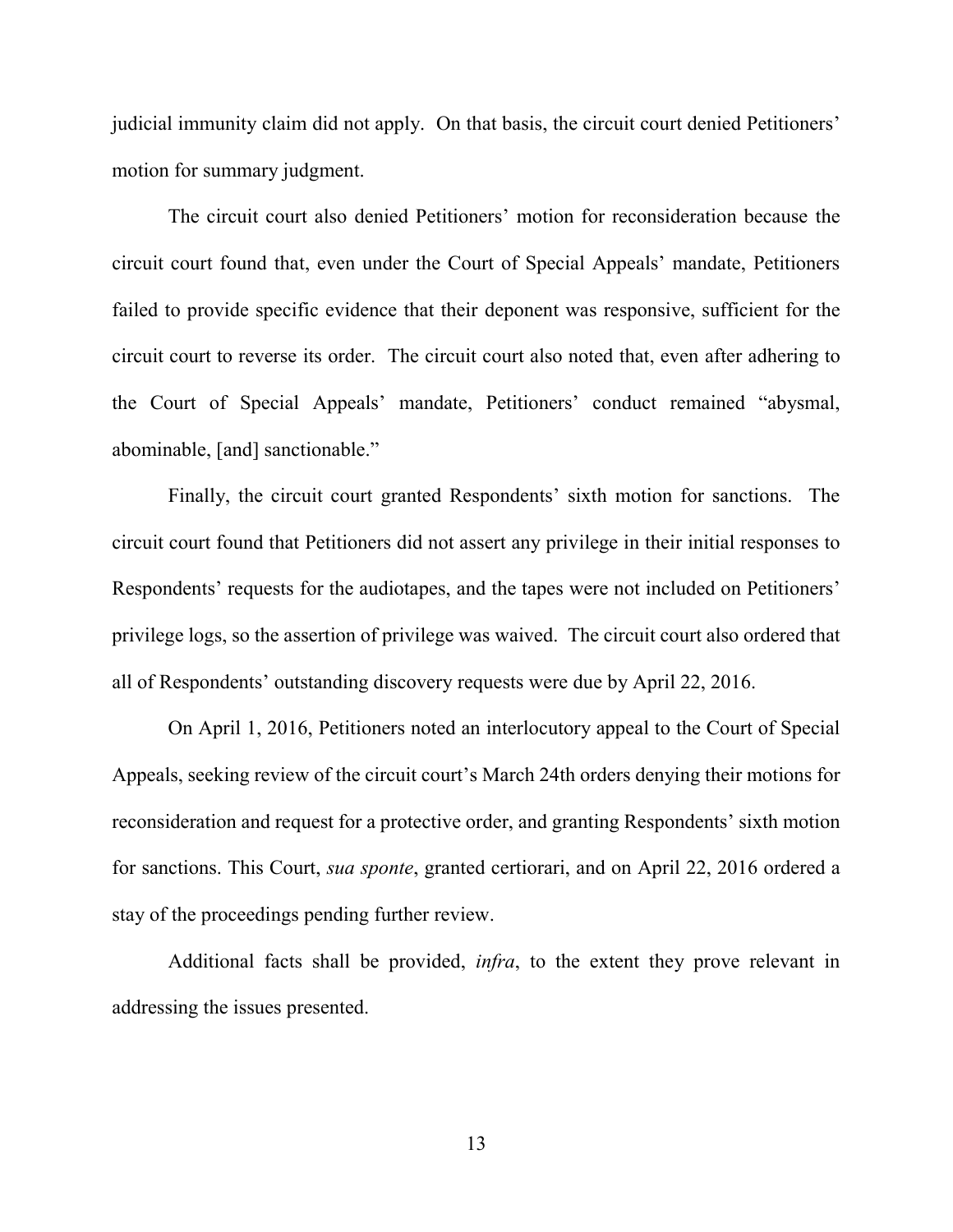#### **STANDARD OF REVIEW**

 With respect to discovery rules, it is long settled that circuit court judges "are vested with a reasonable, sound discretion in applying them, which discretion will not be disturbed in the absence of a showing of its abuse." *Ehrlich v. Grove*, 396 Md. 550, 560, 914 A 2.d 783, 790 (2007) (quoting *E.I. du Pont de Nemours & Co. v. Forma-Pack, Inc.*, 351 Md. 396, 405, 718 A.2d 1129, 1133–34 (1998)). Thus, the resolution of discovery disputes and the imposition of discovery sanctions are within the circuit court's sound discretion, and reviewed by this Court only for abuse of discretion. *See id.*

An abuse of discretion occurs "where no reasonable person would take the view adopted by the [trial] court" or when the court acts "without reference to any guiding principles or rules[,]" or when the ruling under consideration is "clearly against the logic and effect of facts and inferences before the court[]" or when the ruling is "violative of fact and logic." *Gallagher Evelius & Jones, LLP v. Joppa Drive-Thru, Inc.*, 195 Md. App. 583, 597, 7 A.3d 160, 168 (2010) (quoting *Wilson v. John Crane, Inc.*, 385 Md. 185, 198–99, 867 A.2d 1077 (2005)). "Generally, the standard is that absent a showing that a court acted in a harsh, unjust, capricious and arbitrary way, [this Court] will not find an abuse of discretion." *Ehrlich*, 396 Md. at 561, 914 A 2.d at 790 (quoting *Dashiell v. Meeks*, 396 Md. 149, 178, 913 A.2d 10, 26 (2006)).

#### **DISCUSSION**

#### **I. Respondents Motion to Dismiss**

In conjunction with filing their brief in this Court, Respondents' also filed a motion to dismiss this appeal for lack of appellate jurisdiction arguing that none of the three orders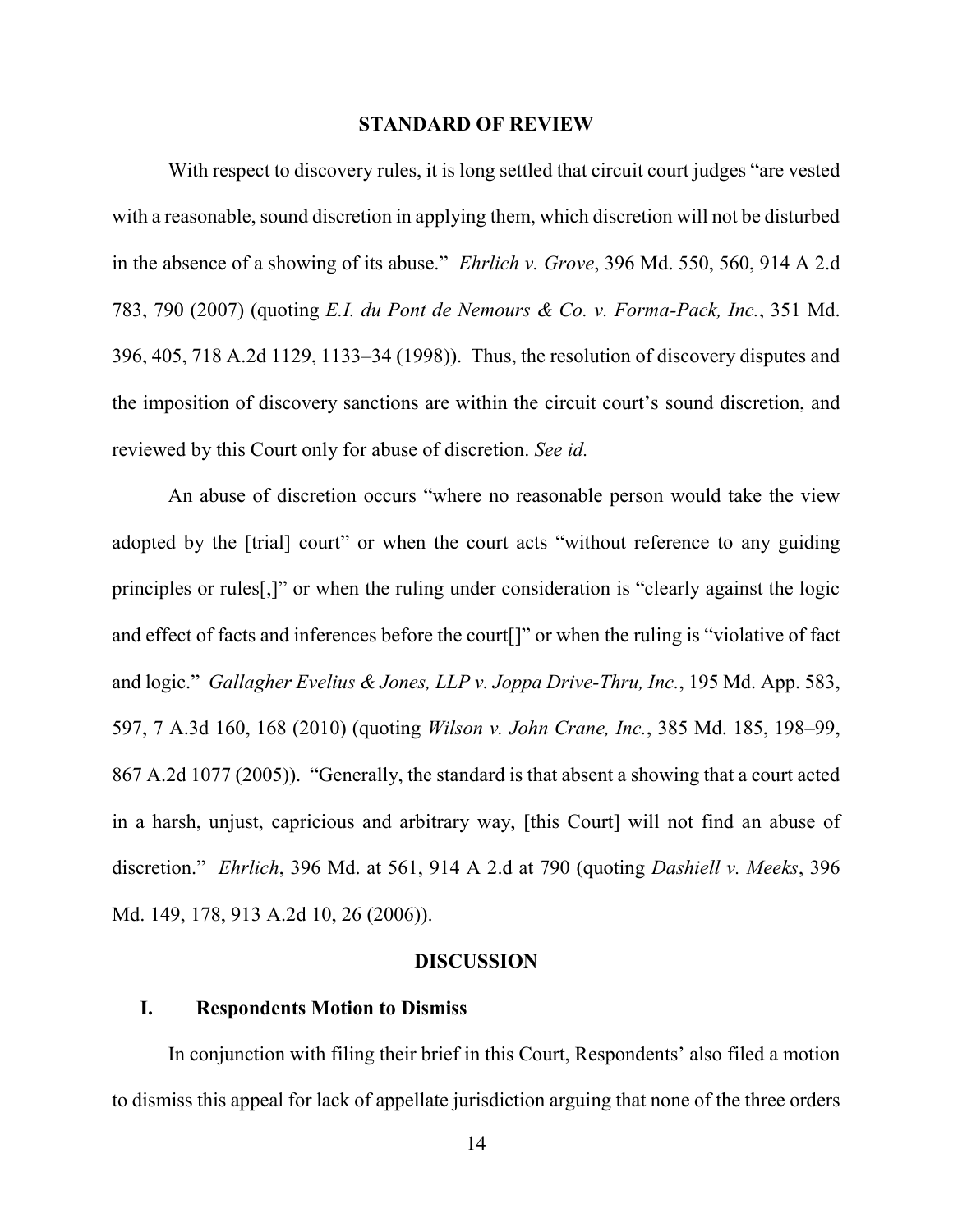before this Court are immediately appealable. We conclude that the orders denying Petitioners' respective motions for reconsideration and for a protective order are not properly appealable, and therefore, grant Respondents' motion to dismiss as it relates to those orders. Because we conclude, however, the order granting Respondents' sixth motion for sanction is immediately reviewable by this Court under the collateral order doctrine, we deny Respondents' motion to dismiss as it relates to that order.

#### **a. Final Judgment**

None of the appealed circuit court's orders qualify as a final judgment that would grant this Court automatic review of the circuit court's decisions. Section 12-101(f) of the Courts and Judicial Proceedings Article defines a final judgment as a "judgment, decree, sentence, order, determination, decision or other action by a court … from which an appeal, application for leave to appeal, or petition for certiorari may be taken." To constitute a final judgment, a trial court's ruling "must either decide and conclude the rights of the parties involved or deny a party the means to prosecute or defend rights and interests in the subject matter of the proceeding." *Harris v. State*, 420 Md. 300, 312, 22 A.3d 886, 893 (2011) (quoting *Schuele v. Case Handyman*, 412 Md. 555, 565, 989 A.2d 210, 216 (2010)).

Additionally, for a judgment to be final, the ruling must also contain the following three attributes: "(1) it must be intended by the court as an unqualified, final disposition of the matter in controversy[;] (2) unless the court acts pursuant to Maryland Rule 2-602(b) to direct the entry of a final judgment as to less than all the claims or all the parties, it must adjudicate or complete the adjudication of all claims against all parties; [and] (3) it must be set forth and recorded in accordance with [Maryland] Rule 2-601." *Metro Maint. Sys.*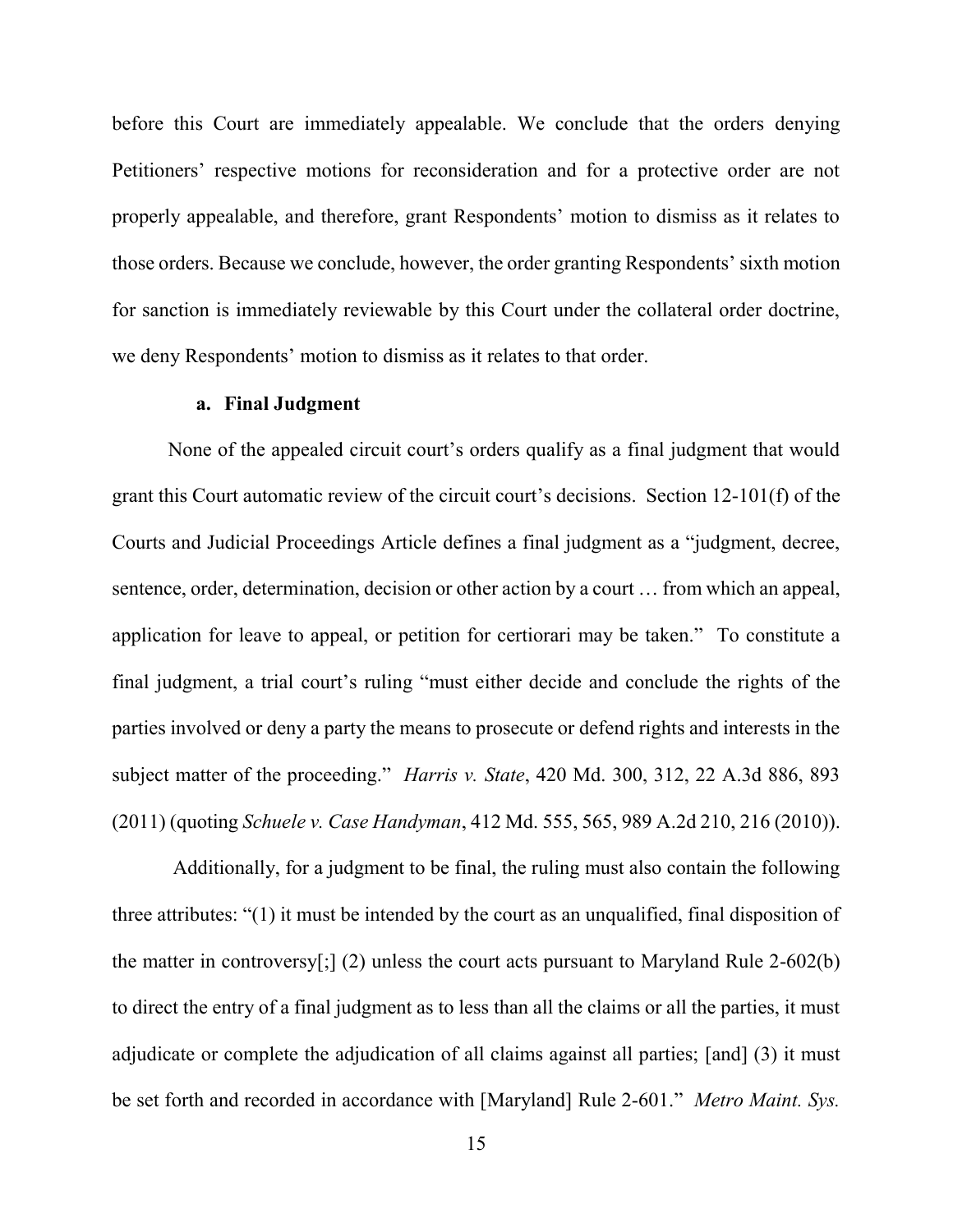*S., Inc. v. Milburn*, 442 Md. 289, 298, 112 A.3d 429, 436 (2015) (citing *Rohrbeck v. Rohrbeck*, 318 Md. 28, 41, 566 A.2d 767, 773 (1989).

The record reflects that the circuit court did not intend for any of its orders to be considered a "final disposition of the matter in controversy[.]" *See Metro Maint. Sys. S., Inc.*, 442 Md. at 298, 112 A.3d at 435. The circuit court, after denying Petitioners' motion for a protective order, ordered that Petitioners had until April 1, 2016 to provide an updated privilege log, and until April 22, 2016 to respond to all of Respondents' outstanding discovery requests. The circuit court's scheduling of additional discovery matters clearly indicates that there was no "unqualified, final disposition of the matter in controversy[.]" *Id.*

In the absence of a final judgment, appellate review is limited to three exceptions: (1) appeals from interlocutory orders specifically allowed by statute; (2) immediate appeals permitted under Maryland Rule 2-602; and (3) appeals from interlocutory rulings allowed under the common law collateral order doctrine. *See Salvagno v. Frew*, 388 Md. 605, 615, 881 A.2d 660, 666 (2005). The first two exceptions are not implicated in this case.

#### **b. Common Law Collateral Order Doctrine**

 The common law collateral order doctrine is a well-established but narrow exception to the general rule that appellate review must ordinarily await the entry of a final judgment disposing of all claims against the parties. *See Dawkins v. Balt. City Police Dep't.*, 376 Md. 53, 58, 827 A.2d 115, 118 (2003). The doctrine is "based upon a judicially created fiction, under which, certain interlocutory orders are considered to be final judgments, even though such orders are clearly *not* final judgments." *Id.* at 64, 827 A.2d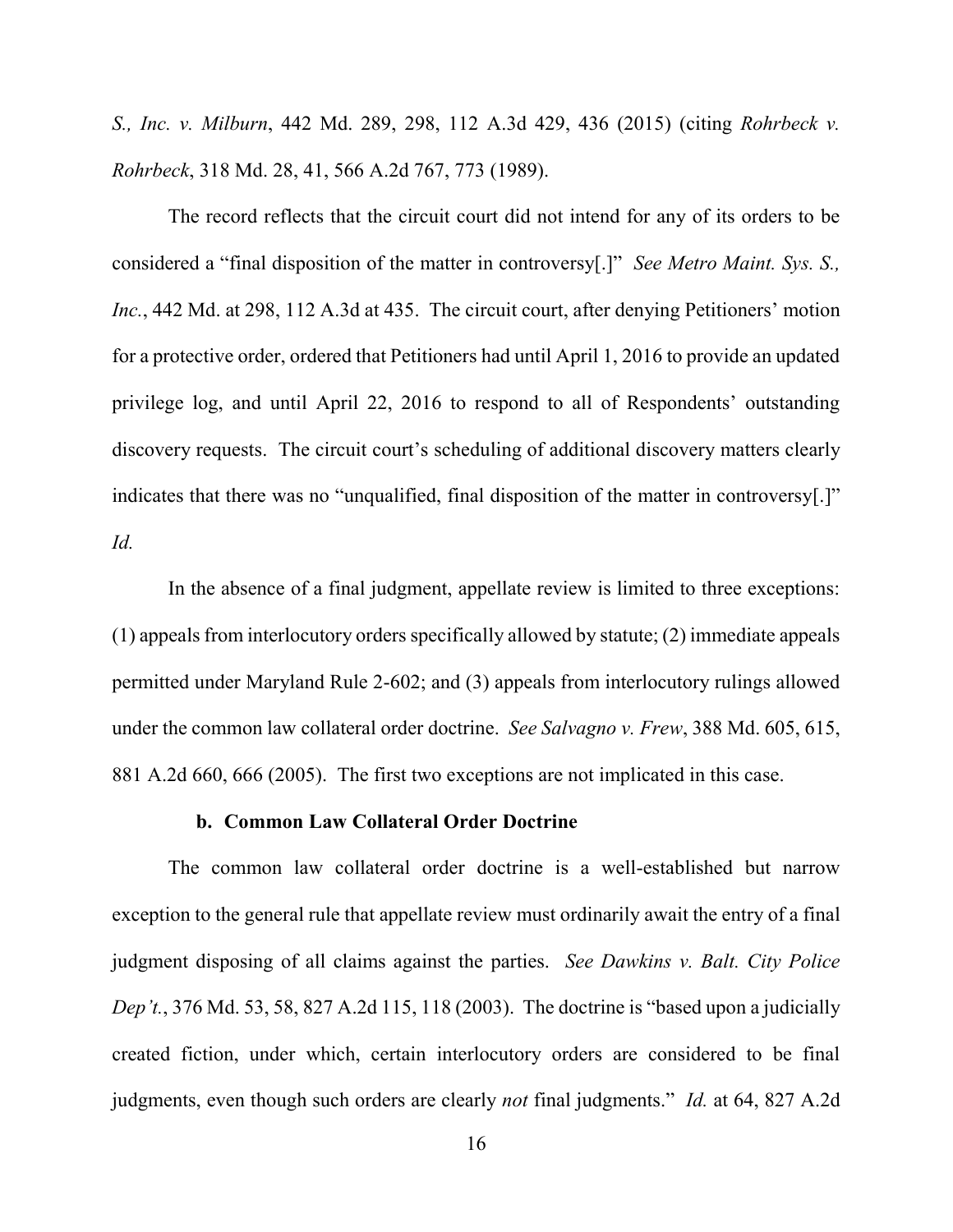at 121. For the doctrine to apply, the interlocutory order must satisfy the following four requirements: (1) the order must conclusively determine the disputed question; (2) the order must resolve an important issue; (3) the order must resolve an issue that is completely separate from the merits of the action; and (4) the issue would be effectively unreviewable if the appeal had to await the entry of a final judgment. *Id.* at 58, 827 A.2d at 118. These four requirements are strictly applied, and appeals under the doctrine may be entertained only in extraordinary circumstances. *Id.* at 59, 827 A.2d at 118.

In *Dawkins* this Court made clear that, as "a general rule, interlocutory [] orders rejecting defenses of common law sovereign immunity, governmental immunity, public official immunity, statutory immunity, or any other type of immunity are not appealable under the [] collateral order doctrine." *Id.* at 65, 827 A.2d at 122. Specifically, we held,

[w]hether, and under what circumstances, interlocutory orders overruling immunity defenses asserted by the Governor, Lieutenant Governor, Comptroller, Treasurer, Attorney General, Speaker of the House, President of the Senate, or judges as defined in Article IV, §2, of the Maryland Constitution, are immediately appealable under the collateral order doctrine will have to be determined in any future cases that might arise. Interlocutory trial court orders overruling immunity claims by other government officials, employees, departments, agencies, entities, units, or subdivisions, or by private persons or entities, are not appealable under this doctrine.

*Id.* (citations omitted). After *Dawkins*, this Court and the Court of Special Appeals clarified that interlocutory orders denying absolute judicial immunity and interlocutory orders denying executive privilege to "high level decision makers" are immediately appealable under the collateral order doctrine. *See, e.g.*, *Ehrlich*, 396 Md. at 572, 914 A.2d at 797 (concluding that an interlocutory appeal was appropriate under the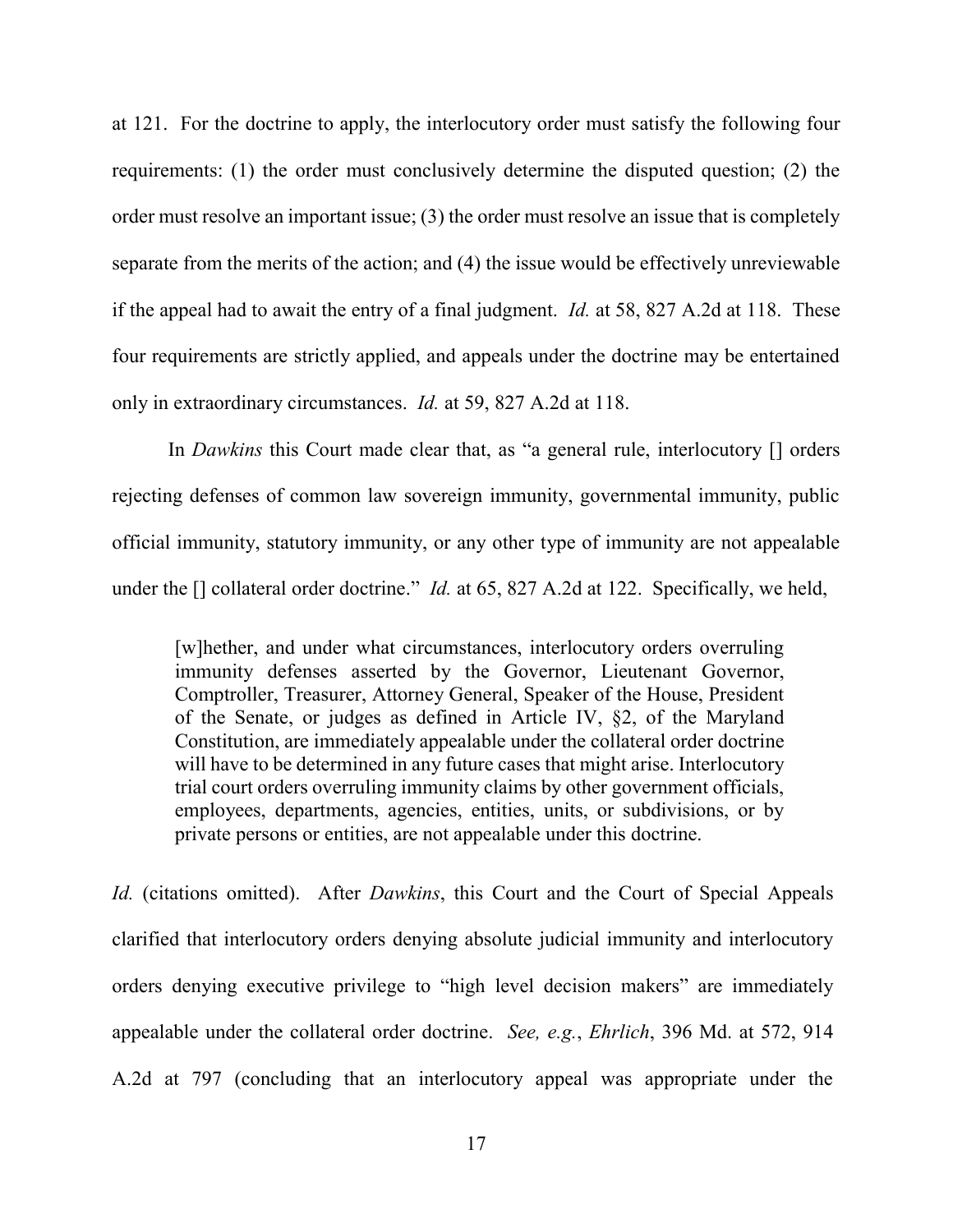"extraordinary circumstances involving discovery orders directed to a high government official."); *State v. Keller-Bee*, 224 Md. App. 1, 6, 119 A.2d 80, 83 (2015), *aff'd*, 448 Md. 300, 138 A.3d 1253 (2016) (concluding that, under *Dawkins*, the trial court's denial of the State's motion to dismiss was immediately appealable under the collateral order doctrine because Article IV judges, and their clerks, are entitled to immediate appellate review of the denial of their judicial immunity).

#### **1. Order Granting Respondents' Sixth Motion for Sanctions**

We hold that the circuit court's order granting Respondents' sixth motion for sanctions is properly appealable because it satisfies the narrow exception allowing discovery orders denying "high level decision makers" their executive privilege to be immediately appealable under the collateral order doctrine.

### **i. Order Granting Motion for Discovery Sanctions is a "Discovery Order"**

An order granting discovery sanctions qualifies as a "discovery order" for the purposes of determining the appealability of an order denying executive privilege under the collateral order doctrine. Maryland Rule 2-433 governs a trial judge's ability to enter orders when there are failures of discovery by one or both of the parties. Specifically, Maryland Rule 2-433(a)(3) authorizes a trial judge to enter "a judgment by default that includes a determination as to liability and all relief sought by the moving party against the failing party if the court is satisfied that it has personal jurisdiction over that party."

Respondents argue that "courts have consistently held that orders granting discovery sanctions against a party are not immediately appealable under the collateral order doctrine." Respondents rely solely on *Newman v. Reilly*, a case that did not address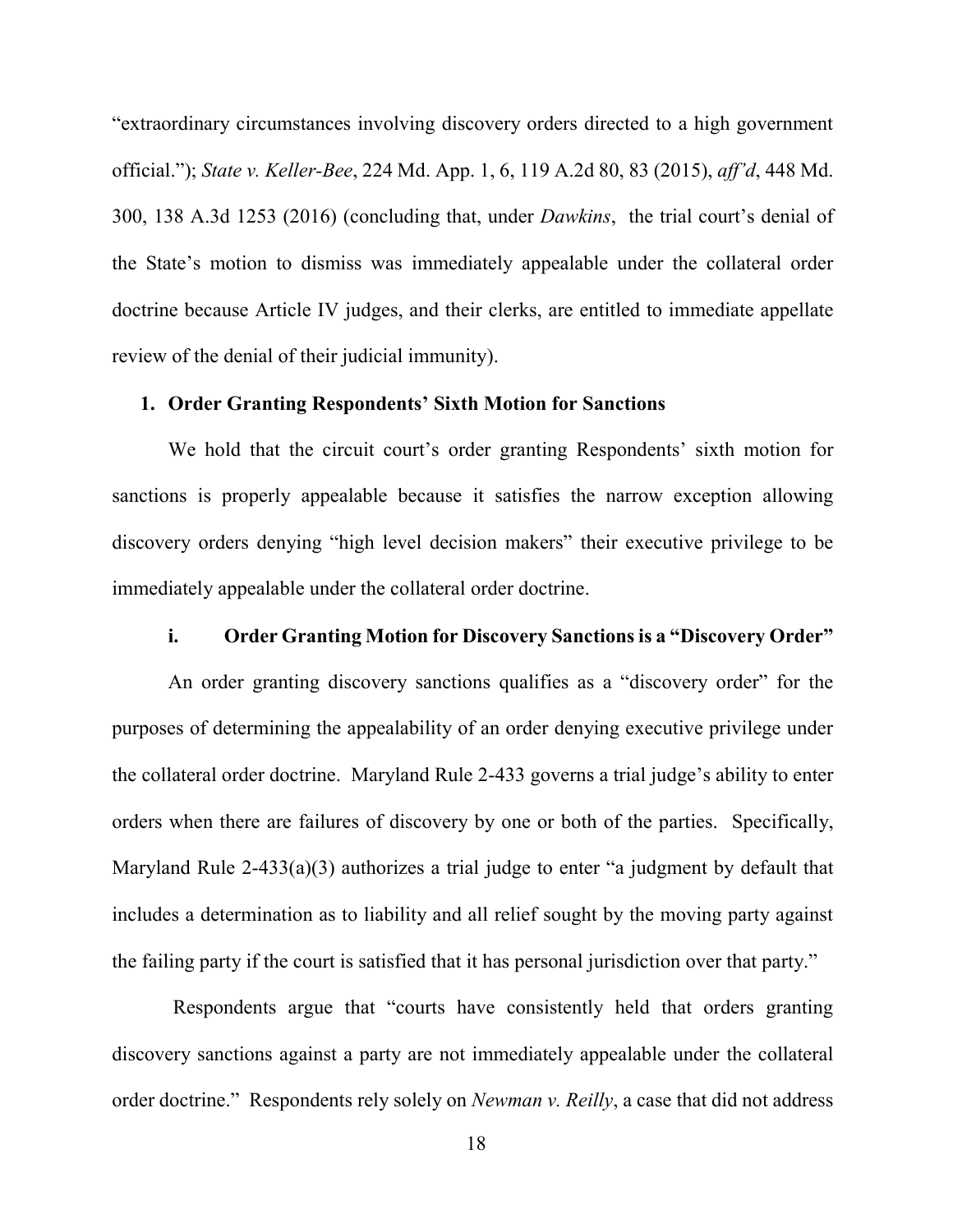sanctions within the discovery context. 314 Md. 364, 550 A.2d 959 (1988). Rather, the *Newman* court considered sanctions authorized by Cts. & Jud. Proc. §3-2A-07(a) and Maryland Rule 1-341. *See id.* at 376-82, 550 A.2d at 965-68.<sup>15</sup> In *Newman*, this Court held that "a sanctions order against a party to the underlying litigation is not immediately appealable, in advance of final judgment on the merits of the underlying action, under the collateral order doctrine." *Newman*, 314 Md. at 385, 550 A.2d at 969 (citing *Yamaner v. Orkin*, 310 Md. 321, 326, 529 A.2d 361, 364 (1987)). This Court determined that the third prong for the collateral order doctrine test was not satisfied because "an application for sanctions" is not "a claim so distinct from the underlying lawsuit that the parties would be realigned depending on who is claiming, and who is defending against, sanctions." *Id.* In the context of discovery sanctions, the issues the circuit court determines in deciding whether sanctions are appropriate are sufficiently separate from the merits of the underlying action. We conclude therefore, that *Newman* is not controlling in this case, and that an order for discovery sanctions is considered a "discovery order" for the purposes of denying a "high level decision maker" his or her executive privilege.

<sup>&</sup>lt;sup>15</sup> Cts. & Jud. Proc. §3-2A-07(a) authorizes an arbitration panel, upon a finding that the conduct of any party was in bad faith or without substantial justification, to require "the offending party or the attorney advising the conduct or both of them to pay to the adverse party the costs of the proceeding and reasonable expenses, including reasonable attorney's fees, incurred by the adverse party in opposing it." Maryland Rule 1-341 states that "if the court finds that the conduct of any party in maintaining or defending any proceeding was in bad faith or without substantial justification the court, [on motion by an adverse party,] may require the offending party or the attorney advising the conduct or both of them to pay to the adverse party the costs of the proceeding and the reasonable expenses, including reasonable attorneys' fees, incurred by the adverse party in opposing it."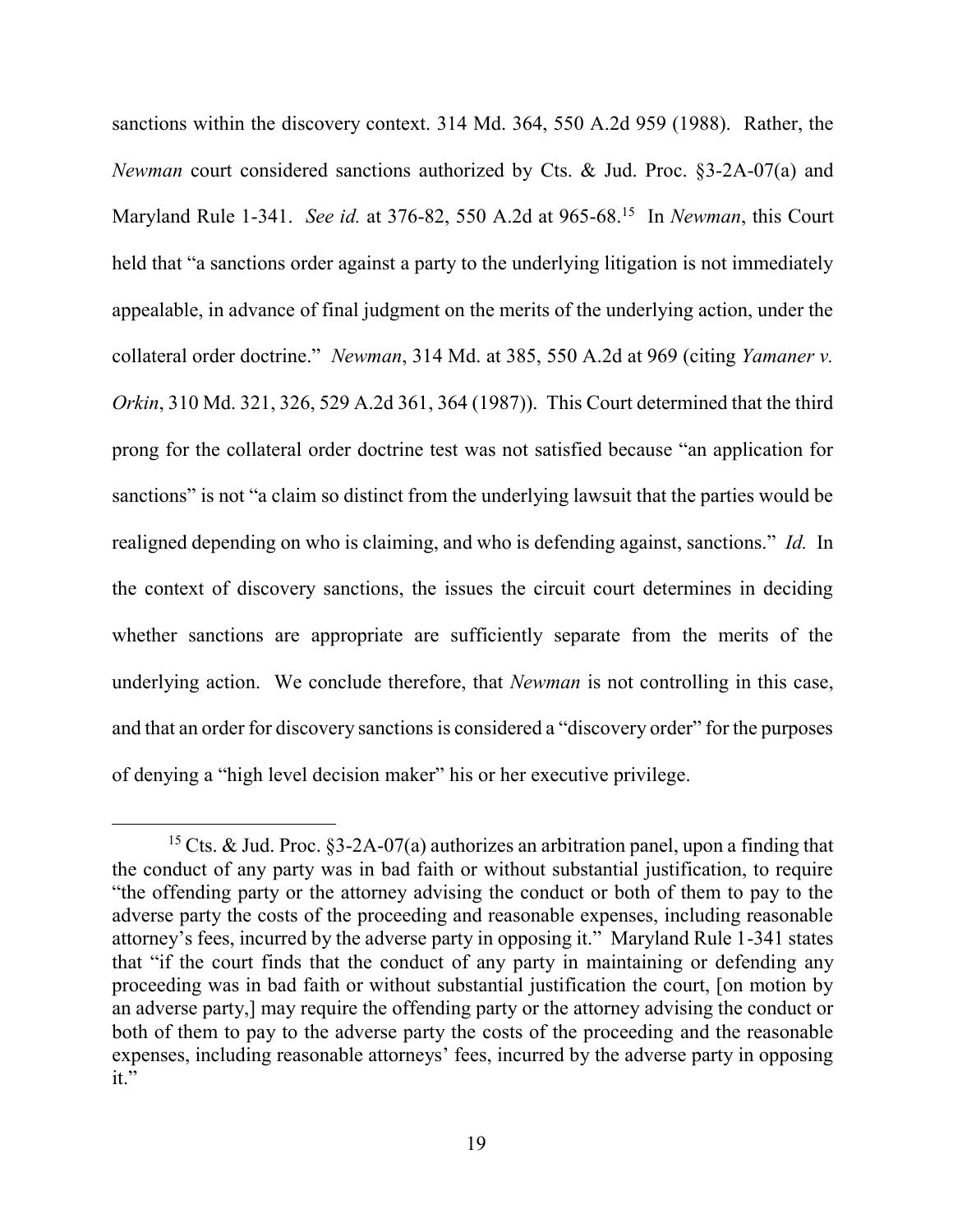## **ii. Order Granting Respondents' Sixth Motion for Sanctions is Immediately Appealable**

This Court has consistently held that discovery orders, ordinarily, are not appealable prior to a final judgment terminating the case in the trial court. *Montgomery County. v. Stevens*, 337 Md. 471, 477, 654 A.2d 877, 880 (1995) (citing *Dep't of Soc. Serv. v. Stein*, 328 Md. 1, 7, 18, 612 A.2d 880, 883, 888 (1992); *Pub. Serv. Comm'n v. Patuxent Valley*, 300 Md. 200, 207, 477 A.2d 759, 763 (1984)). A narrow exception exists when a "high level decision maker" appeals a discovery order that denies their assertion of executive privilege. *See Stevens*, 337 Md. at 477, 654 A.2d at 880; *see also Patuxent Valley*, 300 Md. at 210, 477 A.2d at 764 ("[D]iscovery orders, directed at other than high level government decision makers, are ordinarily not appealable …."). In both *Stevens* and *Patuxent Valley*, we determined that the discovery orders compelling a state actor to appear for a deposition were immediately appealable. In both cases, the four-part collateral order doctrine test was satisfied because: (1) the orders conclusively required the appellant to take a deposition; (2) the orders resolved an important issue because they dealt with the potentially great harm to the public by the "disruption of the governmental process" that can be caused by discovery into the decision making processes of a high level government official; (3) the issue as to whether the depositions were appropriate was distinct from the merits of the action for judicial review; and (4) the issue would become effectively unreviewable later because the harm would occur when the depositions were taken, and there would be no effective remedy available thereafter. *Stevens*, 337 Md. at 479-80, 654 A.2d at 881; *Patuxent Valley*, 300 Md. at 206-07, 477 A.2d at 762-73.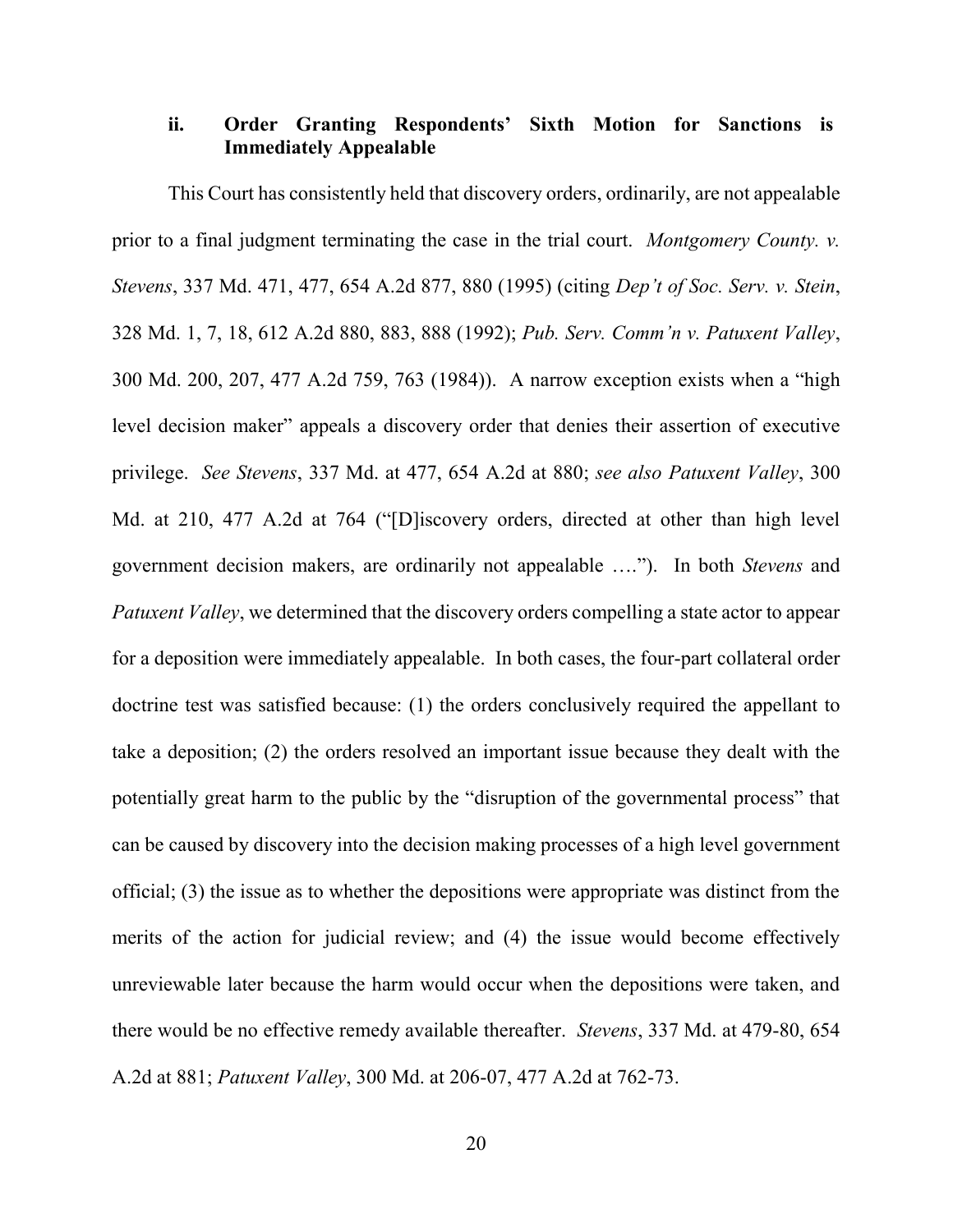Additionally, despite the narrowing language contained in *Dawkins*, *supra*, this Court, relying on our decisions in *Stevens* and *Patuxent Valley*, continues to recognize that discovery orders may be immediately appealed under the collateral order doctrine when those orders seek to probe the individual thought processes of a high level government official acting in an administrative or investigatory decisional capacity. *See Hudson v. Hous. Auth. of Balt. City*, 402 Md. 18, 25, 935 A.2d 395, 399 (2007); *see also Ehrlich*, 396 Md. at 572, 914 A.2d at 797 (recognizing that an interlocutory appeal was appropriate under the "extraordinary circumstances involving discovery orders directed to a high government official."). While the *Hudson* Court ultimately concluded that the collateral order doctrine did not apply under the facts presented, we acknowledged that if the four requirements for the collateral order doctrine are satisfied, then a discovery order that seeks to probe a high level government official's mental processes acting in his or her administrative or decisional capacity, is immediately appealable. *Hudson*, 402 Md. at 24- 27, 935 A.2d at 398-400.

We conclude that Petitioners are considered "high level decision makers" and the denial of their assertion of executive privilege through the circuit court's grant of Respondents' sixth motion for sanctions is immediately reviewable by this Court. In considering what constitutes a "high level decision maker" for the appealability of orders denying executive privilege, this Court has held that executive decision making bodies have the ability to appeal orders denying their executive privilege. *See Stevens*, 337 Md. at 479-80, 654 A.2d at 881 (holding that a discovery order requiring the Chief of Police for Montgomery County to be deposed was immediately appealable under the collateral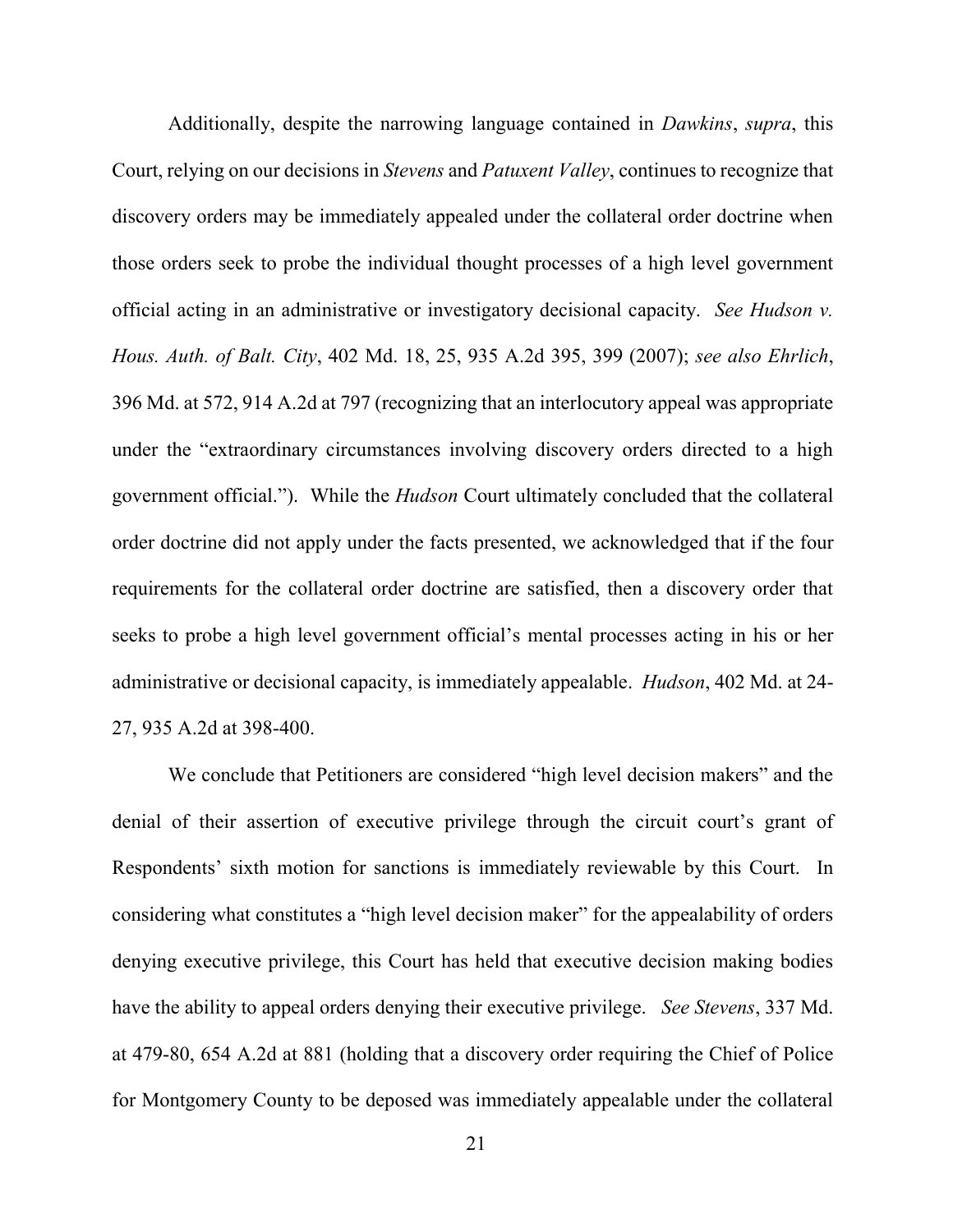order doctrine because the Chief was a "high level government decision-maker."); *Patuxent Valley*, 300 Md. at 206-07, 477 A.2d at 762-63 (determining that a discovery order requiring individual commissioners at the Public Service Commission to be deposed satisfied the collateral order doctrine because the members were "high level government decision-makers."); *Stein*, 328 Md. at 23, 612 A.2d at 891 (1992) (concluding that "[a]lthough the director of the Baltimore City Department of Social Services is not so high an official as the President of the United States, he or she is nevertheless on a par with the individual Public Service Commissioners" who were the Petitioners in *Patuxent Valley*).

Petitioners fall within this category of high level executive decision makers because members of the Board are appointed by the Governor, with the advice of the Secretary of the Department of Health and Mental Hygiene ("DHMH"), and the advice and consent of the Senate, similarly to commissioners in the Public Service Commission. *Cf.* Health Occ. §14-202(a)(1), *with* Public Utilities Article §2-102(a) ("The [Public Service] Commission consists of five commissioners, appointed by the Governor with the advice and consent of the Senate."). The General Assembly has also delegated to the Board a variety of powers that make it the functional equivalent of a high level executive body. *See, e.g.*, Health Occ. §14-205(a)(1) (granting the Board the power to "[e]nforce [Title 14] and Title 15 in [the Health Occupations Article.]"); Health Occ. §14-205(a)(5) (The Board "[o]versee[s:] (i) [t]he licensing requirements for physicians and the allied health professionals; and (ii) [t]he issuance and renewal of licenses[.]"); and Health Occ. §14- 205(a)(8) ("[d]evelop[ing] and implement[ing] methods to: (i) [a]ssess and improve licensee practices; and (ii) [e]nsure the ongoing competence of licensees[.]").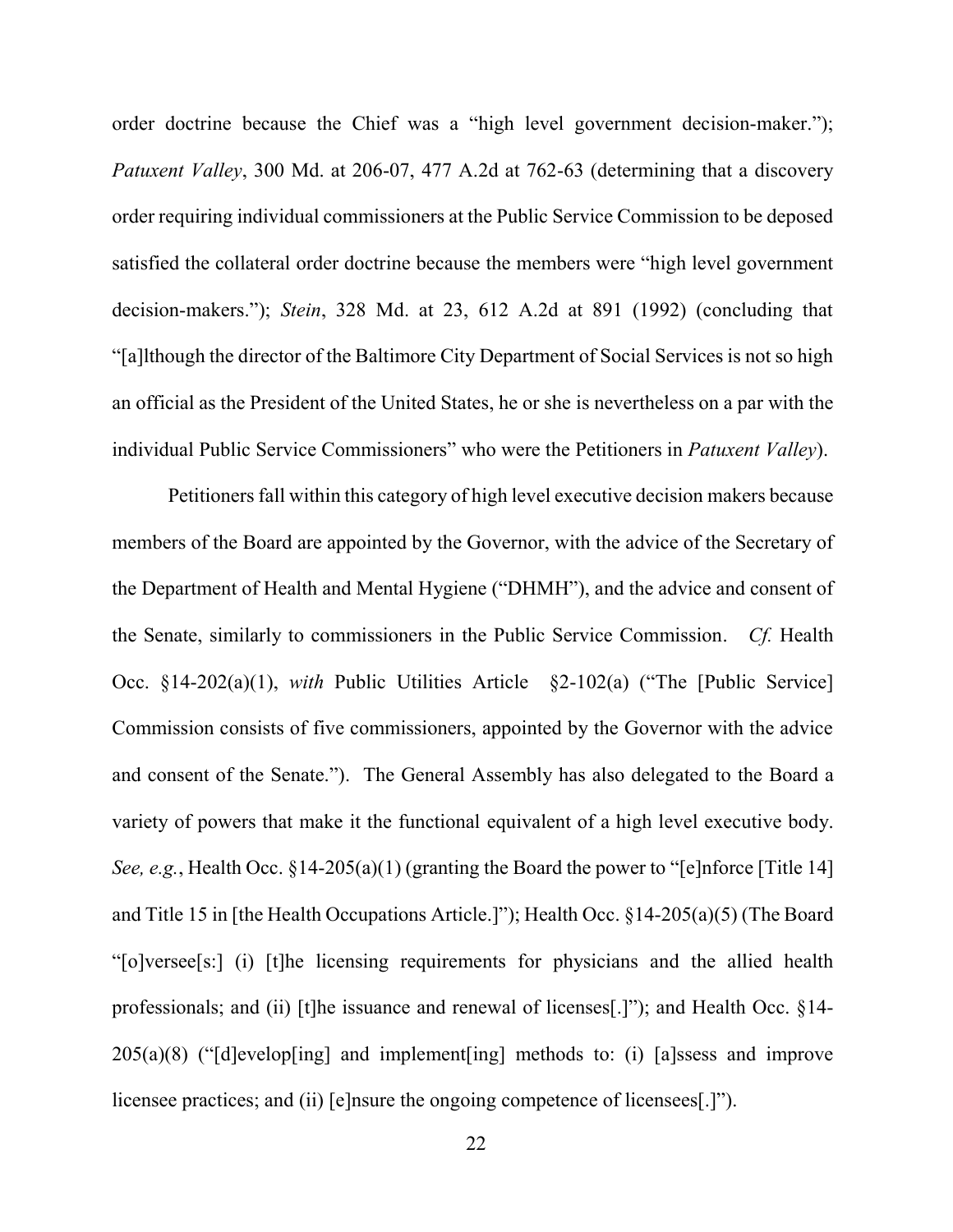This case is closely analogous to the facts in both *Stevens* and *Patuxent Valley*. Respondents are seeking to obtain discovery that delves into the Board's decision making process. As in both *Stevens* and *Patuxent Valley*, we conclude that this case also satisfies the requirements of the collateral order doctrine. First, the circuit court's order conclusively determined that Petitioners must disclose their pre-decisional deliberations by submitting the audiotapes to Respondents by April 22, 2016. Second, like in *Stevens* and *Patuxent Valley*, this issue is important because of the "potentially great harm to the public by the 'disruption of the governmental process' that can be caused by discovery into the decision making process[]" of a high level executive decision maker. *Stevens*, 337 Md. at 479, 654 A.2d at 881; *Patuxent Valley*, 300 Md. at 206-07, 477 A.2d at 762. Third, the issue in this case concerning Petitioners' deliberative process (executive) privilege is distinct from the merits of Respondents' action seeking damages for an alleged invasion of their privacy. *See, e.g.*, *Ehrlich*, 396 Md. at 572, 914 A.2d at 797 (concluding that "the propriety of a potential intrusion on [executive] privilege[] has nothing to do with the merits of [the plaintiff's] wrongful termination claim."). Fourth, the discovery order will be effectively unreviewable on an appeal from a final judgment because the privilege's protection would be irretrievably lost once Respondents' gain access to the individual decisional thought processes of the Petitioners. *See Patuxent Valley*, 300 Md. at 207, 477 A.2d at 763. Additionally, as this Court noted in *Patuxent Valley*, "[r]egardless of the outcome of the trial, the disruption to the administrative process, caused by placing the officials under pretrial scrutiny, is incurred at the first instance. … [I]t would be impossible to cure the harm done" to Petitioners once the audiotapes are given to Respondents. *Id.*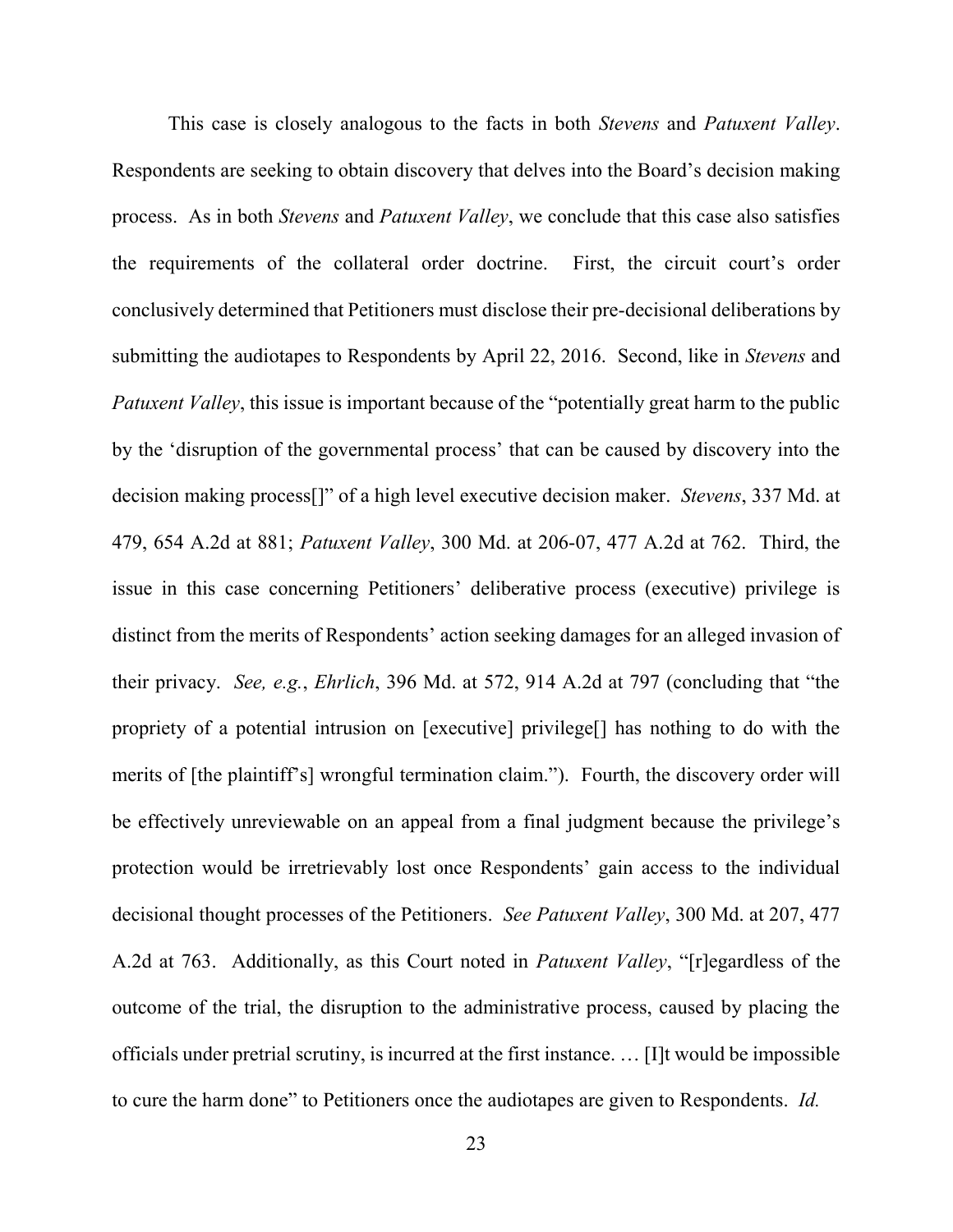The order granting Respondents' sixth motion for sanctions is a discovery order denying a high level executive decision maker their executive privilege. Accordingly, this Court has the authority to consider the merits of Petitioners' assertion of executive privilege as applied to the audiotapes of their pre-decisional process.

## **2. Orders Denying Petitioners' Motion for Reconsideration as to Default Liability and Motion for Protective Order**

The circuit court's order denying Petitioners' motions for reconsideration and for a protective order are not immediately appealable to this Court. While we may have jurisdiction over one interlocutory order under the collateral order doctrine, it does not give us the authority to consider other interlocutory orders that are not independently appealable.

Petitioners conceded before the Court of Special Appeals that a party cannot immediately appeal from an order of default on liability. *See Geier*, 225 Md. App. at 140, 123 A.3d at 616. Petitioners advance the same argument to this Court– that because we have standing to hear their appeal regarding the denial of their executive privilege, this Court has supplementary standing to consider their claims regarding the denial of their quasi-judicial immunity in the orders denying their motions for reconsideration and for a protective order.

 As the Court of Special Appeals noted, Maryland Rule 8-131(d) states that "[o]n appeal *from a final judgment*, an interlocutory order *previously* entered in the action is open to review by the Court unless an appeal has previously been taken from that order and decided on the merits by the Court." (emphasis added). As Judge Charles E. Moylan,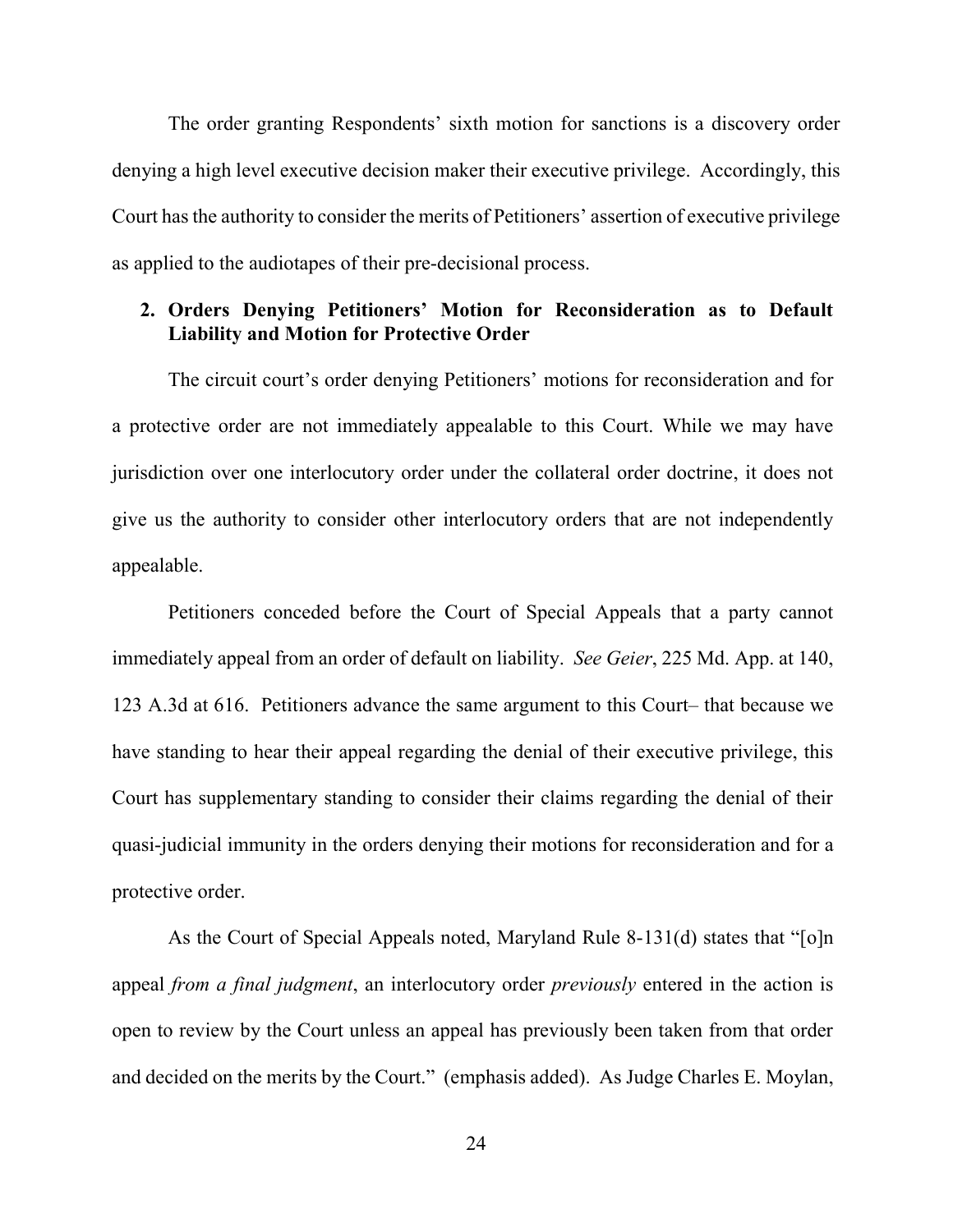Jr. observed in *Banashak v. Wittstadt*, "[t]here is scant authority on the question of appellate piggybacking[.]" 167 Md. App. 627, 670, 893 A.2d 1236, 1261 (2006). We have not precisely addressed the issue of whether an order that is appealable as a final judgment allows other orders, otherwise not appealable, to be heard by an appellate court. As Judge Moylan noted, the Court of Special Appeals has repeatedly held that "the appealability of each separate issue must be analyzed in a vacuum and that there are no two-for-the-price-of-one bargains on the appellate docket." *Id*. at 671, 893 A.2d at 1261; *see also Williams v. State*, 17 Md. App. 110, 299 A.2d 878 (1973), *overruled on other grounds by Stewart v. State*, 282 Md. 557, 386 A.2d 1206 (1978) (holding that an order denying a challenge to an array cannot be converted into an appealable order simply because it is joined with an appeal of an interlocutory order that is appealable).

We concluded, *supra*, that none of the orders appealed by Petitioners constitute a final order as defined in Cts.  $&$  Jud. Proc.  $\S 12{\text -}101(f)$ . Instead, we determined that the order granting Respondents' sixth motion for sanctions is immediately appealable because it satisfied the four-part collateral order doctrine test. An order that satisfies the collateral order doctrine is not a final judgment, but rather a legal fiction that, under narrow circumstances, allows this Court to consider orders that would otherwise not be appealable at the time they are entered. *See Ehrlich*, 396 Md. at 562, 914 A.2d at 791 (quoting *Dawkins*, 376 Md. at 63, 827 A.2d at 121); *see also Snowden v. Balt. Gas & Elec. Co.*, 300 Md. 555, 560 n. 2, 479 A.2d 1329, 1331 n. 2 (1984). The collateral order doctrine is only applicable in narrow and extraordinary circumstances. *See Ehrlich*, 396 Md. at 562, 914 A.2d at 791 (referring to collateral doctrine orders as a "narrow class of orders[,]"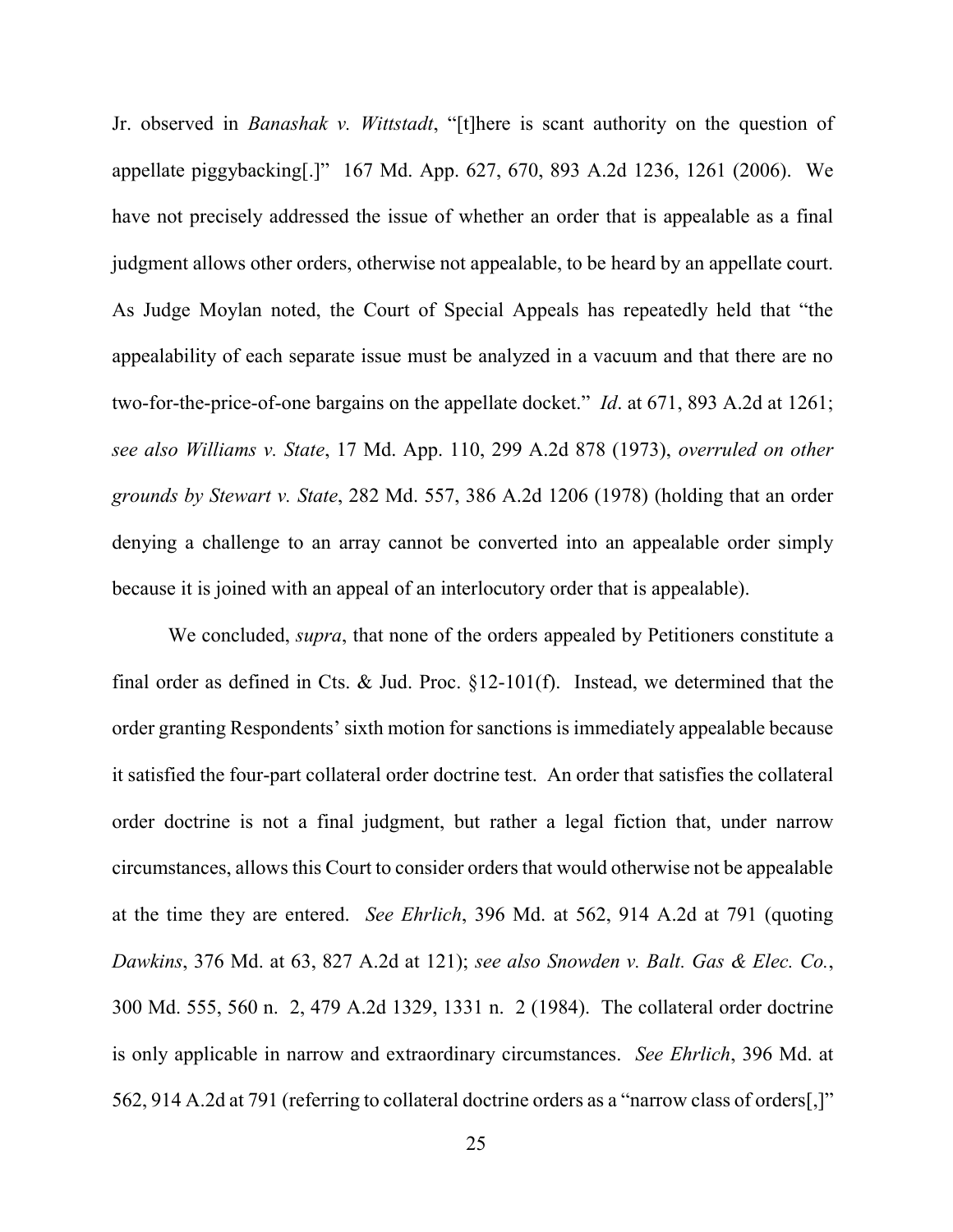and as a doctrine that is applicable only "in a very few … extraordinary situations"); *see also Dawkins*, 376 Md. at 58-59, 827 A.2d at 118 (noting that the collateral order doctrine "is a very limited exception to the principle that only final judgments terminating the case in the trial court are appealable," and that the requirements for the collateral order doctrine are "strictly applied" and "entertained only in extraordinary circumstances.") (citations omitted); *Stevens*, 337 Md. at 477, 654 A.2d at 880 (recognizing that the collateral order doctrine applies to "a narrow class of orders … which are offshoots of the principal litigation in which they are issued and which are immediately appealable as 'final judgments' without regard to the posture of the case.") (citations omitted).

As the Court of Special Appeals explained, "in a permissible, interlocutory appeal under the collateral order doctrine, it would make no sense to allow the parties to contest every other order in the case as though there had been a conventional final judgment." *Geier*, 225 Md. App. at 141, 123 A.2d at 617. Further, the Court concluded that it "would be absurd to say that, in an appeal that is permissible only if the subject matter is 'completely separate from the merits of the action,' the appellate court may proceed to consider and decide every interlocutory ruling pertaining to the merits of the case." *Id.* We agree with the Court of Special Appeals' assessment that due to the narrow purpose of the collateral order doctrine, orders that do not independently satisfy the four-part test may not be appealed by "piggybacking" onto another interlocutory order that does satisfy the test. Therefore, the two additional orders are not properly before this Court.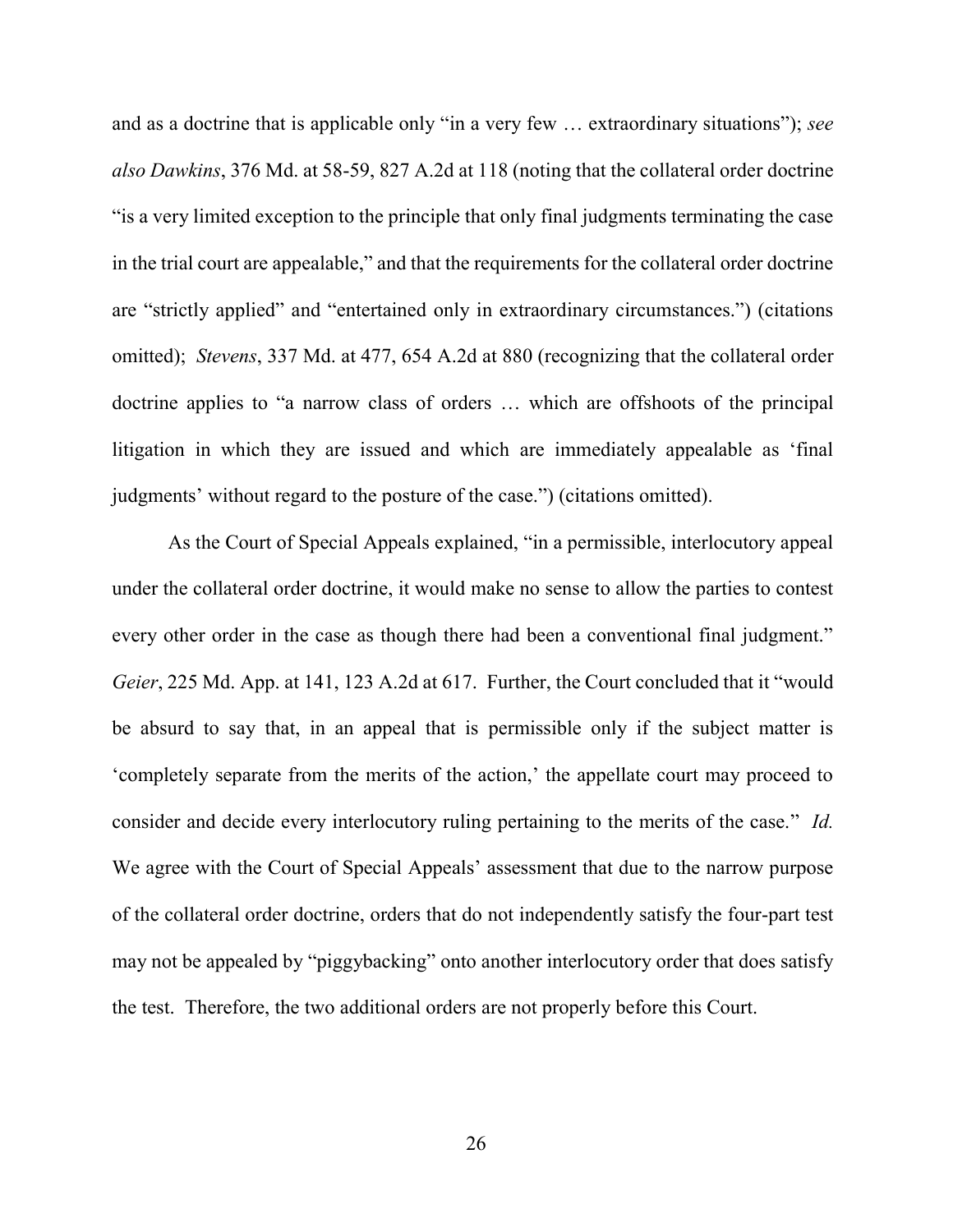## **i. Order denying Petitioners' Motion for Reconsideration for Default as to Liability is Not Immediately Appealable**

It is well-established that an order of default is not an "unqualified, final disposition of the matter" because an assessment of damages is still required. *Franklin Credit Mgmt. Corp. v. Nefflen*, 436 Md. 300, 321, 81 A.3d 441, 453 (2013) *see also Curry v. Hillcrest Clinic, Inc.*, 337 Md. 412, 425-27, 653 A.2d 934, 940-41 (1995) (holding this Court's decision in *Banegura v. Taylor*, *see infra*, was dispositive in concluding that there is no final judgment in an order for default until damages have been assessed); *Banegura v. Taylor*, 312 Md. 609, 618, 541 A.2d 969, 973 (1988) (holding that an entry of an order of default, leaving damages open for a future trial, was not a final judgment, and could not be immediately appealed); *Adams v. Mallory*, 308 Md. 453, 461, 520 A.2d. 371, 375 (1987) (concluding that an order entering a judgment default of liability that did not determine any relief was not a final judgment). Additionally, this Court in *Banegura* concluded that the denial of the defendant's motion to strike the default order was interlocutory and not appealable because it did not dispose of the entire claim. *Banegura*, 312 Md. at 618, 541 A.2d at 973-74. The order denying Petitioners' motion for reconsideration for default liability is central to the merits of the action, and therefore, fails the third factor of the collateral order doctrine test.

For the foregoing reasons, we decline to review the order because it is neither a final judgment nor does it satisfy the collateral order doctrine.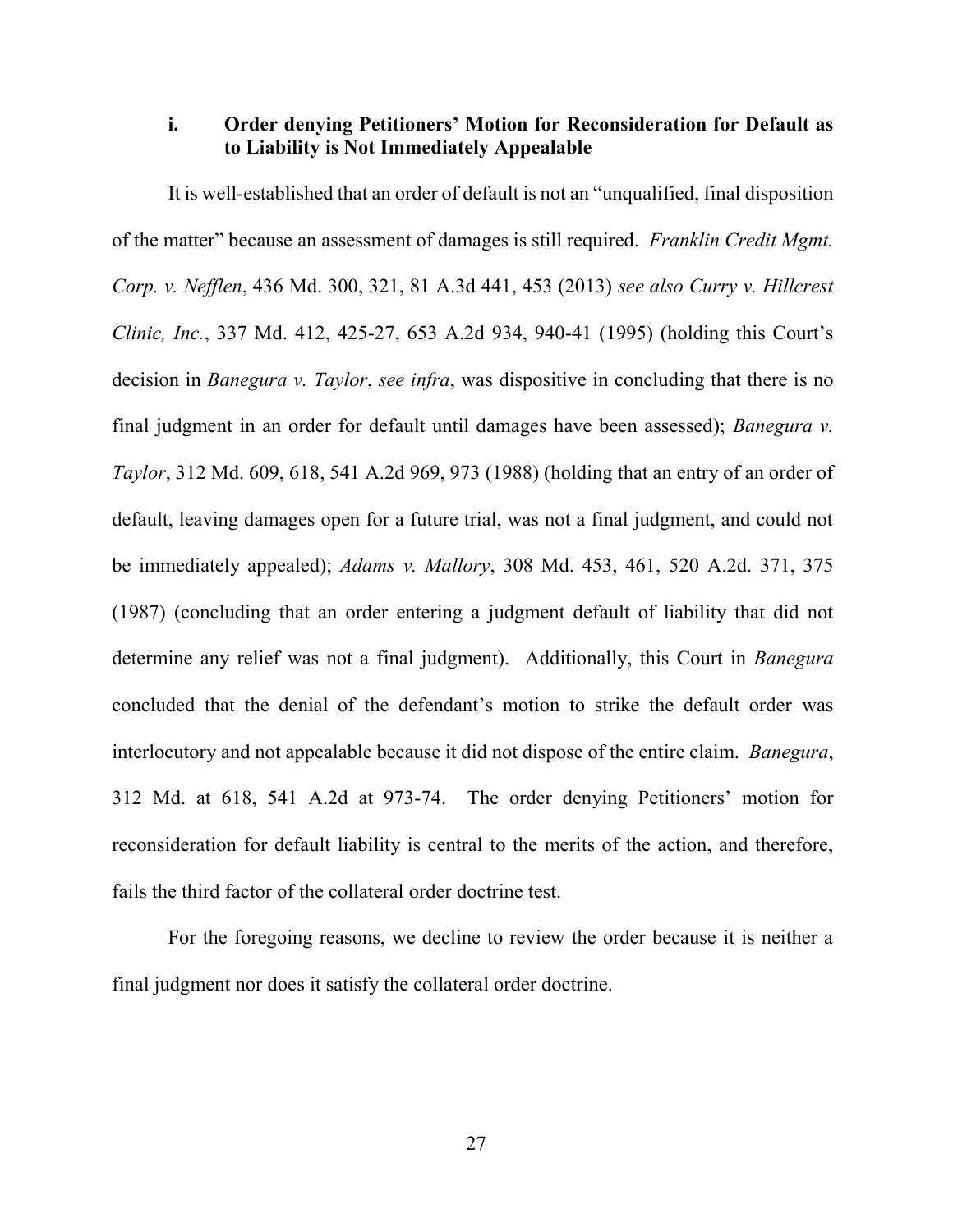# **ii. Order Denying Petitioners' Motion for Protective Order is Not Immediately Appealable**

The circuit court's denial of Petitioners' motion for a protective order from Respondent's sixth motion to compel documents is not properly appealable under the collateral order doctrine.

After creating the general rule in *Dawkins*, *see supra*, we declined to determine "[w]hether, and under what circumstances, interlocutory orders overruling immunity defenses asserted by the Governor, Lieutenant Governor, Comptroller, Treasurer, Attorney General, Speaker of the House, President of the Senate, or judges *as defined in Article IV §2*, of the Maryland Constitution, are immediately appealable under the collateral order doctrine…." *Dawkins*, 376 Md. at 65, 827 A.2d at 122 (emphasis added). This Court purposefully left open the possibility that in cases where privilege is denied to one of the specified positions above, an appellate court may have the authority to consider the interlocutory order denying the privilege under the collateral order doctrine.

As *Dawkins* made clear "[i]nterlocutory trial orders overruling immunity claims by… agencies … are not appealable under this doctrine." *Id.* at 65, 827 A.2d at 122. Additionally, this Court concluded that only judges defined by Article IV, §2 in the Maryland Constitution are eligible for the exception to the rule. Article IV, §2 states:

The Judges of all of the said Courts shall be citizens of the State of Maryland, and qualified voters under this Constitution, and shall have resided therein not less than five years, and not less than six months next preceding their election, or appointment, as the case may be, in the city, county, district, judicial circuit, intermediate appellate judicial circuit or appellate circuit for which they may be, respectively, elected or appointed. They shall be not less than thirty years of age at the time of their election or appointment, and shall be selected from those who have been admitted to practice Law in this State,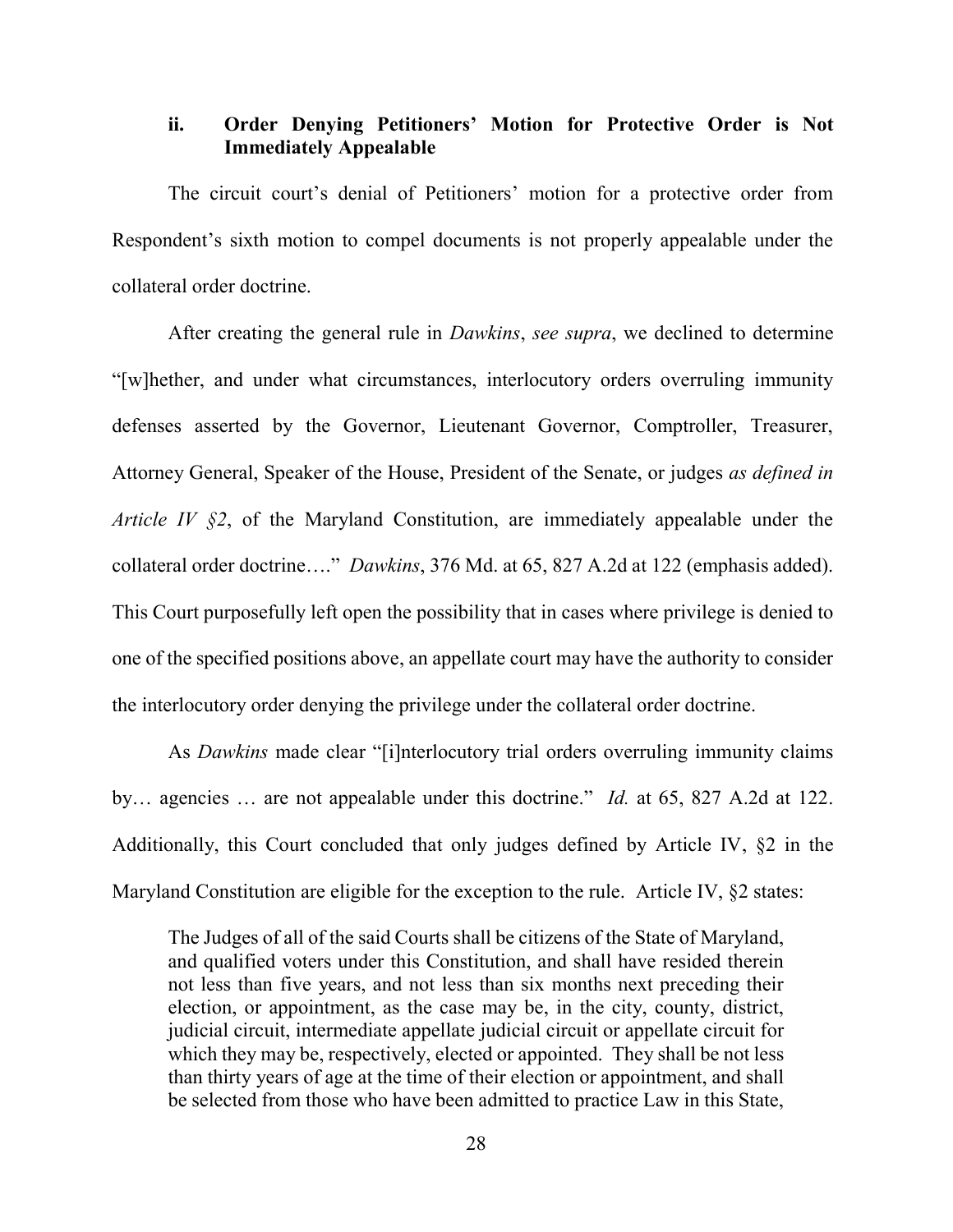and who are most distinguished for integrity, wisdom and sound legal knowledge.

Md. Const. Art. IV, §2. The Health Occupations Article states, "[t]he Board [of Physicians] shall consist of 22 members appointed by the Governor with the advice of the Secretary [of DHMH] and the advice and consent of the Senate." Health Occ. §14-  $202(a)(1)$ . The General Assembly did not intend for Petitioners to be considered Article IV judges, but rather as a quasi-judicial body within an administrative agency that has powers independent of the Maryland judiciary. The language in *Dawkins* is dispositive as it relates to the absolute judicial privilege, and we therefore decline to consider the four requirements of the collateral order doctrine.<sup>16</sup>

 For the foregoing reasons, we decline to review the order because it is neither a final judgment nor does it satisfy the collateral order doctrine.

#### **c. Waiver**

 $\overline{a}$ 

 As noted, *supra*, we review discovery matters under an abuse of discretion standard. *See Ehrlich*, 396 Md. at 560, 914 A.2d at 790 (quoting *E.I. du Pont de. Nemours & Co.*, 351 Md. at 405, 718 A.2d at 1133-34). Specifically, we review a trial court's decision regarding discovery disputes

<sup>16</sup> Petitioners, in their response to Respondents' motion to dismiss, rely on *Gill v. Ripley* as evidence that this Court has recognized that absolute quasi-judicial privilege applies to Executive Branch officials engaged in quasi-judicial acts "because their judgments are 'functional[ly] comparab[le]' to those of judges– that is, because they, too 'exercise a discretionary judgment' as part of their function." 352 Md. 754, 762, 724 A.2d 88, 92 (1999). The case that Petitioners cite pre-dated our holding in *Dawkins*. Because this Court finds that *Dawkins*' limitation on appealing orders denying judicial immunity claims from agencies is controlling, we decline to consider the holding in *Gill v. Ripley* in the context of this case.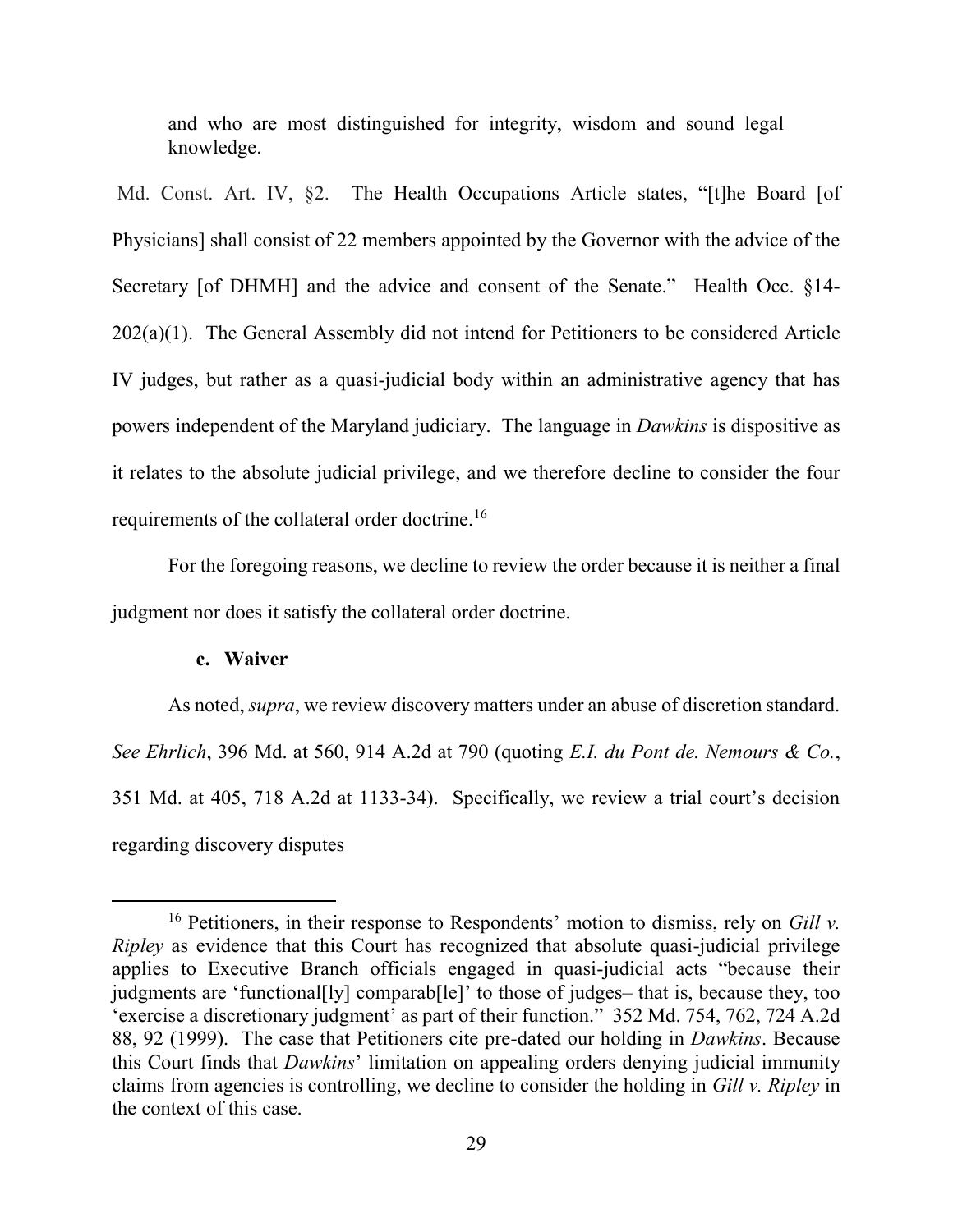[f]or the soundness and reasonableness with which the discretion was exercised. In making that evaluation, the reviewing court must defer to the trial court. The necessity for doing so is inherent in the nature of judicial discretion. The exercise of judicial discretion ordinarily involves a series of judgment calls, not simply the ultimate one, but also those on which the ultimate one depends. Where it is alleged that there has been a failure of discovery, in exercising its discretion and as a predicated to determining the propriety of imposing a sanction and, if so, which one, the trial court must find facts. Until it has determined what the significance of the offending party's actions is and their impact under the circumstances, the court is not in a position to make any decision concerning sanctions. Because it will not have defined, and, so, will not have explored the available choices, the court simply could not exercise any discretion.

*N. River Ins. Co. v. Mayor & City Council of Balt.*, 343 Md. 34, 87-88, 680 A.2d 480, 507

(1996). Additionally, "[i]t is now well-settled that, consistent with the notion that the decision to impose sanctions is within its sound discretion, the power of trial courts to impose sanctions is not dependent on any requirement that they find that the defaulting party acted willfully or contumaciously." *Id.* at 86, 680 A.2d at 506.

 In the case at bar, the following colloquy took place during the trial court's consideration of Respondents' Sixth Motion for Sanctions:

> [RESPONDENTS' COUNSEL]: Your Honor, the last thing on my list is the plaintiffs' sixth motion for sanctions which has been pending since August 8, 2014, and that's going way back. But the Court will remember that we asked for basically documents reflecting communications among the Board, Board members about the [Respondents]. That was the seventh request set out in the first set of document requests that was served on the [Petitioners] on August 1, 2013. That matter went to hearing. The Court took up the objections that were asserted by the defendants in November of 2013 and ruled essentially that the document responses should be produced, especially the request we're concerned about here in No. 7.

THE COURT: Okay.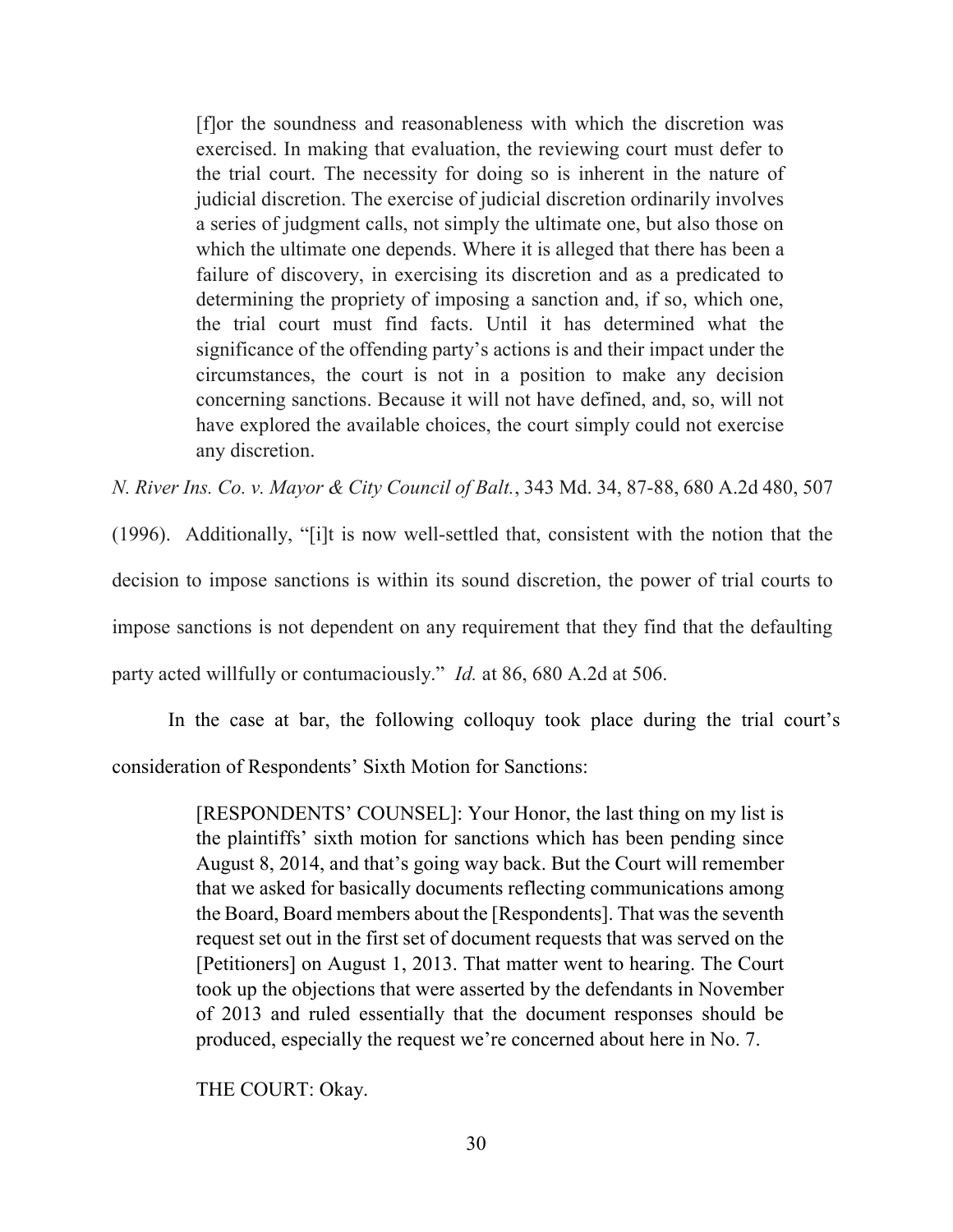[RESPONDENTS' COUNSEL]: Somewhat fortuitously, on a couple of other occasions we sent out document requests, notably the third and fifth request, that also contained requests that would have consumed and brought to the [Petitioners'] attention these audiotapes where they record your deliberations.

THE COURT: Okay.

[RESPONDENTS' COUNSEL]: There was no objection asserted based on deliberate privilege in response to Request No. 7 way back in September of 2013. The Court ordered them to produce responsive documents, and we got some documents eventually by, by June of 2014. I got a call from Mr. [Gozdor] telling me I finally had all the documents responsive to our August 2013 request, but it wasn't until we took Ms. Hurley's deposition in July of 2014 that we found out about the audio tapes.

 And so it was, it came to our surprise to learn that these tapes recorded deliberations where the Geiers were discussed. We asked for those immediately, moved for sanctions. That motion got filed in August 2014. And then because of the pendency of the interlocutory appeal, we, this was never heard. But it's a pretty simple issue. The, any objection that may have been asserted about those tapes is waived. There was no objection. These tapes were hidden and, by the way, it's important to know that after I found out about the existence of the tapes, I began to ask individual Board members at their depositions, did you know about the tapes? I knew about the tapes. Invariably, they knew about the tapes. It's just no one went to get the tapes to produce them in response to our 1 year-old discovery. And so that's the basis for the sixth motion for sanctions.

THE COURT: Thank you, sir. Counsel.

[PETITIONERS' COUNSEL]: Your Honor, the plaintiffs are seeking audio recordings of the deliberative privilege of the Board.

THE COURT: You didn't lodge a timely objection. Not you, but your predecessors. There's no timely objection.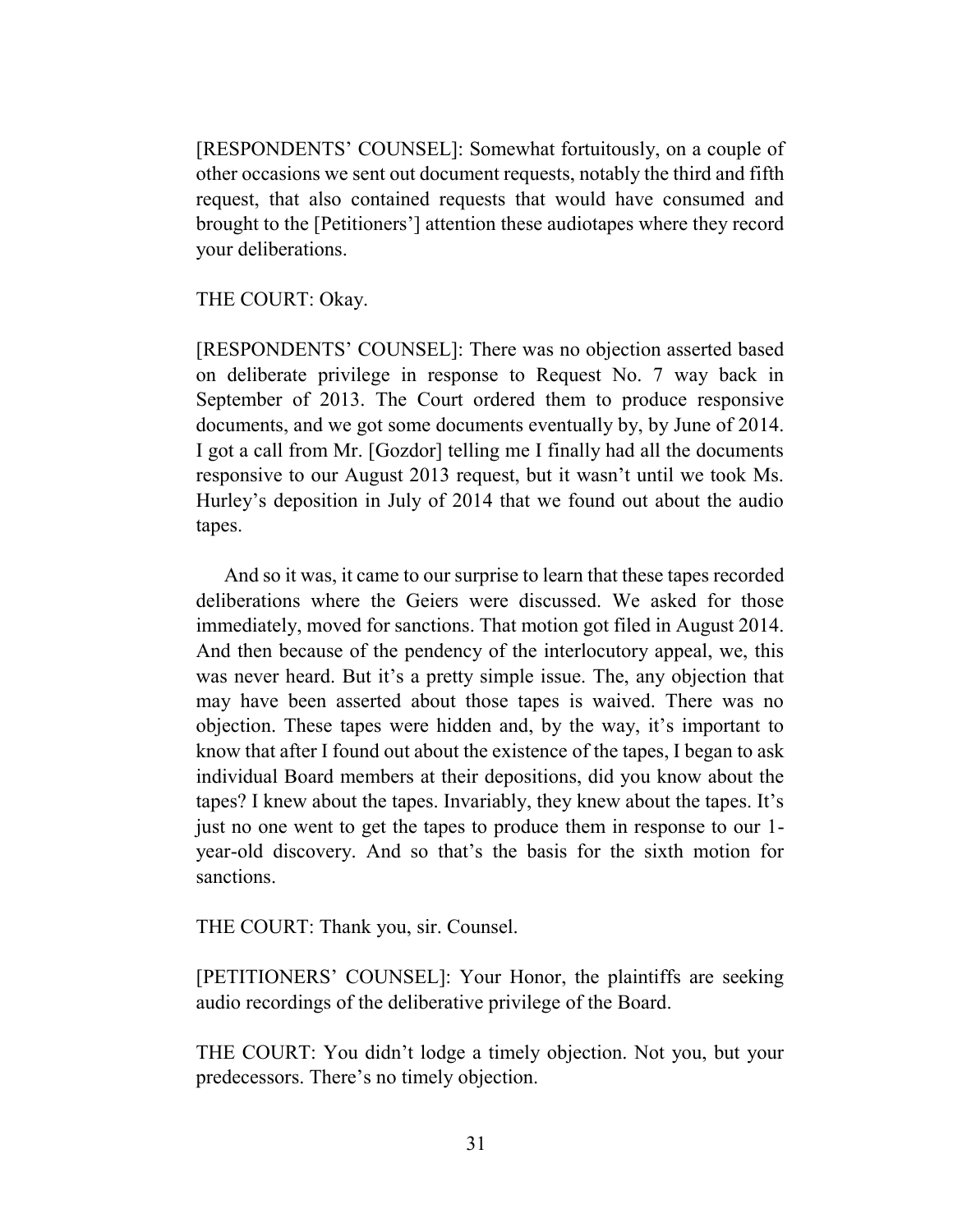[PETITIONERS' COUNSEL]: Well, the, the –

THE COURT: They asked for the information, you didn't make an objection based on any of this privileged stuff, I granted the motion. How many do overs does the Attorney General think it gets? You didn't – did you make a privilege objection –

[PETITIONERS' COUNSEL]: Well –

THE COURT:  $-$  at the time?

[PETITIONERS' COUNSEL]: – they didn't know they had them at the time that the discovery was served.

THE COURT: Well, when you –

[PETITIONERS' COUNSEL]: It was found according to Kristin –

THE COURT: – learned, when they sort of popped up, did you promptly make an objection? Did you amend your response and say, oops, we need to include the objection and here's the log? Did you do that? In other words, at any time after you say you learned about the tapes, did you amend your prior objections to object based on any relevant privilege?

[PETITIONERS' COUNSEL]: I'm not sure if it was, if it was, if the discovery response was amended.

THE COURT: So you didn't raise the objections? Waived. What's complicated about that? It may very well be that this stuff is privileged –

[PETITIONERS' COUNSEL]: It's in the –

THE COURT: – to a fair thee well, but if your office doesn't assert the objection timely or in some reasonable amendment –

[PETITIONERS' COUNSEL]: Well, it's asserted in the opposition to plaintiffs' motion–

THE COURT: That's not how you do it.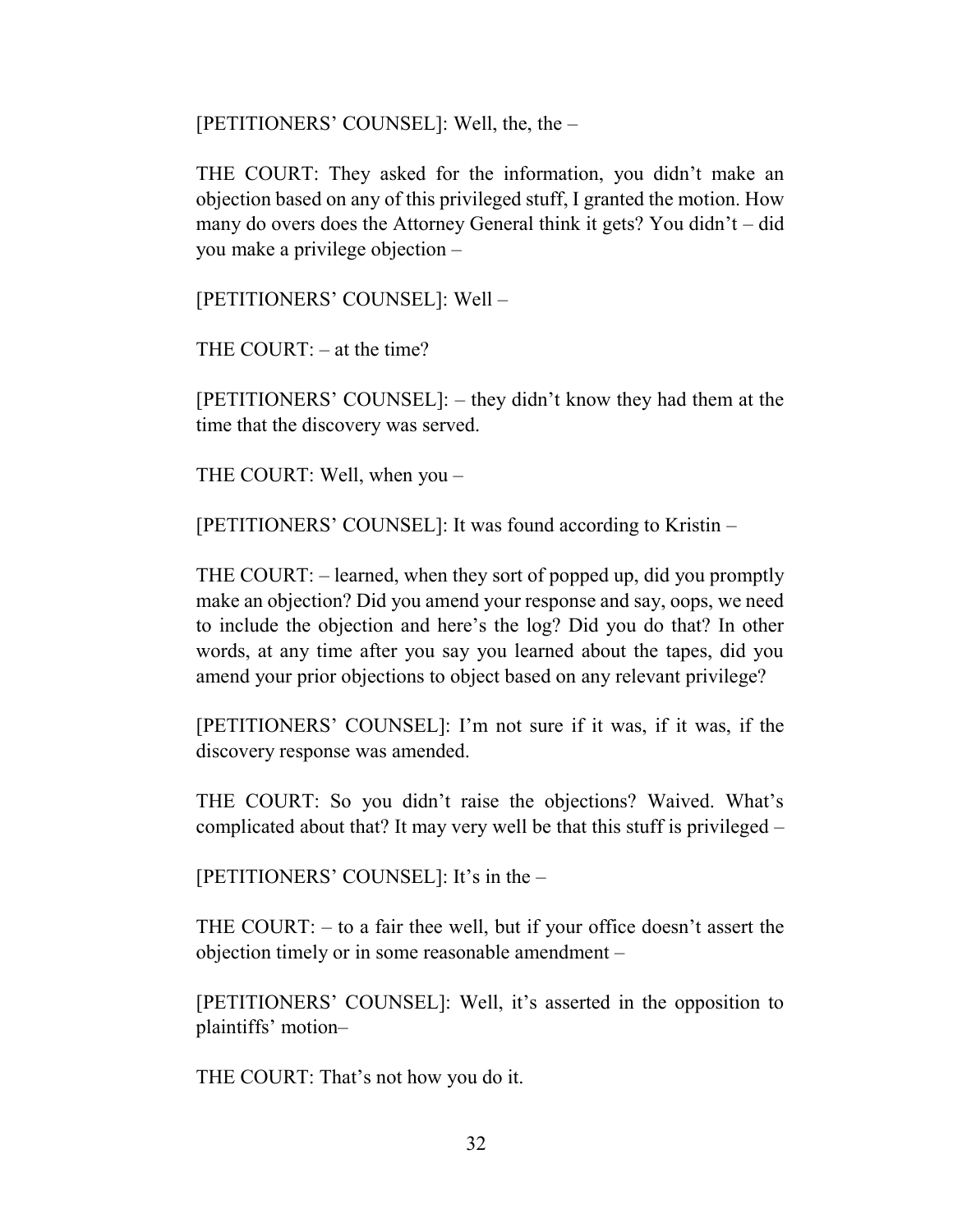[PETITIONERS' COUNSEL]: – for sanctions.

THE COURT: You can't do it that way.

[PETITIONERS' COUNSEL]: So it was raised at, at that time, Your Honor, and –

THE COURT: Show me where it was asserted in your discovery response and response to the specific discovery request

[PETITIONERS' COUNSEL]: I don't have that in front of me, Your Honor.

THE COURT: It's not there. It's not there. I know it's not there. Your office never raised it. You never amended it, never amended it. Motion granted.

\* \* \*

 The colloquy raises two issues regarding Petitioners' assertion of the deliberative process (executive) privilege over the audio recordings of the Board's predecisional deliberations and whether the issue is waived. First, the circuit court concluded Petitioners did not raise the deliberative process (executive) privilege over the audiotapes in their response to Respondents' First Request for Production of Documents, No. 7. The record indicates that, although Petitioners did not raise the deliberative process (executive) privilege specifically over the audiotapes, they did assert in their response to Request No. 7 that "the communications are also being withheld from [Respondents] pursuant to the deliberative privilege since disclosing them would reveal [Petitioners] deliberative, predecisional thoughts." That assertion of the deliberative process (executive) privilege was denied by the circuit court on November 25, 2013 after the court analyzed the parties' claims pursuant to the *Hamilton v. Verdow* balancing test, *see infra*.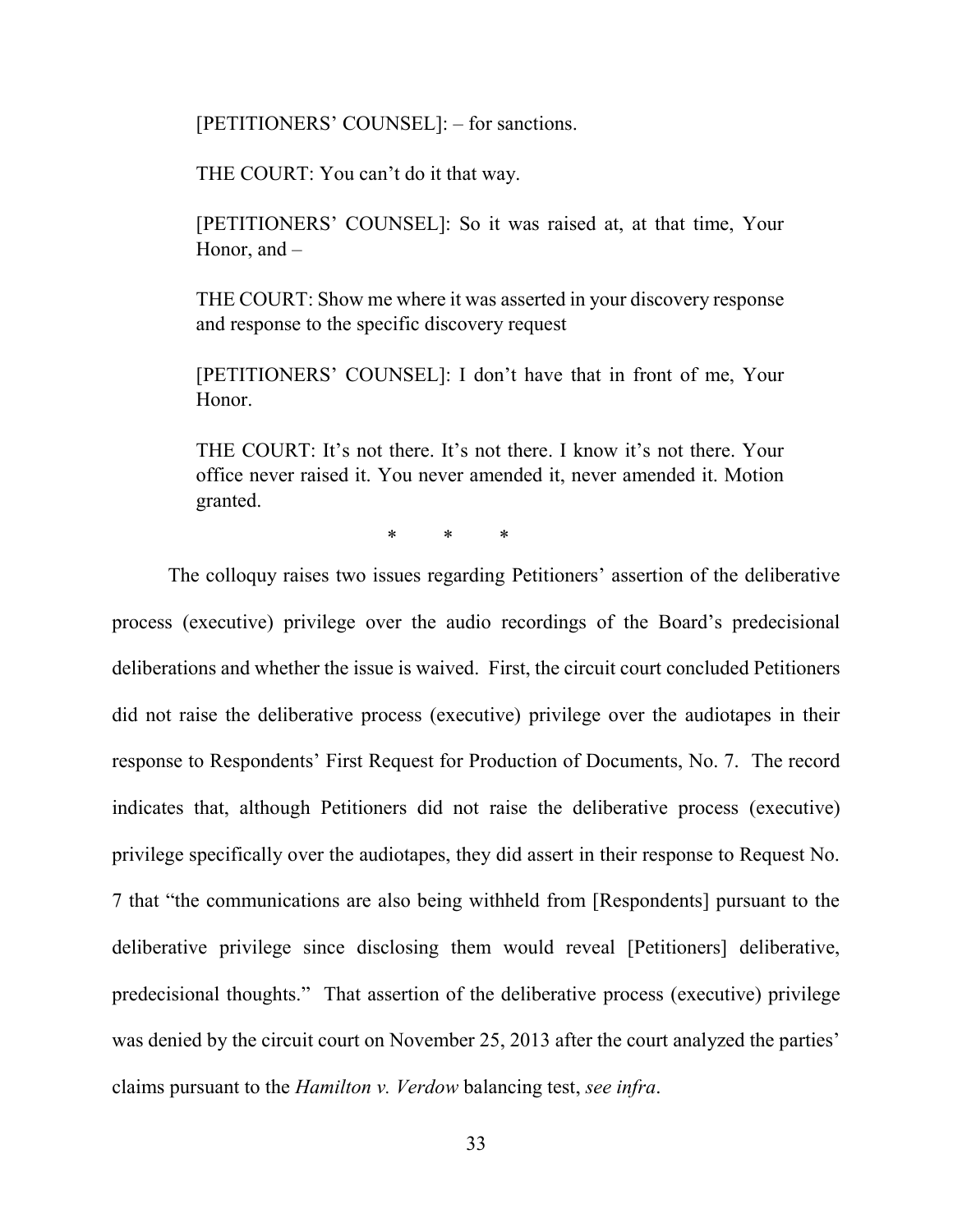Respondents argue that because Petitioners did not include the audiotapes in their response to Request No. 7 and did not produce the audiotapes after the First Motion to Compel was granted on November 25th, the assertion of privilege over the tapes was waived and Petitioners' should be sanctioned for failing to comply with the November 25th discovery order.<sup>17</sup> This view ignores evidence in the record indicating that the existence of the audiotapes was not discovered until July 29, 2014 when Christine Farrelly testified, during her organizational deposition, that the confidential Board proceedings were recorded. Absent evidence to the contrary, Petitioners could not have raised the deliberative (executive) process privilege over the audiotapes prior to the discovery of their existence in July 2014, and therefore, no abuse of discovery for failing to assert the deliberative process (executive) privilege or produce the audiotapes could have occurred prior to July 2014.

<sup>&</sup>lt;sup>17</sup> Respondents also argue that they made subsequent discovery requests that also covered the disclosure of the audiotapes. Specifically, Respondents note that in their Third Request for Production of Documents, they sought production of "documents constituting written/or electronic communication between any members of [the Board] and regarding Mary Geier and/or David Geier." Additionally, in their Fifth Request for Production of Documents, Respondents sought production of: (1) "[a]ny documents or communications (including electronic data) pertaining to the Cease and Desist Order and/or Amended Cease and Desist Order (that have not already been produced)[;]" and (2) "[d]ocuments, notes, or communications (including electronic data) of any [Board] Staff or [Petitioner] concerning or referencing any information in the Cease and Desist Order, or the medications, and medical conditions of the Geiers (that have not already been produced)." The record indicates the Third Request for Production of Documents was served on December 27, 2013 and the Fifth Request for Production of Documents was served on February 27, 2014, but the audiotapes were not discovered until July 2014, meaning they could not have been subject to these other discovery requests until their existence was discovered.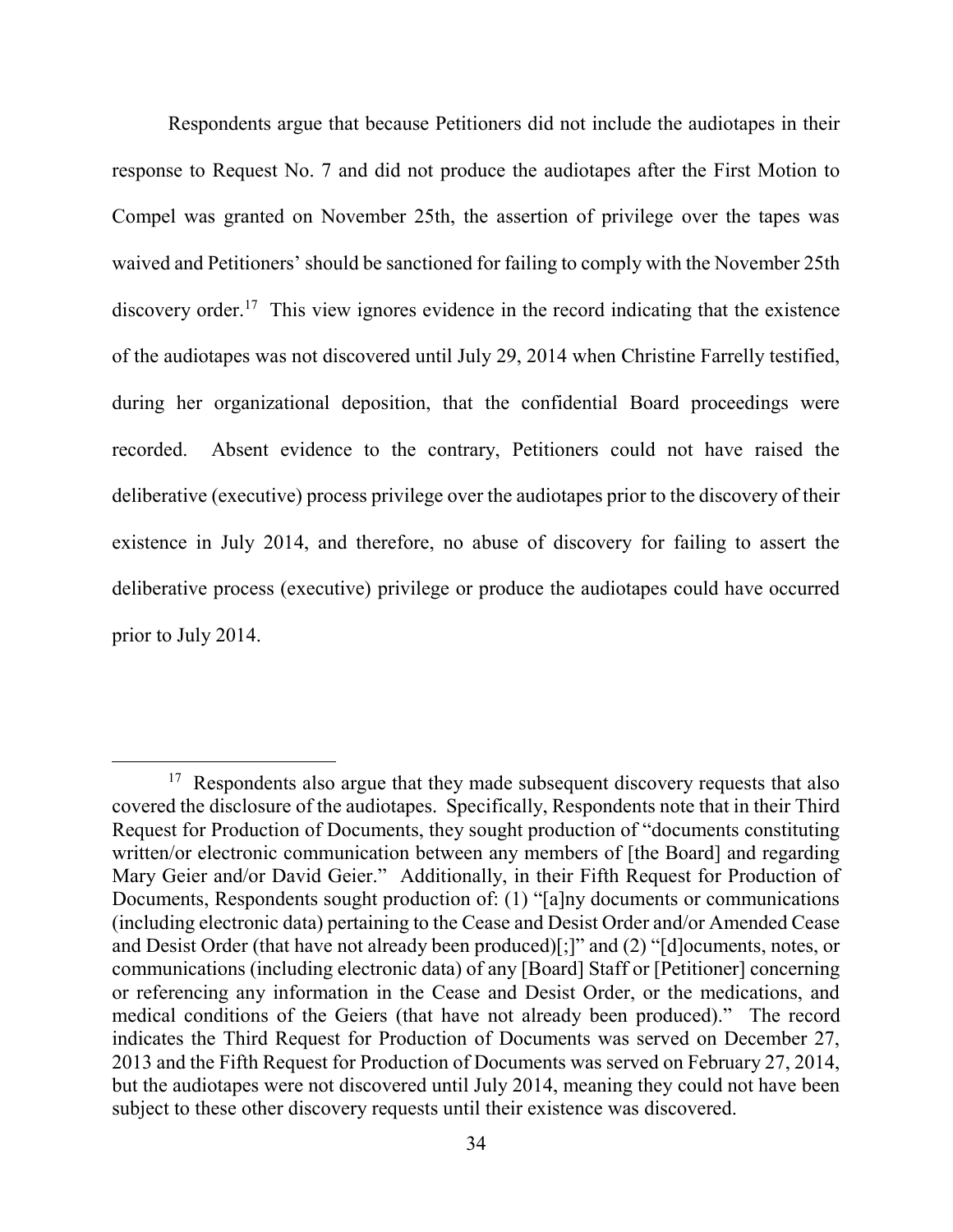Second, the circuit court acknowledged the possibility the audiotapes were not discovered until after the First Request for Production of Documents was served in August 2013, but concluded that Petitioners failed to timely assert the deliberative process (executive) privilege upon the discovery of the audiotapes. Petitioners argued that they did timely assert the deliberative process (executive) privilege over the audiotapes in their Opposition to Respondents' Sixth Motion for Sanctions, which was filed on August 22, 2014. The circuit court held that Petitioners' assertion of the deliberative process (executive) privilege in an opposition to sanctions was improper, and because Petitioners did not assert their privilege in a specific discovery response, the issue was waived. The circuit court did not cite any support for its conclusion that the assertion of a privilege in an opposition to a motion for sanctions is improper.

 Maryland Rule 2-402 governs the scope of discovery and explains the process for asserting a privilege against a discovery request. Maryland Rule 2-402(a) states, in relevant part, that "[a] party may obtain discovery regarding any matter *that is not privileged* …[.]" Subsection (e) governs the process for claiming a privilege against discovery, and requires that

> [a] party who withholds information on the ground that it is privileged or subject to protection shall describe the nature of the documents, electronically stored information, communications, or things not produced or disclosed in a manner that, without revealing the privileged or protected information, will enable other parties to assess the applicability of the privilege or protection.

> > 35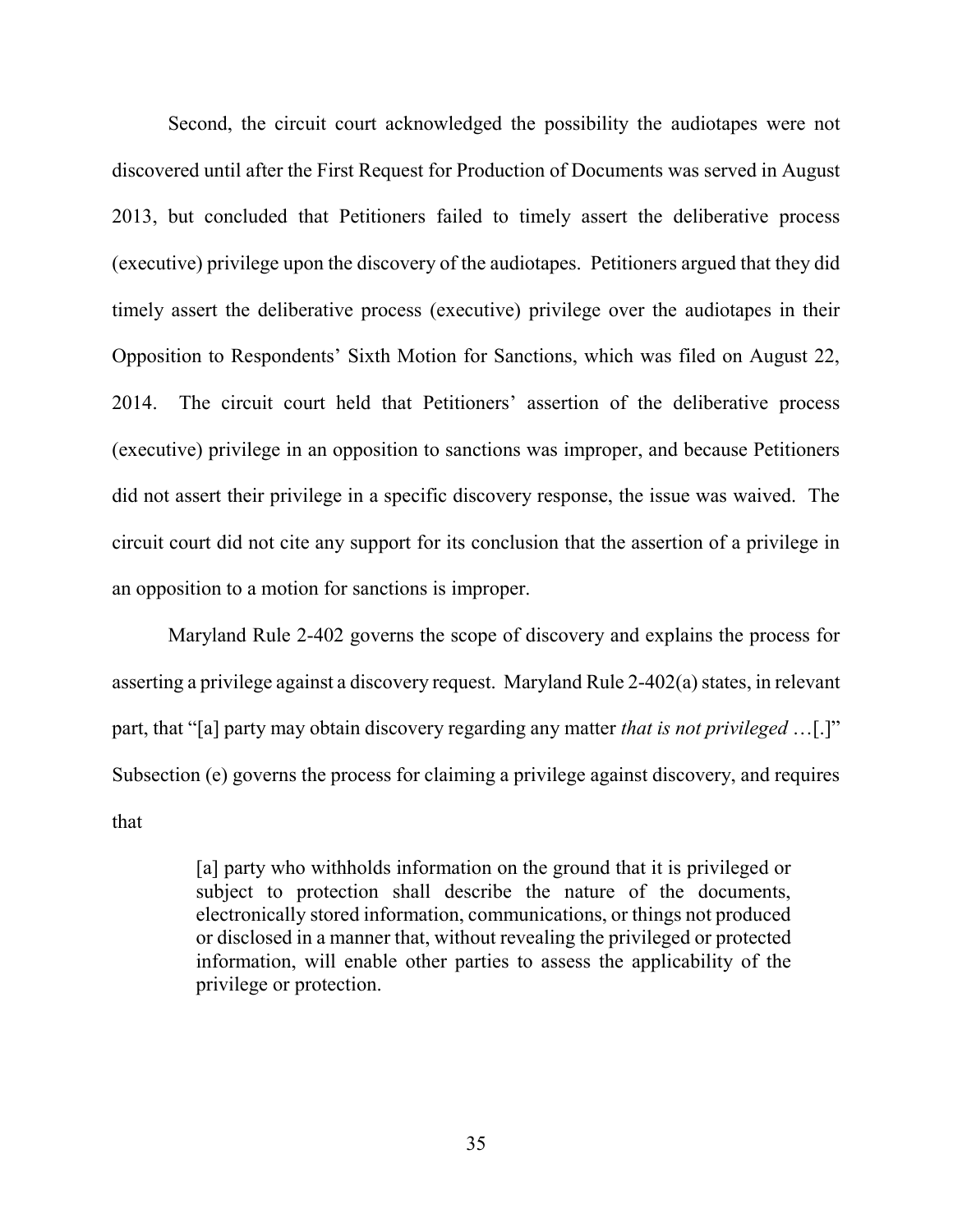Maryland Rule  $2-402(e)(1)$ . The Rule does not prescribe any specific method for the party asserting a privilege against discovery to convey the required information to the party requesting the discovery.

 Respondents acknowledged in their Reply Memorandum to their Sixth Motion for Sanctions that "Maryland courts have not addressed whether the failure to produce a privilege log results in the waiver of an asserted privilege." Respondents argue, however, that because Maryland Rule 2-402(e)(1) is similar to the Federal Rule of Civil Procedure  $26(b)(5)(A)$ ,<sup>18</sup> and there are federal cases that hold the failure to assert a privilege in a privilege log results in a waiver of that privilege, that we should adopt the same rule. This argument ignores the plain language in the very cases relied on by Respondents. In *Mezu v. Morgan State Univ.*, 269 F.R.D. 565 (D. Md. 2010) the federal District Court of Maryland concluded that

> [a]bsent consent of the adverse party, or a Court order, a privilege log (*or other communication of sufficient information for the parties to be able to determine whether the privilege applies*) must accompany a written response to a [FRCP]  $34^{[19]}$  document production request, and a failure to do so *may* constitute a forfeiture of any claims of privilege.

(i) Expressly make the claim; and

<sup>&</sup>lt;sup>18</sup> Federal Rule of Civil Procedure  $26(b)(5)(A)$  states:

<sup>(</sup>A) *Information Withheld*. When a party withholds information otherwise discoverable by claiming that the information is privileged or subject to protection as trial-preparation material, the party must:

<sup>(</sup>ii) Describe the nature of the documents, communications, or tangible things not produced or disclosued – and do so in a manner that, without revealing information itself privileged or protected, will enable other parties to assess the claim.

<sup>\* \* \*</sup> 

 $19$  FRCP 34 states: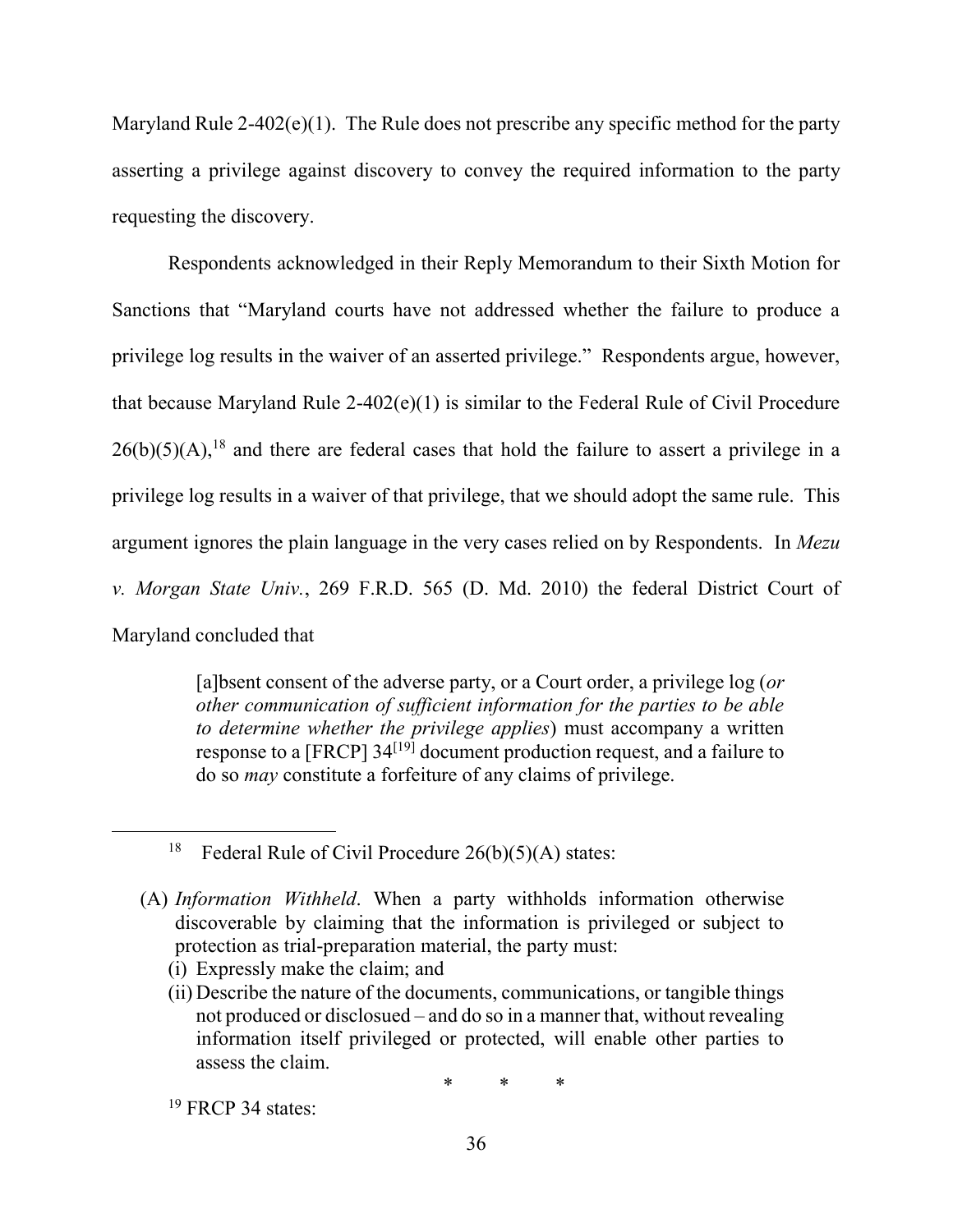- (a) **In General.** A party may serve on any other party a request within the scope of Rule 26(b):
	- (1) to produce and permit the requesting party or its representative to inspect, copy, test, or sample the following items in the responding party's possession, custody, or control:
		- (A) any designated documents or electronically stored information including writings, drawings, graphs, charts, photographs, sound recordings, images, and other data or data compilations – stored in any medium from which information can be obtained either directly or, if necessary, after translation by the responding party into a reasonably usable form; or
		- (B) any designated tangible things; or
	- (2) to permit entry onto designated land or other property possessed or controlled by the responding party, so that the requesting party may inspect, measure, survey, photograph, test, or sample the property or any designated object or operation on it.

## **(b) Procedure.**

 $\overline{a}$ 

- (1) *Contents of the Request.* The request:
	- (A) must describe with reasonable particularity each item or category of items to be inspected;
	- (B) must specify a reasonable time, place, and manner for the inspection and for performing the related acts; and
	- (C) May specify the form or forms in which electronically stored information is to be produced.

## (2) *Responses and Objections.*

- (A) *Time to Respond*. The party to whom the request is directed must respond in writing within 30 days after being served or  $-$  if the request was delivered under Rule  $26(d)(2)$  – within 30 days after the parties' first Rule 26(f) conference. A shorter or longer time may be stipulated to under Rule 29 or be ordered by the court.
- (B) *Responding to Each Item*. For each item or category, the response must either state that inspection and related activities will be permitted as requested or state with specificity the grounds for objecting to the request, including the reasons. The responding party may state that it will produce copies of documents or of electronically stored information instead of permitting inspection. The production must then be completed no later than the time for inspection specified in the request or another reasonable time specified in the response.
- (C) *Objections*. An objection must state whether any responsive materials are being withheld on the basis of that objection. An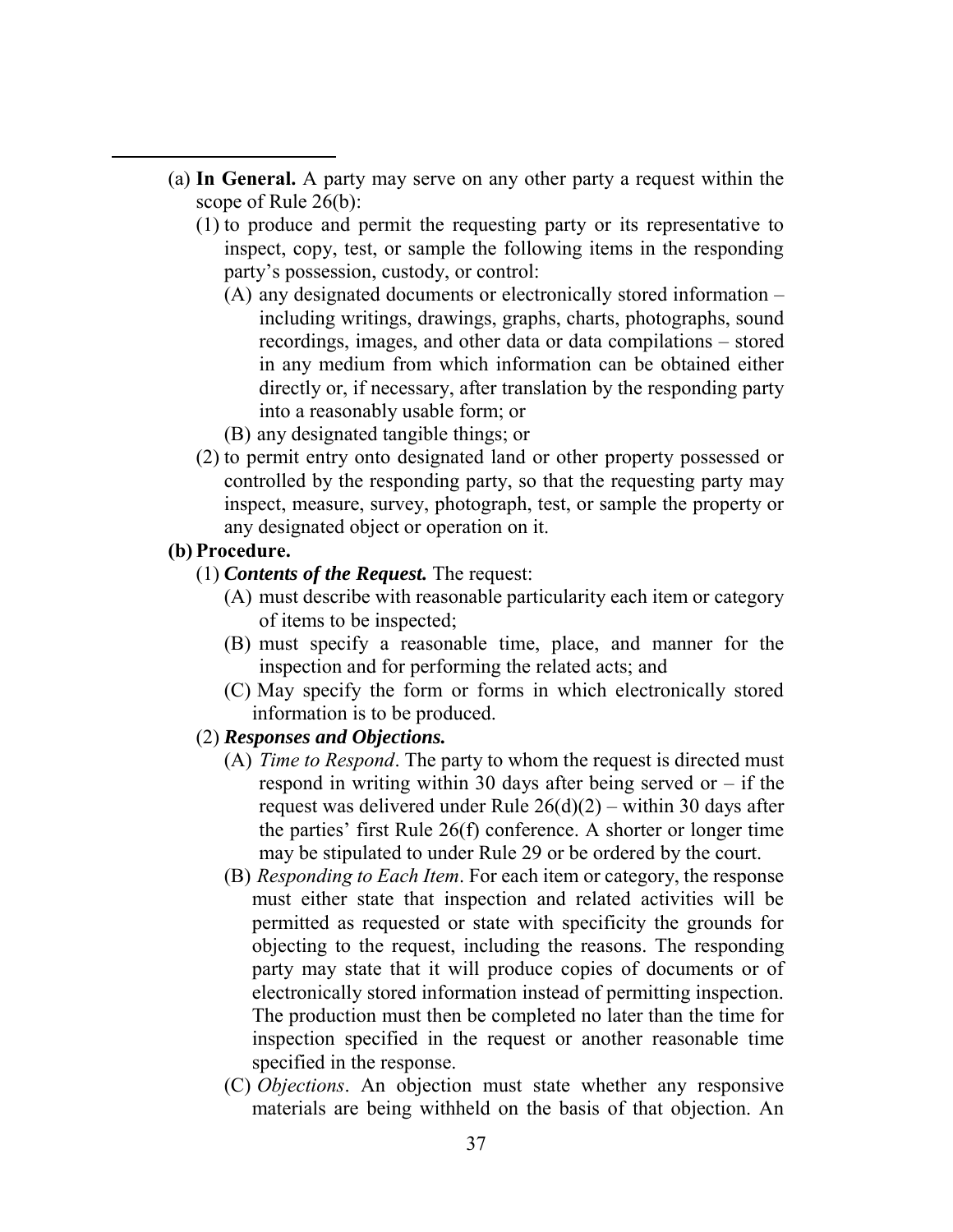*Id.* at 577 (citations omitted) (emphasis added). Additionally, in *Burlington N. & Santa Fe* 

*Ry. Co. v. U.S. Dist. Court for Dist. of Mont.*, 408 F.3d 1142 (9th Cir. 2005), the United

States Court of Appeals for the Ninth Circuit noted that

[FRCP] 26 clarifies that a proper assertion of privilege must be more specific than a generalized, boilerplate objection. However, it does not specifically correlate this requirement with [FRCP] 34's bright-line rule for timeliness, nor does it explicitly articulate a waiver rule.

The advisory committee notes accompanying the addition of the relevant paragraph to Rule 26(b)(5) do suggest a temporal framework for asserting privilege, and also suggest waiver as a possible result of failure to properly provide [FRCP] 26(b)(5) notice. "To withhold materials without such notice is contrary to the rule, subjects the party to sanctions under Rule  $37(b)(2)$ ,<sup>[20]</sup> and may be viewed as a waiver of the privilege or

objection to part of a request must specify the part and permit inspection of the rest.

- (D) *Responding to a Request for Production of Electronically Stored Information.* The response may state an objection to a requested form for producing electronically stored information. If the responding party objects to a requested form – or if no form was specified in the request – the party must state the form or forms it intends to use.
- (E)*Producing the Documents or Electronically Stored Information*. Unless otherwise stipulated or ordered by the court, these procedures apply to producing documents or electronically stored information:
	- (i) A party must produce documents as they are kept in the usual course of business or must organize and label them to correspond to the categories in the request;
	- (ii) If a request does not specify a form for producing electronically stored information, a party must produce it in a form or forms in which it is ordinarily maintained or in a reasonably usable form or forms; and
	- (iii) A party need not produce the same electronically stored information in more than one form.
- (c) **Nonparties.** As provided in Rule 45, a nonparty may be compelled to produce documents and tangible things or to permit an inspection.

 $20$  FRCP 37(b)(2) states: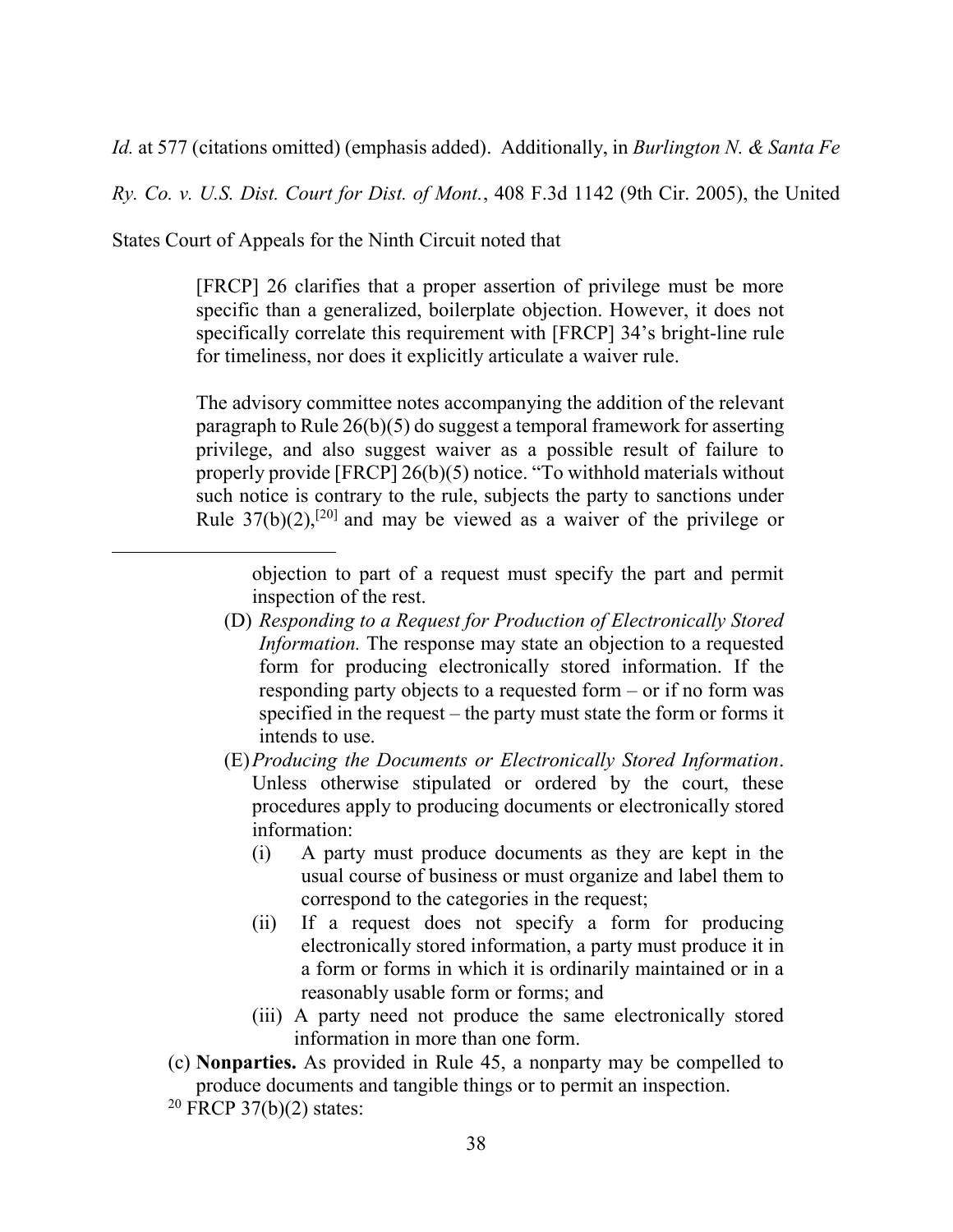protection." [FRCP] 26(b)(5) advisory committee's note (1993 Amendments). However, the nature of this notice is explicitly left indeterminate.

\* \* \*

No Circuit has explicitly weighed in on the precise content of [FRCP]  $26(b)(5)$ 's notice requirement, nor on its relationship to [FRCP]  $34$ 's deadline. This circuit has held that a privilege log is *sufficient* to properly

### (2) *Sanctions Sought in the District Where the Action Is Pending.*

- (A) *For Not Obeying a Discovery Order.* If a party or a party's officer, director, or managing agent – or a witness designated under Rule  $30(b)(6)$  or  $31(a)(4)$  – fails to obey an order to provide or permit discovery, including an order under Rule 26(f), 35, or 37(a), the court where the action is pending may issue further just orders. They may include the following:
	- (i) directing that the matters embraced in the order or other designated facts be taken as established for purposes of the action, as the prevailing party claims;
	- (ii) prohibiting the disobedient party from supporting or opposing designated claims or defenses, or from introducing designated matters in evidence;
	- (iii) striking pleadings in whole or in part;
	- (iv) staying proceedings until the order is obeyed;
	- (v) dismissing the action or proceeding in whole or in part;
	- (vi) rendering a default judgment against the disobedient party; or
	- (vii) treating as contempt of court the failure to obey any order except an order to submit to a physical or mental examination.
- (B) *For Not Producing a Person for Examination.* If a party fails to comply with an order under Rule 35(a) requiring it to produce another person for examination, the court may issue any of the orders listed in Rule  $37(b)(2)(A)(i)-(vi)$ , unless the disobedient party shows that it cannot produce the other person.
- (C) *Payment of Expenses*. Instead of or in addition to the orders above, the court must order the disobedient party, the attorney advising that party, or both to pay the reasonable expenses, including attorney's fees, caused by the failure, unless the failure was substantially justified or other circumstances make an award of expenses unjust.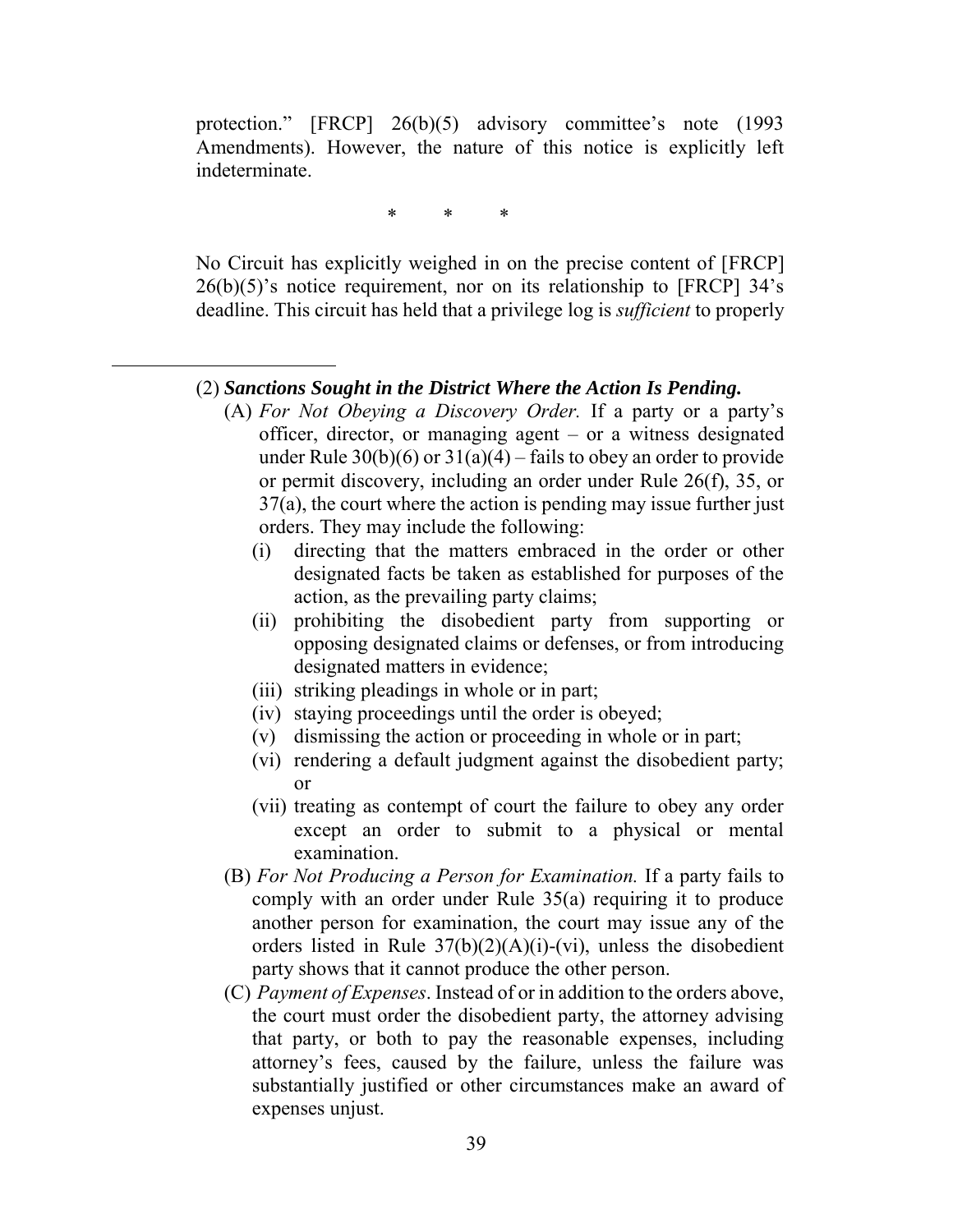assert the privilege, without explicitly holding that it is *necessary* to meet those requirements.

\* \* \*

*Id.* at 1147-48 (citations omitted) (emphasis in original). The Ninth Circuit also held that "boilerplate objections or blanket refusals inserted into a response to a [FRCP] 34 request for production of documents are insufficient to assert a privilege." *Id.* at 1149. Neither Court held that a privilege log is the *exclusive* means for asserting a privilege. Rather, in both cases, the central concern was providing sufficient notice of the privilege to the party seeking the discovery, and that a privilege log satisfied the requirements contained in Rule 26(b)(5). *See Mezu*, 269 F.R.D. at 577; *Burlington N. & Santa Fey Ry. Co.*, 408 F.3d at 1148.

 In the case at bar, Petitioners, in their Opposition to Respondents' Sixth Motion for Sanctions, stated the "digital recordings of the Board's closed-session deliberations on adjudicative matters are protected by the deliberative process privilege, the executive privilege, and the attorney-client privilege, as well as §14-410 of the Health Occupations Article. Contrary to [Respondents'] claims, such recordings are not discoverable." We conclude this assertion of privilege was sufficient to provide Respondents with notice of the documents and communications that were subject to the deliberative process (executive) privilege and enabled Respondents to assess whether the privilege should apply to those communications. Maryland Rule 2-402(e)(1) requires nothing more. Because Petitioners' timely asserted their deliberative process (executive) privilege over the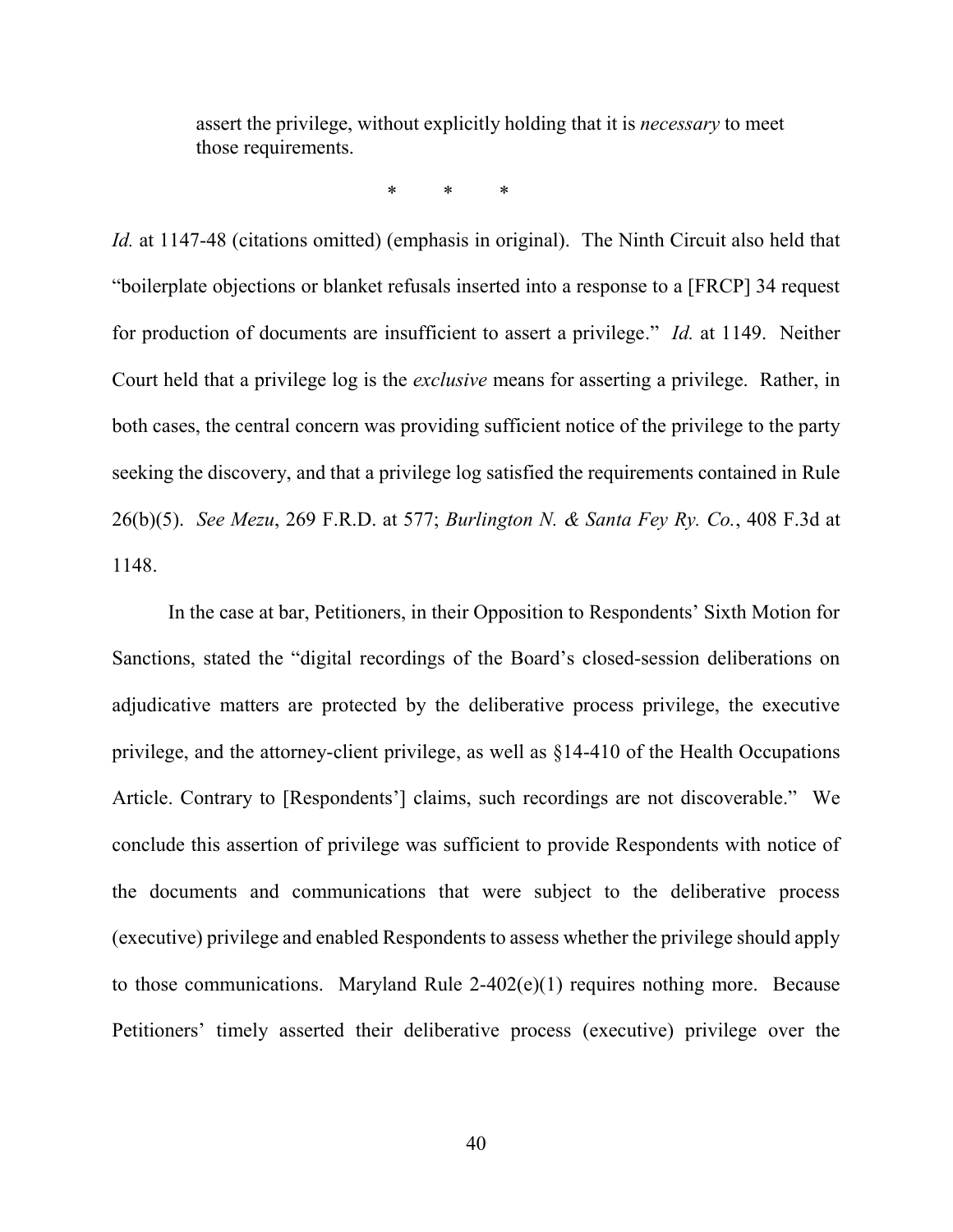audiotapes of their predecisional deliberations on August 22, 2014, we conclude the circuit court erred in holding Petitioners' privilege was waived.

## **II. Deliberative Process (Executive) Privilege**

In *Hamilton v. Verdow*, this Court considered whether the deliberative process (executive) privilege applied to an investigative report written by Judge Wilner for the Governor's Office that plaintiffs sought to obtain through discovery. 287 Md. 544, 414 A.2d 914 (1980). This Court determined:

There are two reasons for preserving the confidentiality of intragovernmental documents reflecting advisory opinions, recommendations and deliberations comprising parts of the process by which governmental decisions and policies are formulated: (1) to encourage aides and colleagues to give completely candid advice by reducing the risk that they will be subject to public disclosure, criticism and reprisals; (2) to give the President or other officer the freedom 'to think out loud,' which enables him to test ideas and debate policy and personalities uninhibited by the danger that his tentative but rejected thoughts will become subjects of public discussion.

287 Md. at 558, 414 A.2d at 922 (citing Archibald Cox, *The Executive Privilege*, 122 U.PA.L.REV. 1383, 1410 (1974)). We noted that the executive privilege "gives a measure of protection to the deliberative and mental process of decision-makers[,]" *id.* at 561, 414 A.2d at 924, but that the privilege differs from other evidentiary privileges because "[i]t is for the benefit of the public and not the government officials who claim the privilege …. [It] attempts to accommodate the competing interests of a just resolution of legal disputes with the need to protect certain confidential communications." *Id.* at 565, 924-25 (citations omitted).

Where there has been an allegation of government misconduct, we have held a balancing process must be utilized, "weighing the need for confidentiality against the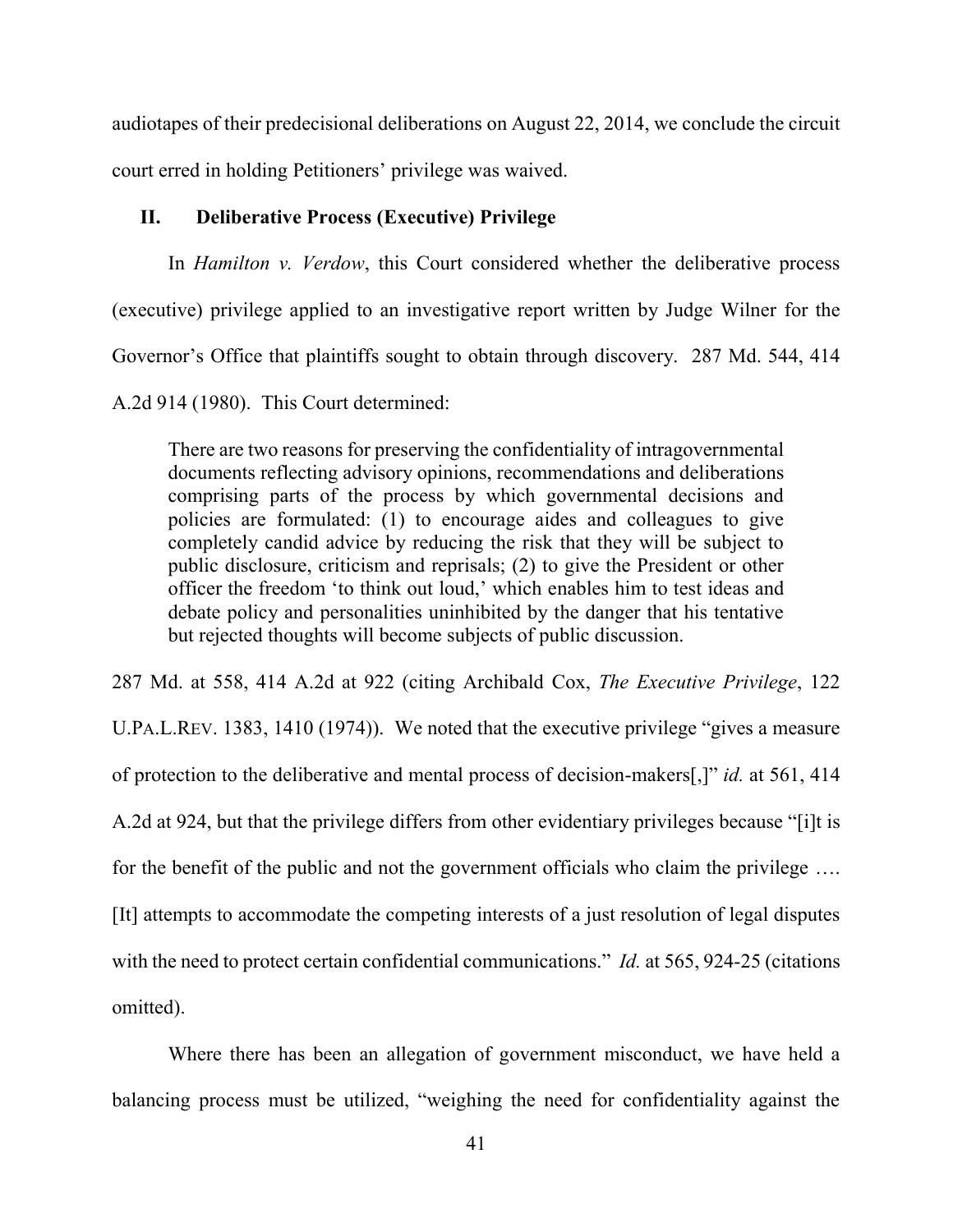litigant's need for disclosure and the impact of nondisclosure upon the fair administration of justice." *Id.* at 563, 925; *see also Ehrlich*, 396 Md. at 568, 914 A.3d at 794 (quoting *Hamilton* for the proposition that "courts have engaged in a balancing process, weighing the need for confidentiality against the litigant's need for disclosure and the impact of nondisclosure upon the fair administration of justice."); *Office of Governor v. Wash. Post Co.*, 360 Md. 520, 558, 759 A.2d 249, 270 (2000) (quoting the balancing process espoused in *Hamilton*). Additionally, this Court has held that when a government official makes a formal claim of executive privilege for confidential communications "of an advisory or deliberative nature, there is a presumptive privilege, with the burden upon those seeking to compel disclosure[]" to overcome the presumption. *Hamilton*, 287 Md. at 563, 414 A.2d at 925 (citations omitted); *see also Ehrlich*, 396 Md. at 567-68, 914 A.3d at 794 (quoting *Hamilton*); *Office of Governor*, 360 Md. at 558, 759 A.2d at 270 (quoting *Hamilton*); *Prince George's County. v. The Wash. Post Co.*, 149 Md. App. 289, 319, 815 A.2d 859, 876 (2003) (quoting *Hamilton*).

In weighing Petitioners' need for confidentiality, we conclude that preventing the disclosure of Petitioners' pre-decisional deliberations greatly benefits the public by allowing Petitioners to undertake their core public protection function without the constant threat of harassment and intimidation by aggrieved parties. As noted in *Hamilton*, "it is apparent from the very nature of government that a legitimate necessity exists for the protection from public disclosure of certain types of official information." 287 Md. at 556, 414 A.2d at 921. The *Hamilton* Court concluded that "[t]he necessity for some protection from disclosure clearly extends to confidential advisory and deliberative communications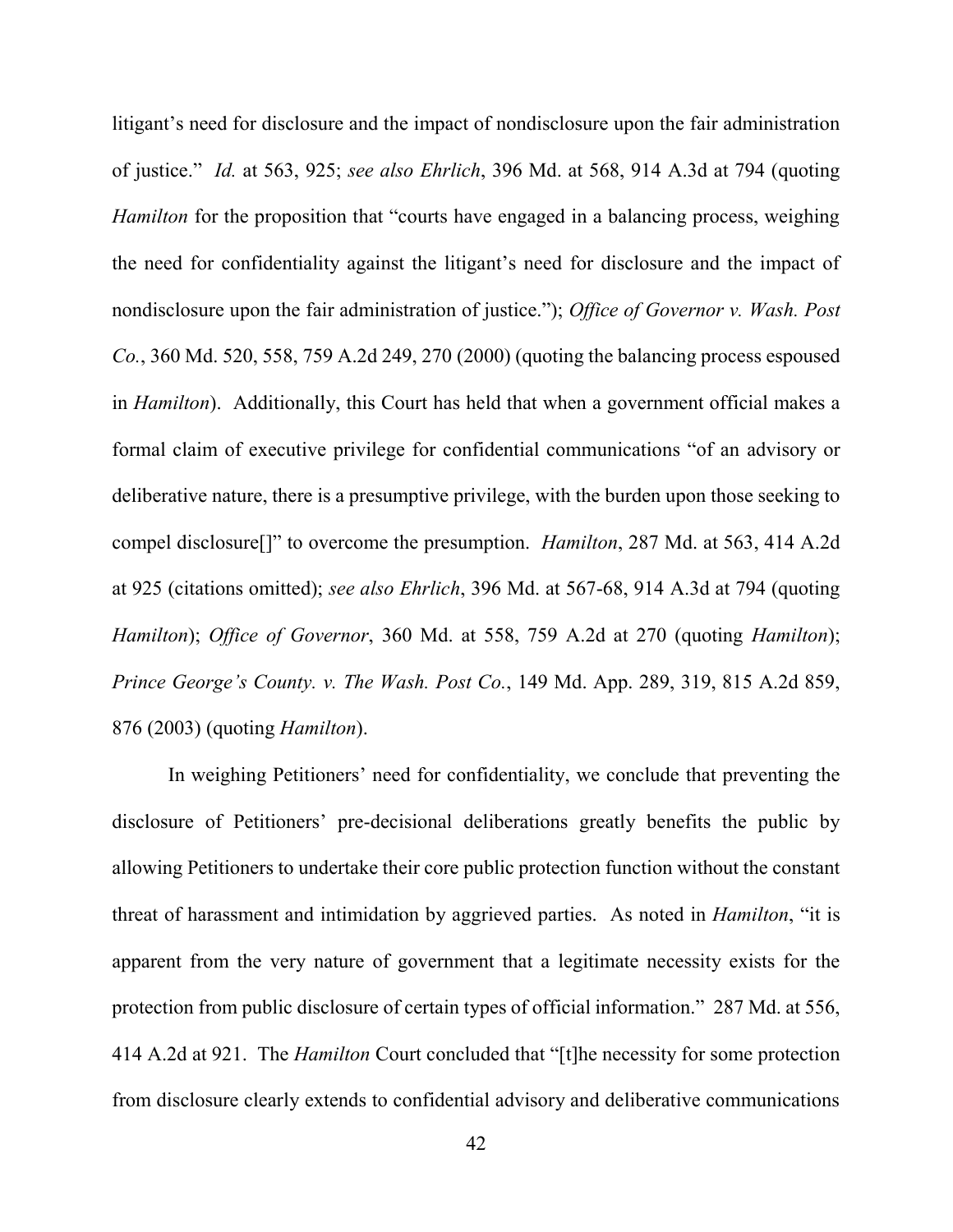between officials and those who assist them in formulating and deciding upon future governmental action. A fundamental part of the decisional process is the analysis of different options and alternatives." *Id.* at 558, 414 A.2d at 922.

Petitioners were empowered by the General Assembly to, among other things: enforce Title 14 and Title 15 in the Health Occupations Article; oversee the licensing requirements for physicians and allied health professionals; review and preliminarily investigate complaints; develop and implement methods to assess and improve licensee practices and ensure the ongoing competence of licensees; and make recommendations that benefit the health, safety, and welfare of the public. Health Occ. §14-  $205(a)(1)(5)(7)(8)(13)$ . The General Assembly also explicitly authorized Petitioners to "issue a cease and desist order or obtain injunctive relief against an individual for … [p]racticing medicine without a license ...." Health Occ.  $\S 14{\text -}206(e)(1)^{21}$  The General Assembly clearly intended to afford Petitioners considerable discretion in carrying out their duties under the Health Occupations Article, including the express authority to issue cease and desist orders. We conclude that Petitioners raised a valid claim of executive privilege that weighs against the disclosure of the audiotapes to Respondents. Respondents, therefore, bear the burden of overcoming the presumption of executive privilege. Respondents, however, failed to provide any substantive argument that states their basis

<sup>&</sup>lt;sup>21</sup> COMAR 10.32.02.06 (B)(2) (as effectuated at the time Petitioners published the cease and desist order) states, "[d]uring the course of the investigation of the complaint, the Board may issue a nonpublic cease and desist order. At the conclusion of an evidentiary hearing, the administrative law judge may recommend a public cease and desist order in addition to a penalty."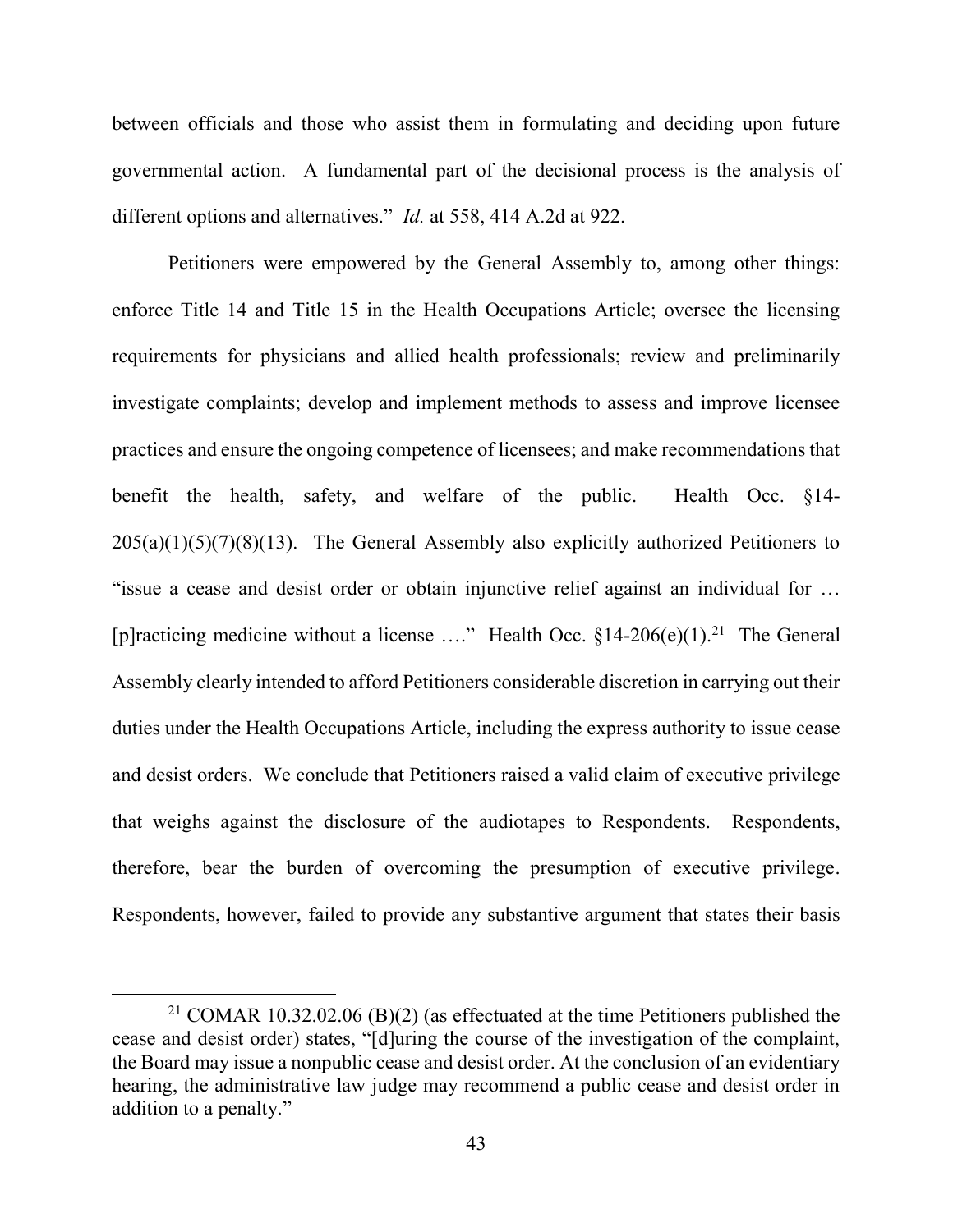for seeking the disclosure of the audiotapes in litigating their claims of invasion of privacy against Petitioners.

The last consideration of the *Hamilton* balancing process requires is an analysis of the impact that nondisclosure will have on the "fair administration of justice." 287 Md. at 563, 414 A.2d at 925. Because Respondents have not articulated any specific necessity for access to the audiotapes, the nondisclosure will not impact the fair administration of justice. Therefore, we hold that the audiotapes are protected under the executive privilege and are not discoverable by Respondents.

#### **CONCLUSION**

In summary, this Court does not have appellate jurisdiction over Petitioners' appeal regarding the interlocutory orders denying Petitioners' motion for reconsideration and motion for a protective order, because neither order independently satisfies the collateral order doctrine. However, we do have appellate jurisdiction over the order granting Respondents' sixth motion for sanctions because it is a discovery order that denied the assertion of executive privilege to a "high level decision maker."

We conclude that Petitioners' assertion of the deliberative process (executive) privilege was not waived because the record indicates the existence of the audiotapes were not discovered until July 2014 and Petitioners timely asserted the deliberative process (executive) privilege over the audiotapes in their Opposition to Respondents Sixth Motion for Sanctions in compliance with the requirements contained in Maryland Rule 2-  $402(e)(1)$ .

44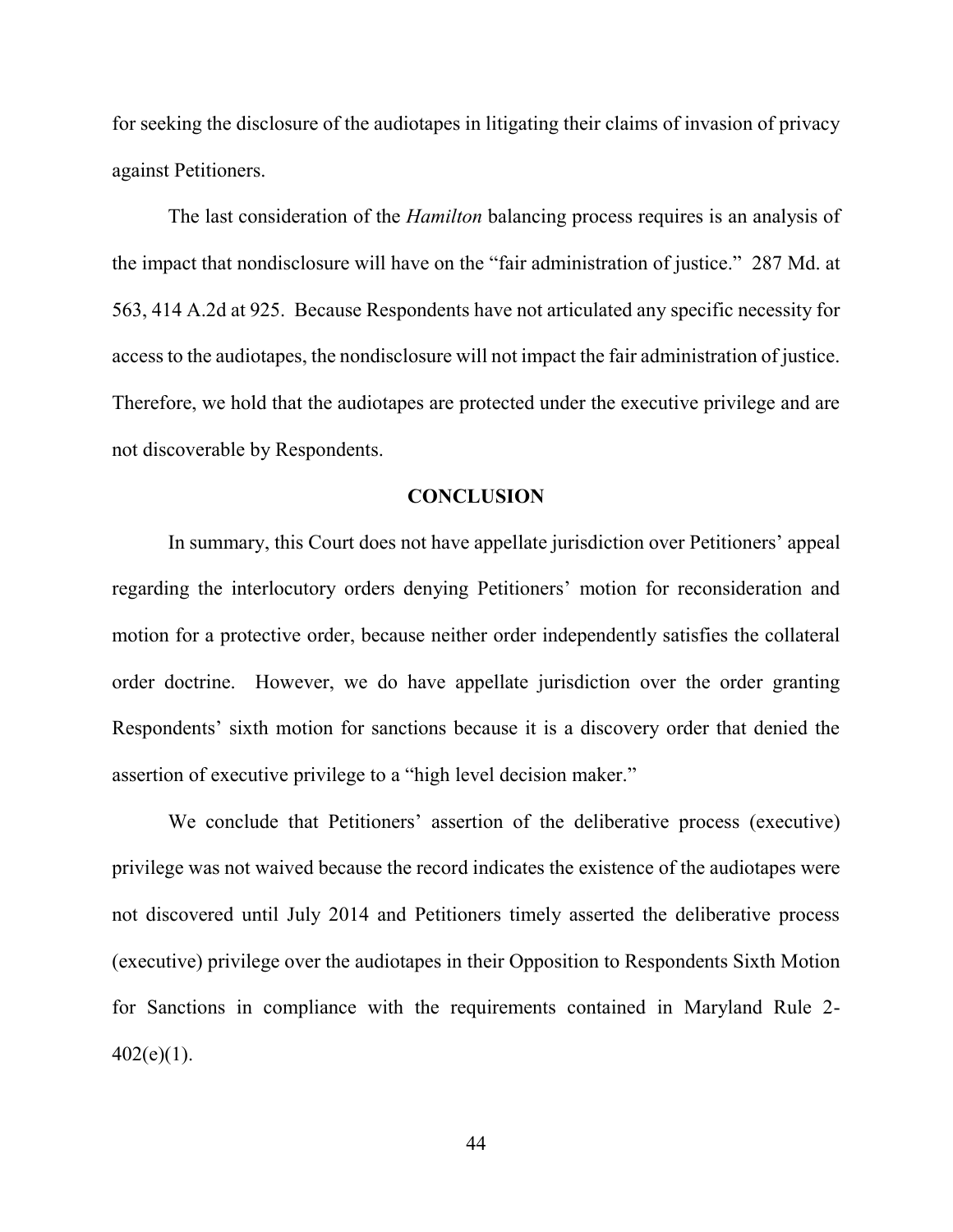Finally, we hold that because Respondents failed to assert any basis for seeking discovery of the audiotapes, and this Court determined that strong public policy concerns support protecting Petitioners' deliberative process, the circuit court abused its discretion in granting Respondents sixth motion for sanctions.

> **MOTION TO DISMISS RELATIVE TO THE DENIAL OF PETITIONERS' MOTIONS FOR RECONSIDERATION AND FOR PROTECTIVE ORDER GRANTED. ORDER OF THE CIRCUIT COURT FOR MONTGOMERY COUNTY GRANTING RESPONDENTS' SIXTH MOTION FOR SANCTIONS REVERSED. CASE REMANDED TO THAT COURT FOR FURTHER PROCEEDINGS CONSISTENT WITH THIS OPINION. COSTS TO BE DIVIDED EQUALLY BETWEEN PETITIONERS AND RESPONDENTS.**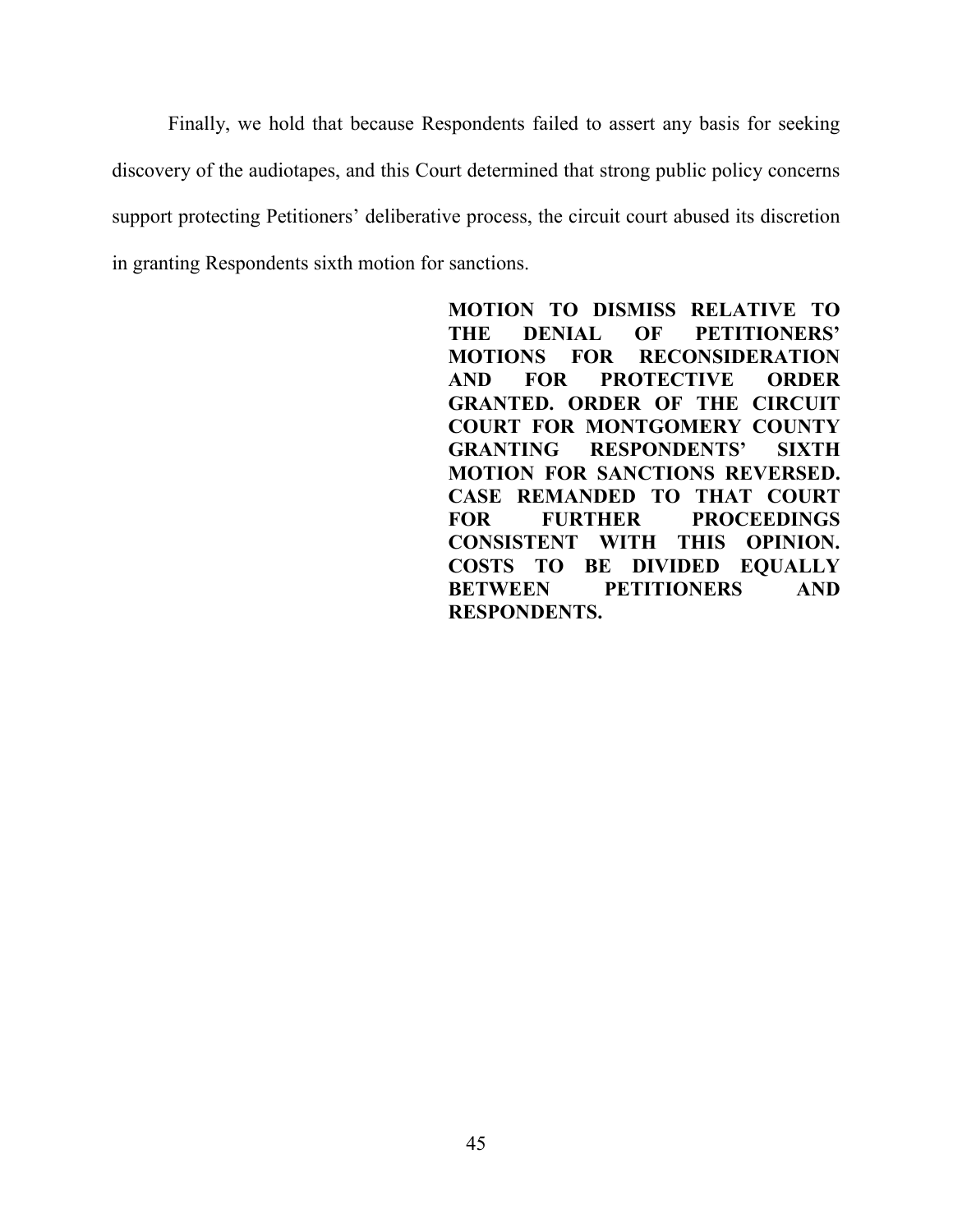Circuit Court for Montgomery County Case No. 371761V<br>Argued: September 9, 2016

## IN THE COURT OF APPEALS

### OF MARYLAND

No. 11

September Term, 2016

\_\_\_\_\_\_\_\_\_\_\_\_\_\_\_\_\_\_\_\_\_\_\_\_\_\_\_\_\_\_\_\_\_\_

## MARYLAND BOARD OF PHYSICIANS, et al.

v.

# MARK R. GEIER, PERSONAL REPRESENTATIVE OF THE ESTATE OF ANNE GEIER, et al.

\_\_\_\_\_\_\_\_\_\_\_\_\_\_\_\_\_\_\_\_\_\_\_\_\_\_\_\_\_\_\_\_\_\_

Barbera, C.J., Greene, Adkins, McDonald, Hotten, Getty, Battaglia, Lynne A. (Senior Judge, Specially Assigned)

JJ. \_\_\_\_\_\_\_\_\_\_\_\_\_\_\_\_\_\_\_\_\_\_\_\_\_\_\_\_\_\_\_\_\_\_

Concurring and Dissenting Opinion by McDonald, J.

\_\_\_\_\_\_\_\_\_\_\_\_\_\_\_\_\_\_\_\_\_\_\_\_\_\_\_\_\_\_\_\_\_\_

Filed: January 23, 2017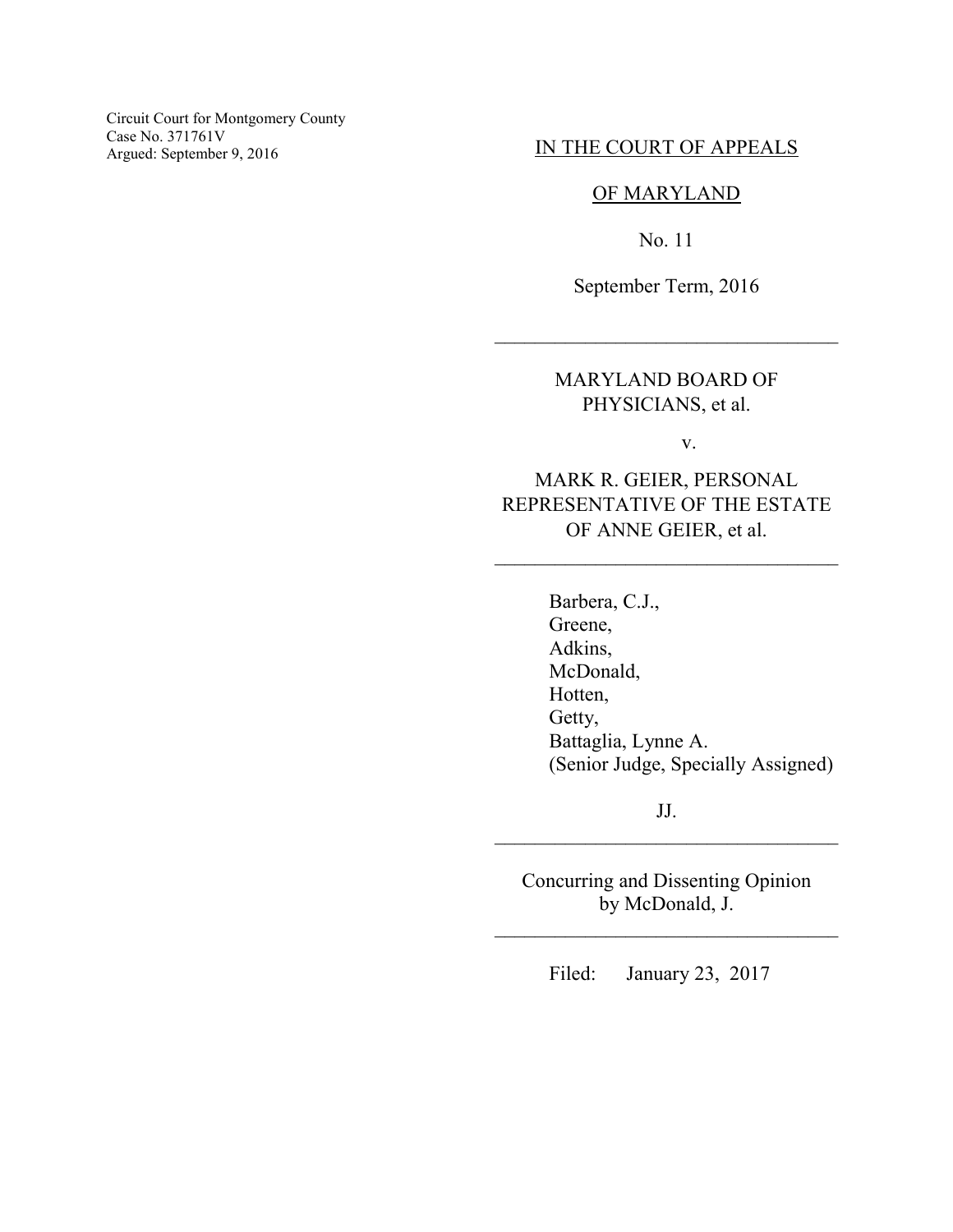I agree with the Majority opinion to the extent that it addresses the merits of this appeal. I would, however, go farther and address the question of immunity. This Court has adopted from federal practice the collateral order doctrine – a doctrine that provides for consideration of certain interlocutory appeals. *Cohen v. Beneficial Indus. Loan Corp*., 337 U.S. 541, 545-47 (1949); *Peat, Marwick, Mitchell & Co. v. Los Angeles Rams Football Co.*, 284 Md. 86, 91-92 (1978); *State v. Hogg*, 311 Md. 446, 455-57 (1988). However, this Court later deviated from the federal version of that doctrine when it overruled *Hogg* and declined to consider an appeal of an order denying official immunity, except in certain instances (which the Court did not well define). *Compare Dawkins v. Baltimore City Police Dep't*., 376 Md. 53 (2003) *with Mitchell v. Forsyth*, 472 U.S. 511 (1985) *and Behrens v. Pelletier*, 516 U.S. 299 (1996). The Court of Special Appeals has applied an exception to allow an appeal of an adverse ruling on immunity relating to the alleged actions of a court clerk – an official with less decision-making authority than the Board members in this case. *See State v. Keller-Bee*, 224 Md. App. 1, 5-7 (2015), *aff'd*, 448 Md. 300 (2016). In my view, *Dawkins* should be reconsidered.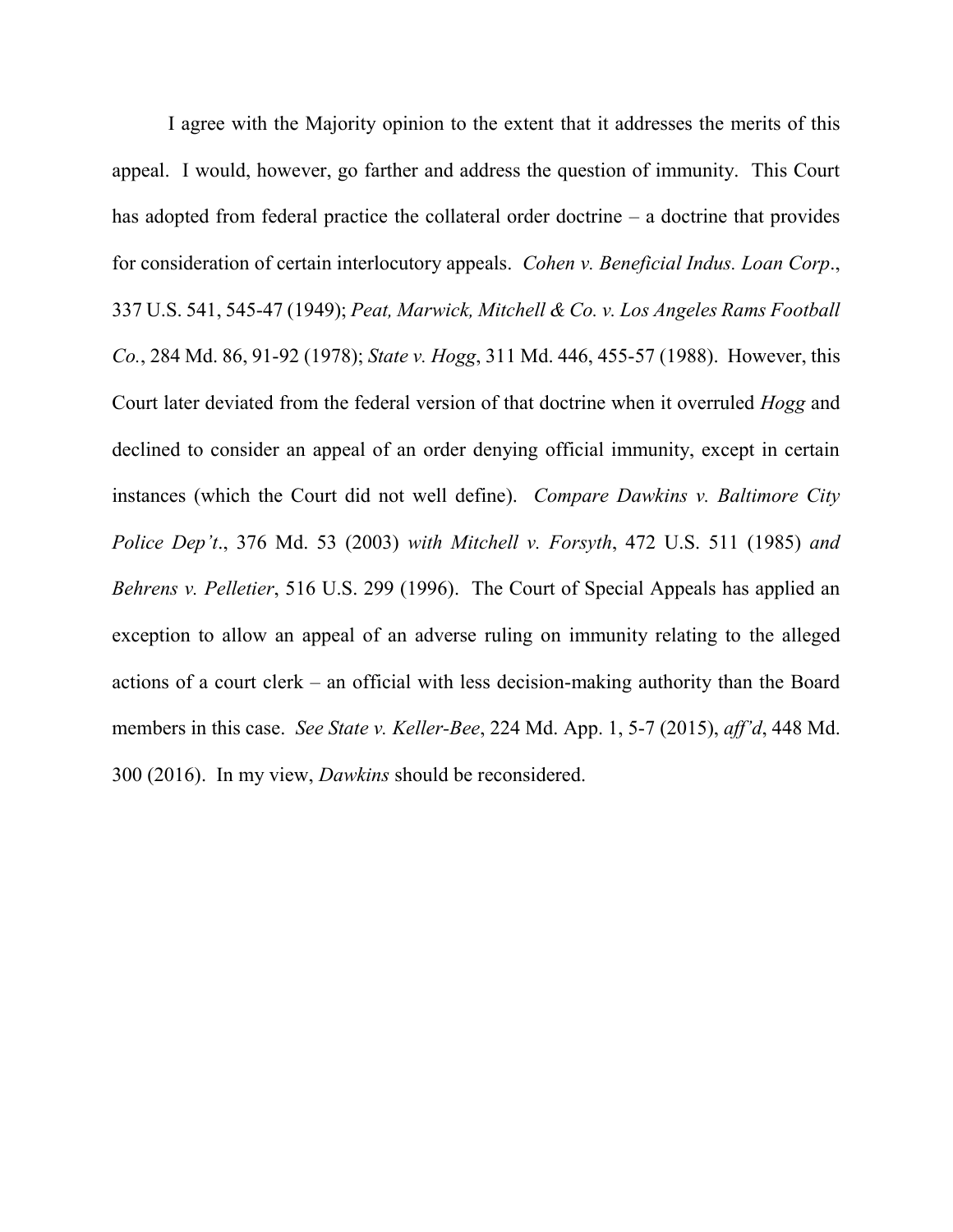Circuit Court for Montgomery County Case No.: 371761V Argued: September 9, 2016

### IN THE COURT OF APPEALS

### OF MARYLAND

No. 11

 $\overline{a}$ 

 $\overline{a}$ 

 $\overline{a}$ 

 $\overline{a}$ 

 $\overline{a}$ 

September Term, 2016

MARYLAND BOARD OF PHYSICIANS, et al.

v.

MARK R. GEIER, PERSONAL REPRESENTATIVE OF THE ESTATE OF ANNE GEIER, et al.

> Barbera, C.J., Greene, Adkins, McDonald, Hotten, Getty, Battaglia, Lynne A. (Senior Judge, Specially Assigned),

> > JJ.

Dissenting Opinion by Adkins, J.

Filed: January 23, 2017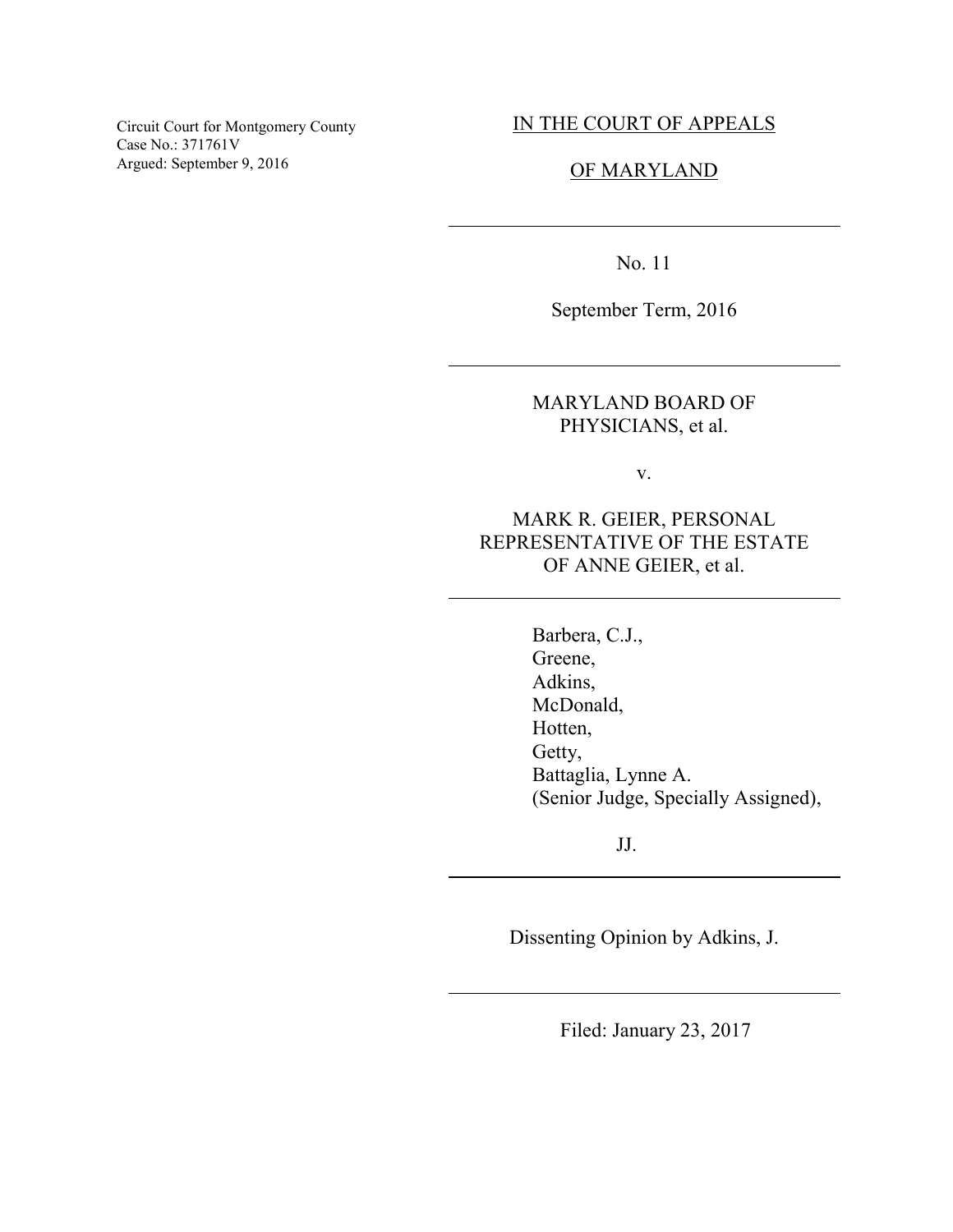Respectfully, I dissent. This appeal is a premature, interlocutory appeal from an order imposing sanctions for the failure to produce discovery documents. The Majority is wrong to treat this sanctions order as an appeal from the denial of a properly asserted deliberative process privilege. An appeal from an order for sanctions is generally not an allowable interlocutory appeal. *See Newman v. Reilly*, 314 Md. 364, 385 (1988); *Yamaner v. Orkin*, 310 Md. 321, 326–27 (1987). In *Yamaner*, we denied a party's attempted appeal of a sanctions order because it did not meet the requirements of the collateral order doctrine. *Yamaner*, 310 Md. at 326–27. This attempted appeal of the trial court's sanctions order should be similarly denied.

 Maryland Rule 2-422(c) requires the following response to a request for discovery of documents:

> The response shall state, with respect to each item or category, that (1) inspection and related activities will be permitted as requested, (2) the request is refused, or (3) the request for production in a particular form is refused. **The grounds for each refusal shall be fully stated. If the refusal relates to part of an item or category, the part shall be specified**.

(Emphasis added.) Applying an earlier version of Rule 2-422, we have explained:

When under an appropriate Maryland Rule a party demands of another discovery of a document or other tangible thing, the adversary, **even though resisting the demand, should nonetheless be required to specifically answer whether it has in its possession or under its control such an item or items.** 

*Kelch v. Mass Transit Admin*., 287 Md. 223, 228 (1980) (emphasis added).

The use of privilege logs is a customary practice in Maryland, and complies with

the Rule 2-422(c) requirement that the "grounds for each refusal shall be fully stated" and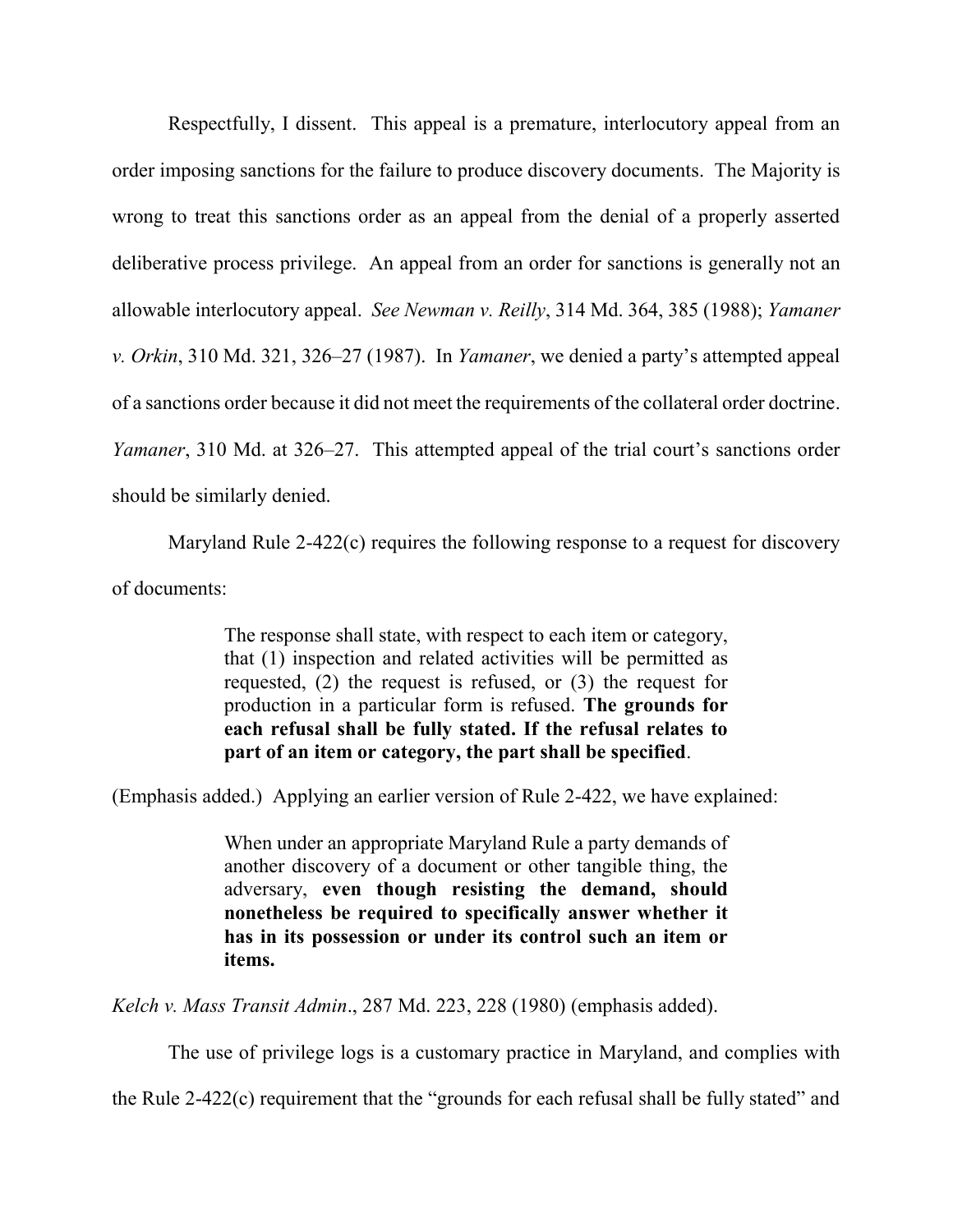that "[i]f the refusal relates to part of an item or category, the part shall be specified." So, the Board was required to identify what it claimed was privileged and what it did not. Md. Rule 2-422. We have explained that "the application of sanctions under the discovery rules is within the sound discretion of the trial judge." *Broadwater v. Arch*, 267 Md. 329, 336 (1972) (citation omitted); *see Ehrlich v. Grove*, 396 Md. 550, 560 (2007) (discovery matters are within the discretion of the trial court). Thus, the trial court was well within its rights to find a waiver of the privilege, order the production of the audio recordings, and impose a sanction on the Board.

The Majority resurrects the deliberative process privilege waived by Petitioners, both ignoring the abuse of discretion standard of review for discovery decisions and creating a new rule that merges orders for production with orders for sanctions after a failure to produce. The Majority holds, with no cited authority, that "[a]n order granting discovery sanctions qualifies as a 'discovery order' for the purposes of determining the appealability of an order denying executive privilege under the collateral order doctrine." Maj. Slip Op. at 18. In so holding, the Majority disregards—**and tells government litigants to disregard**—the Rule 2-422 requirements for identifying specifically which parts of a discovery request are sheltered from discovery and for what reason.

We have recognized that when a government is a party to litigation, "a question of unfair litigation advantage may arise." *Hamilton v. Verdow*, 287 Md. 544, 564 n.8 (1980). Here, rather than protecting against such unfair advantage, the Majority leans the opposite way, sending the message that a governmental party may, with impunity, ignore discovery requests for months at a time and wait until the eleventh hour to identify what items fall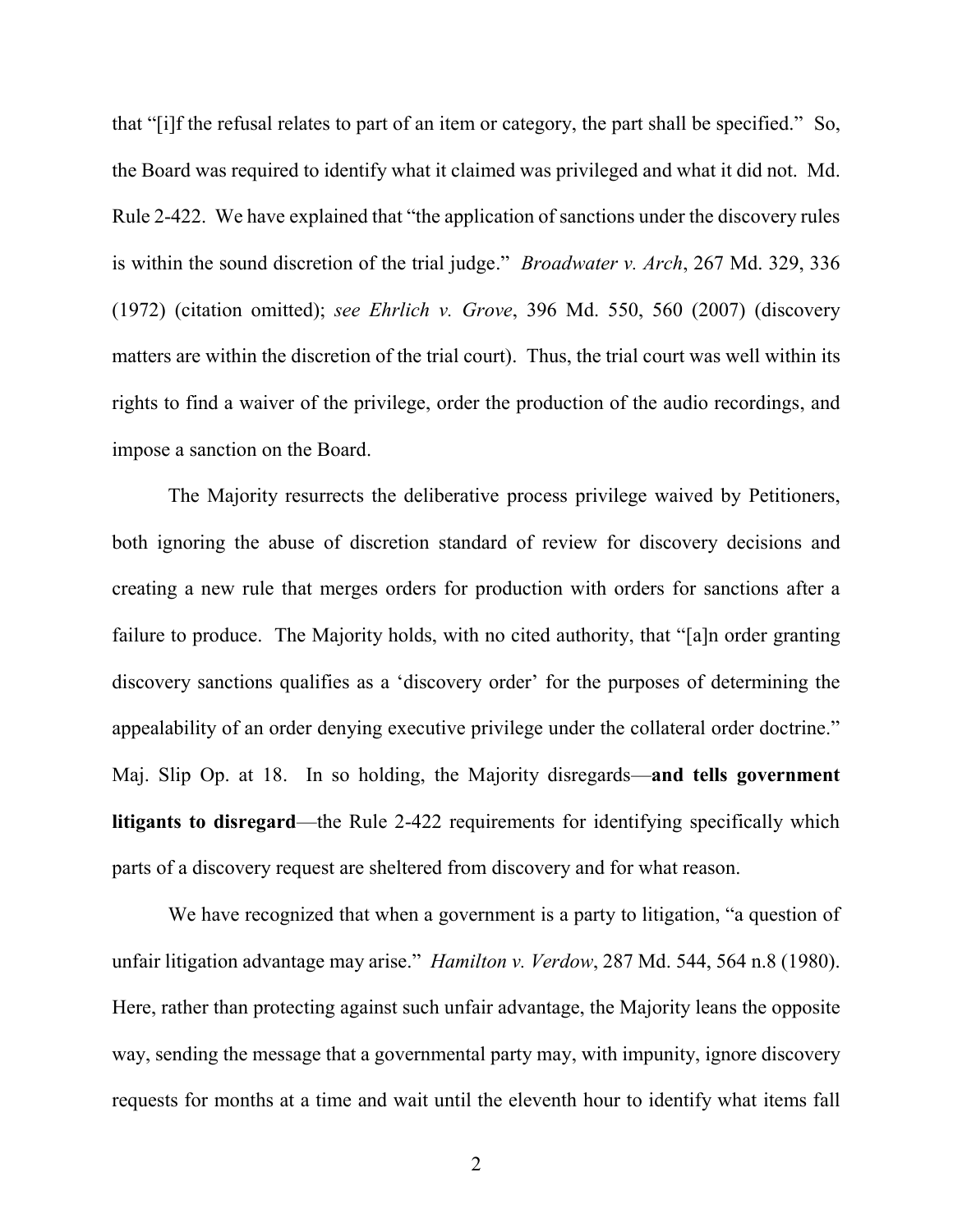within its claimed privilege. The Board did exactly that, and the Majority enables its behavior by permitting this interlocutory appeal, and then overturning the trial court's discretionary determination that Petitioners had waived the privilege.

The Board's conduct at issue on this appeal is merely one example of their discovery abuses. In December 2014, the trial court described the Board's foot-dragging thus far, saying: "The deadlines in this case have been moved repeatedly because of discovery problems, due to the conduct of the Board and its inability, or in some cases outright **refusal, to produce documents or accurate privilege logs in a timely fashion**." (Emphasis added.) It concluded that the Board delayed document production for seven months *after* an order that it do so:

> To say that discovery in this case has not proceeded smoothly would be an understatement. [Respondents'] first motion for sanctions, which the court granted, was the result of the Board's production of fourteen boxes of documents many months after the court ordered their production on November 25, 2013. Although the original request for production was issued on August 1, 2013, the Board did not make its final production of responsive documents until June 2, 2014.

It also found that the Board's designated representative "fail[ed] to appear for a properly noticed organizational deposition," and that, on a rescheduled date, she was present but entirely unprepared.

What is at stake here is more than a meaningless discovery slug-fest. The audio recordings in question are highly relevant to Respondents' claim for invasion of privacy. In order to prevail, they must show malice to defeat the immunity given to the Board members and their agents by statute. Md. Code (1990, 2013 Repl. Vol.), § 5-715(b) of the